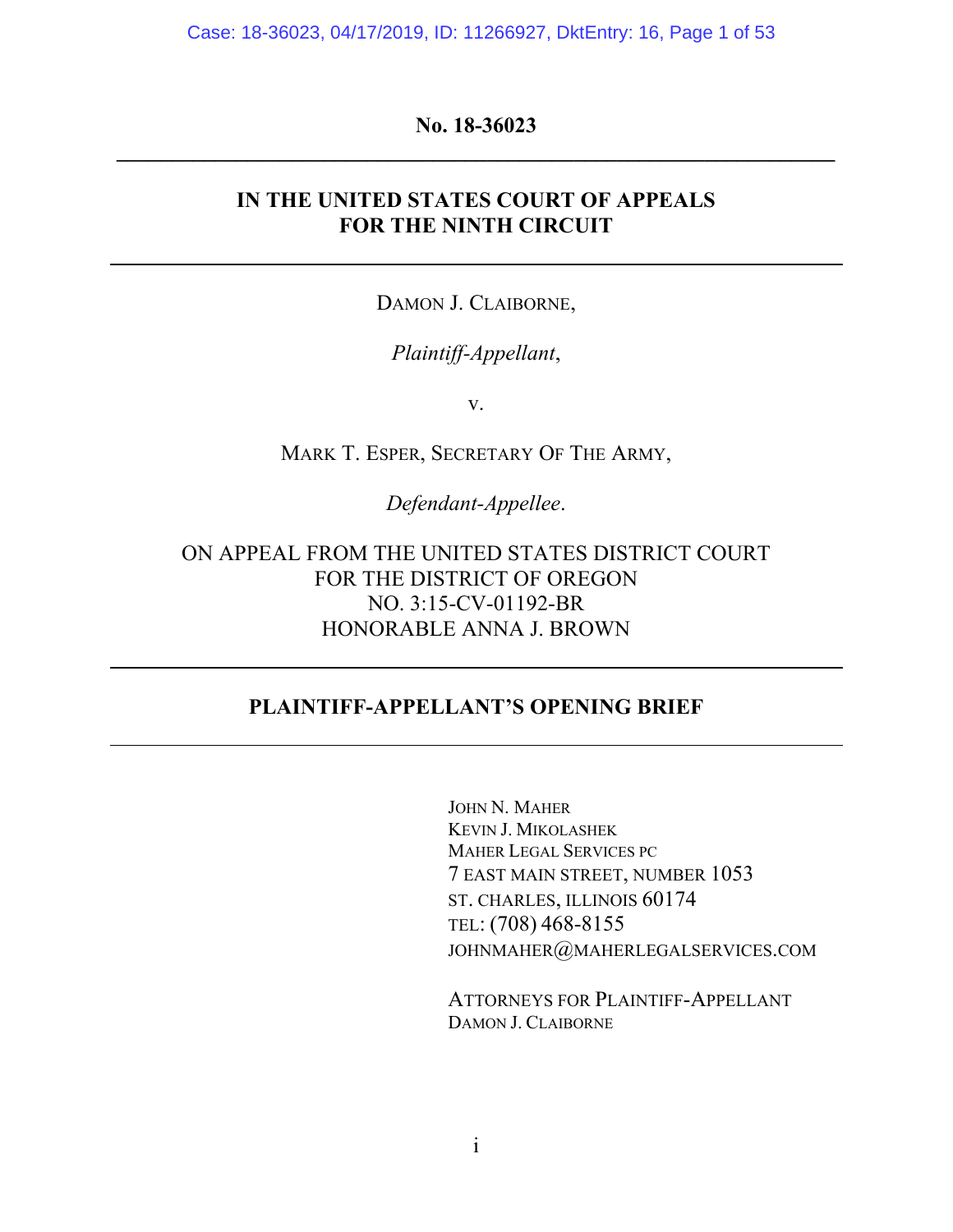# **TABLE OF CONTENTS**

|     |                 |                                                                                                                                                                                                                                   | $\mathbf{1}$   |
|-----|-----------------|-----------------------------------------------------------------------------------------------------------------------------------------------------------------------------------------------------------------------------------|----------------|
|     |                 |                                                                                                                                                                                                                                   | $\overline{4}$ |
|     |                 |                                                                                                                                                                                                                                   | 5              |
|     |                 |                                                                                                                                                                                                                                   | 6              |
|     |                 |                                                                                                                                                                                                                                   | 6              |
|     |                 |                                                                                                                                                                                                                                   | 9              |
|     |                 |                                                                                                                                                                                                                                   | 12             |
|     |                 |                                                                                                                                                                                                                                   | 14             |
| I.  |                 | THE SECRETARY VIOLATED AGENCY REGULATIONS<br>THAT PROHIBITED ADMINISTRATIVE DOUBLE JEOPARDY<br>BY REINITIATING INVOLUNTARY SEPARATION<br>PROCEEDINGS THAT HAD BEEN ADJUDICATED 10 YEARS<br>EARLIER AND THAT HAD BEEN CONCLUDED IN | 14             |
|     | A.              |                                                                                                                                                                                                                                   | 14             |
|     | <b>B.</b>       |                                                                                                                                                                                                                                   | 16             |
|     | $\mathcal{C}$ . | The Secretary's Violations Cannot Withstand APA Review                                                                                                                                                                            | 18             |
|     | D.              | Plenary Regulatory Authority Cannot Cure Unconstitutional                                                                                                                                                                         | 19             |
| II. |                 | THE SECRETARY EXCEEDED HIS STATUTORY<br>AUTHORITY BY ADDING OPERATIVE LANGUAGE NOT<br>CONTAINED IN THE ENABLING STATUTE TO<br>PROMULGATE AN UNCONSTITUTIONAL RETROACTIVE<br>RULE WITHOUT CONGRESSIONAL AUTHORITY WHICH            |                |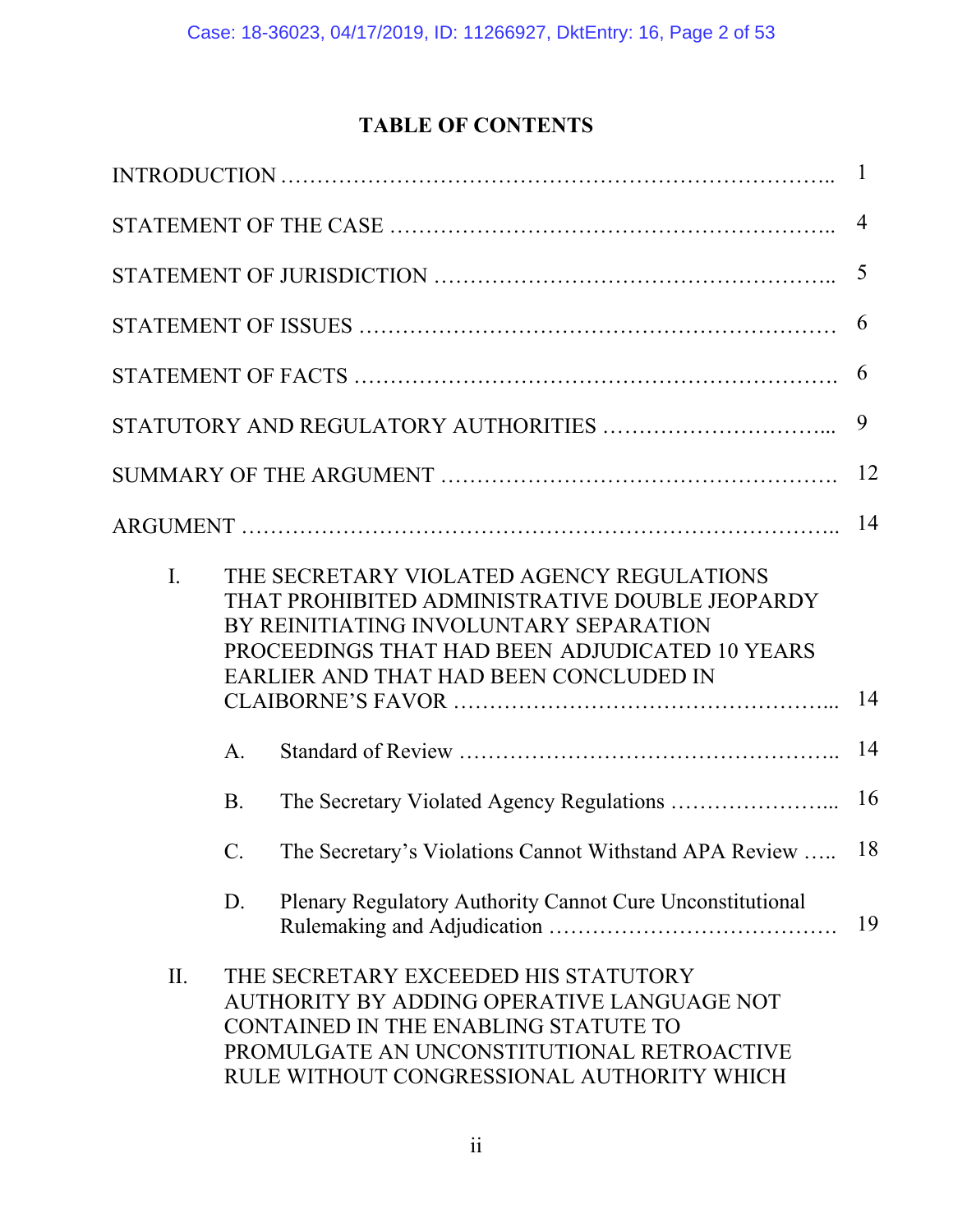| RESURRECTED A 10-YEAR-OLD ADJUDICATION AND |  |
|--------------------------------------------|--|
|                                            |  |

|      | A.        |                                                                                                                                                                                                                                               | 22 |
|------|-----------|-----------------------------------------------------------------------------------------------------------------------------------------------------------------------------------------------------------------------------------------------|----|
|      | <b>B.</b> | The District Court Erred by Failing to Review the Secretary's<br>Statutory Interpretation, Retroactive Rulemaking, and                                                                                                                        | 23 |
|      | $C$ .     | This Court Should Find that the Secretary Exceeded his<br>Statutory Authority and Set Aside the Secretary's Rule and                                                                                                                          | 28 |
|      | D.        | The Secretary's Rule Violated Due Process by Failing to<br>Notify Claiborne in 2006 that at any Point Before Retirement<br>Eligibility, the Secretary Could Remove Him for the Same<br>Conduct that had Been Already Adjudicated in his Favor | 33 |
| III. |           | THE DISTRICT COURT ERRED BY ENDORSING<br>THE SECRETARY'S DECISION THAT CLAIBORNE HAD A<br>"DEMONSTRATED PROCLIVITY" FOR MISCONDUCT WHERE                                                                                                      | 33 |
|      | A.        |                                                                                                                                                                                                                                               | 33 |
|      | <b>B.</b> | The Supreme Court and this Circuit Uniformly Find that a<br>Single Instance Cannot Support a Finding of "Demonstrated                                                                                                                         | 34 |
|      | $C$ .     | The Secretary's Determination Is Not the Result of Reasoned<br>Decision-Making and Is Not Supported by the Record                                                                                                                             | 39 |
|      |           |                                                                                                                                                                                                                                               | 41 |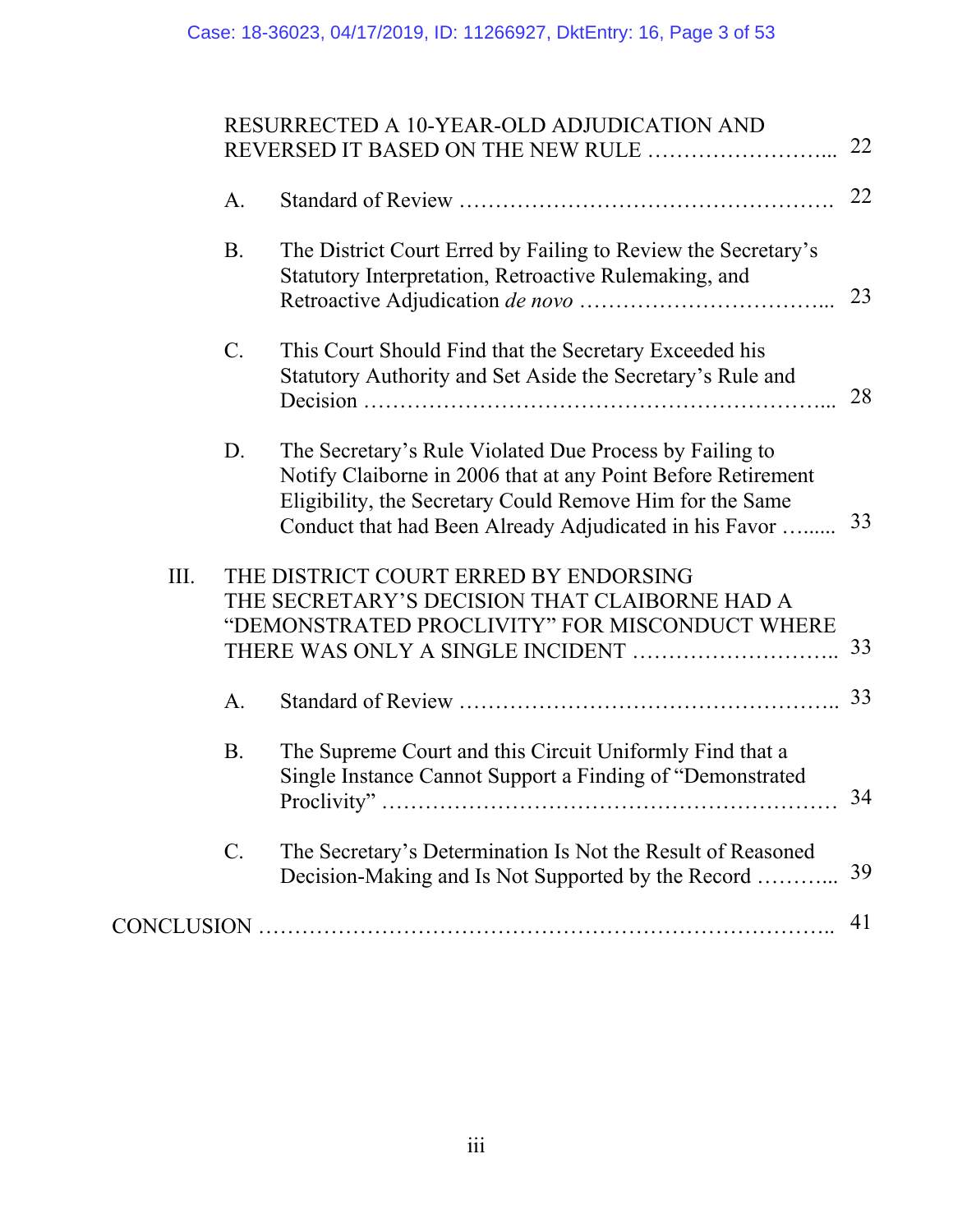# **TABLE OF AUTHORITIES**

# **Cases**

| Allentown Mack Sales & Services, Inc., v. NLRB,                              | 39, 41            |
|------------------------------------------------------------------------------|-------------------|
| American Medical Response Northwest, Inc. v. Ace American Insurance Company, | 36                |
| Anderson v. Northern Telecom, Inc.,                                          |                   |
| Bear Lake Watch, Inc. v. FERC,                                               |                   |
| Board of the County Commissioners v. Brown,                                  | 35                |
| Bowen v. Georgetown University Hospital,                                     | 24, 25,           |
| Brimstone R.R. & Canal Co. v. United States,                                 | 29, 31,           |
| Brodit v. Cambra,                                                            |                   |
| Brown v. Mayle,                                                              |                   |
| Carver v. Lehman,                                                            | 36                |
| Citizens to Preserve Overton Park, Inc. v. Volpe,                            | 15, 18,<br>37, 38 |
| Claridge Apartments Co. v. Commissioner,                                     | 24                |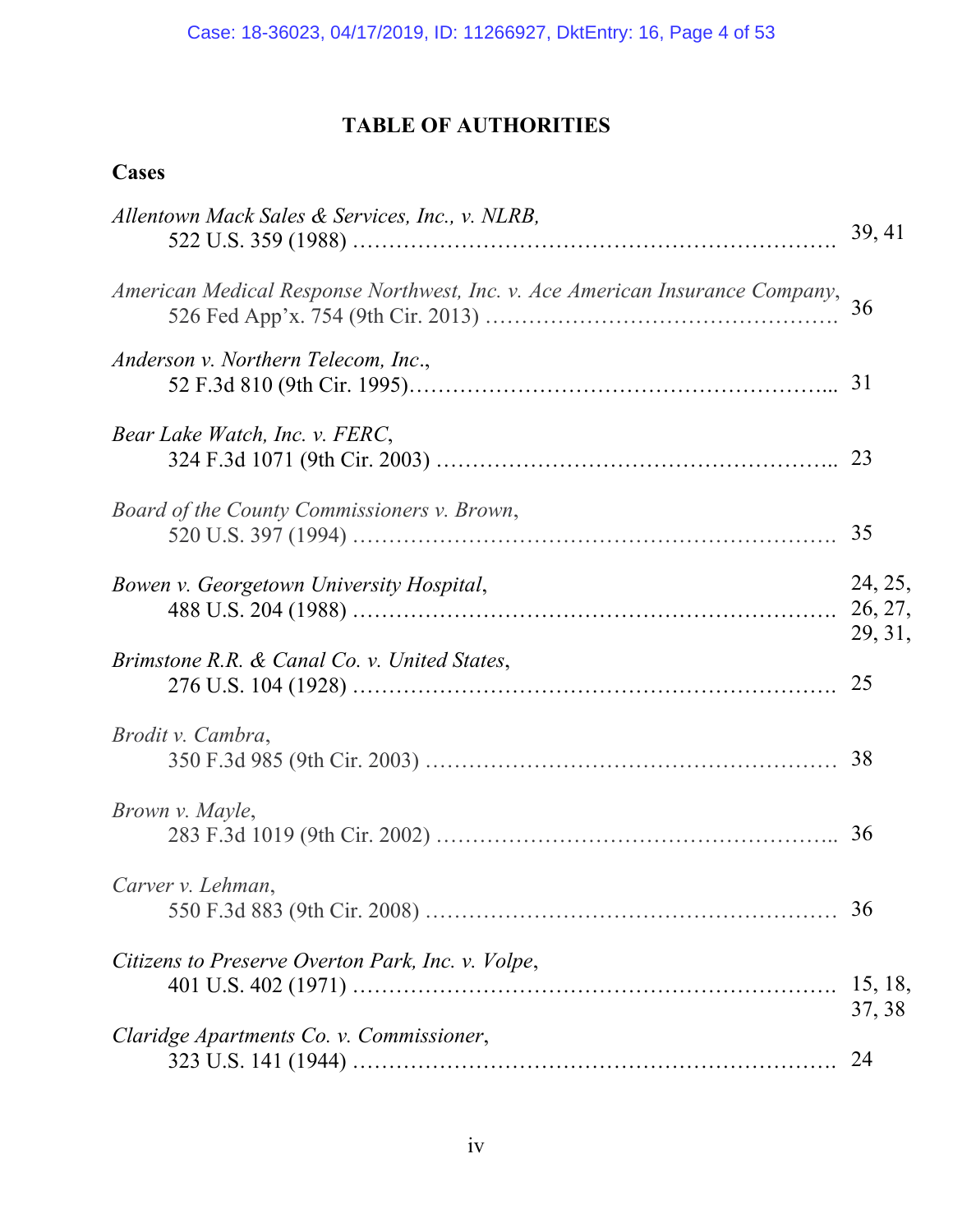## Case: 18-36023, 04/17/2019, ID: 11266927, DktEntry: 16, Page 5 of 53

| Cort v. Crabtree,                                                                      | 31 |
|----------------------------------------------------------------------------------------|----|
| Covey v. Hollydale Mobilehome Estates,                                                 |    |
| Criger v. Becton,                                                                      |    |
| Diouf v. Napolitano,                                                                   | 22 |
| Edward J. DeBartolo Corp., v. Florida Gulf Coast Building & Constr. Trades<br>Council, | 29 |
| Forest Guardians v. U.S. Forest Serv.,                                                 |    |
| Frankl ex. rel. NLRB v. HTH Corp.,                                                     | 38 |
| General Motors Corp. v. Romein,                                                        | 27 |
| Gilbert v. Nat'l Transp. Safety Bd.,                                                   | 33 |
| Gonzalez v. Metropolitan Transp. Auth.,                                                | 23 |
| Greater Boston Television v. FCC,                                                      | 35 |
| Greater Yellowstone Coalition v. Lewis,                                                | 33 |
| Green v. United States,                                                                | 26 |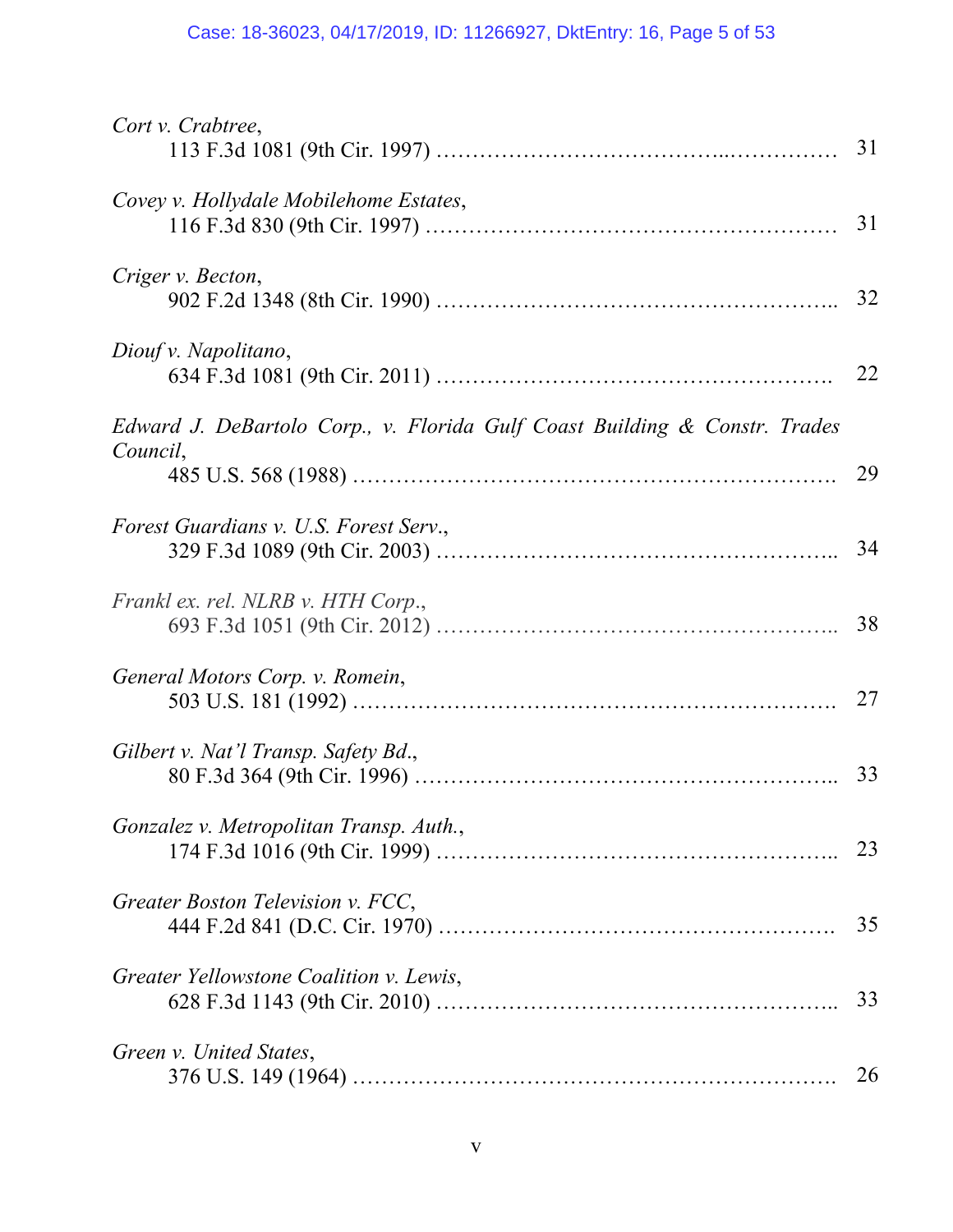## Case: 18-36023, 04/17/2019, ID: 11266927, DktEntry: 16, Page 6 of 53

| Gubisch v. Brady,<br>49 Fair Empl. Prac. Cas. (BNA) 1063 (D.D.C. 1989)      | 32            |
|-----------------------------------------------------------------------------|---------------|
| Gunning v. Walker,                                                          | 15            |
| Hovey v. Ayres,                                                             | 38            |
| <i>In re</i> Perkins, 106 Bankr.                                            | 32            |
| Landgraf v. USI Film Prods.,                                                | 25, 26,<br>31 |
| Lynce v. Mathis,                                                            | 25            |
| Ma v. Ashcroft,                                                             |               |
| McComb v. Jacksonville Paper Co.,                                           | 35            |
| Miller v. Henman,                                                           | 15            |
| Miller v. United States,                                                    | 24            |
| Montilla v. I.N.S.,                                                         | 15            |
| Morton v. Ruiz,                                                             | 15            |
| Motor Vehicle Manufacturers Association v. State Farm Auto Mutual Insurance | 28, 39        |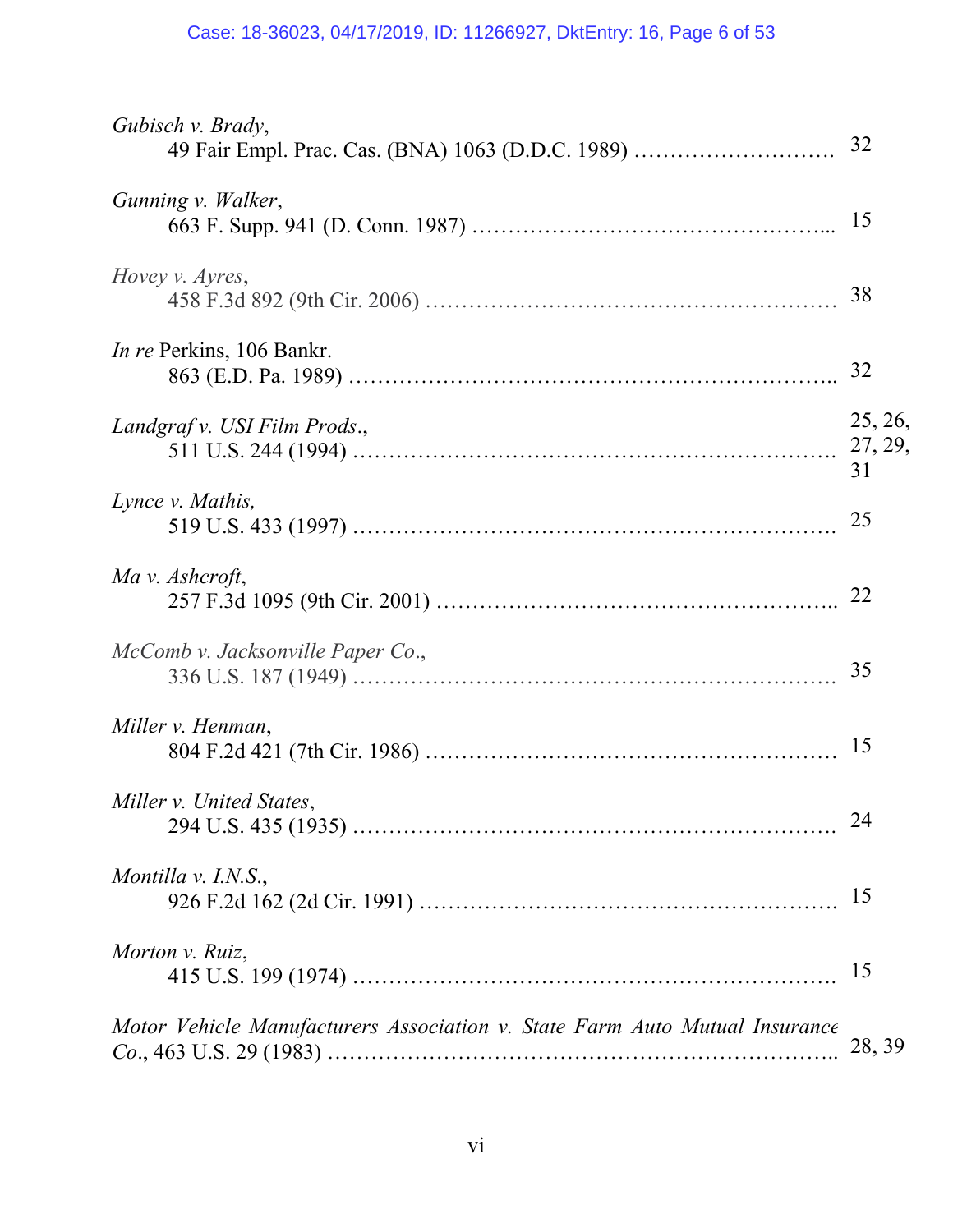| Nat'l Mining Ass'n v. Zinke,<br>No. 14-17350, 2017 WL 6327944, at *13 (9th Cir. Dec. 12, 2017)  14 |    |
|----------------------------------------------------------------------------------------------------|----|
| North Carolina v. Alford,                                                                          |    |
| Pension Benefit Guar. Corp. v. R.A. Gray & Co.,                                                    | 26 |
|                                                                                                    |    |
| Ramirez Alejandre v. Ashcroft,                                                                     |    |
| Rostker v. Goldberg,                                                                               |    |
| Securities & Exchange Commission v. Chenery Corp.,                                                 |    |
| Service v. Dulles,                                                                                 |    |
| Shaw's Supermarkets, Inc. v. NLRB,                                                                 |    |
| Sierra Medical Center v. Sullivan,                                                                 |    |
| Solid Waste Agency of Northern Cook County v. U.S. Army Corps of Engineers                         |    |
| Standard Drywall, Inc. v. NLRB,                                                                    |    |
| Storey v. Shearson-American Express,                                                               |    |
| United States v. Cherer,                                                                           | 36 |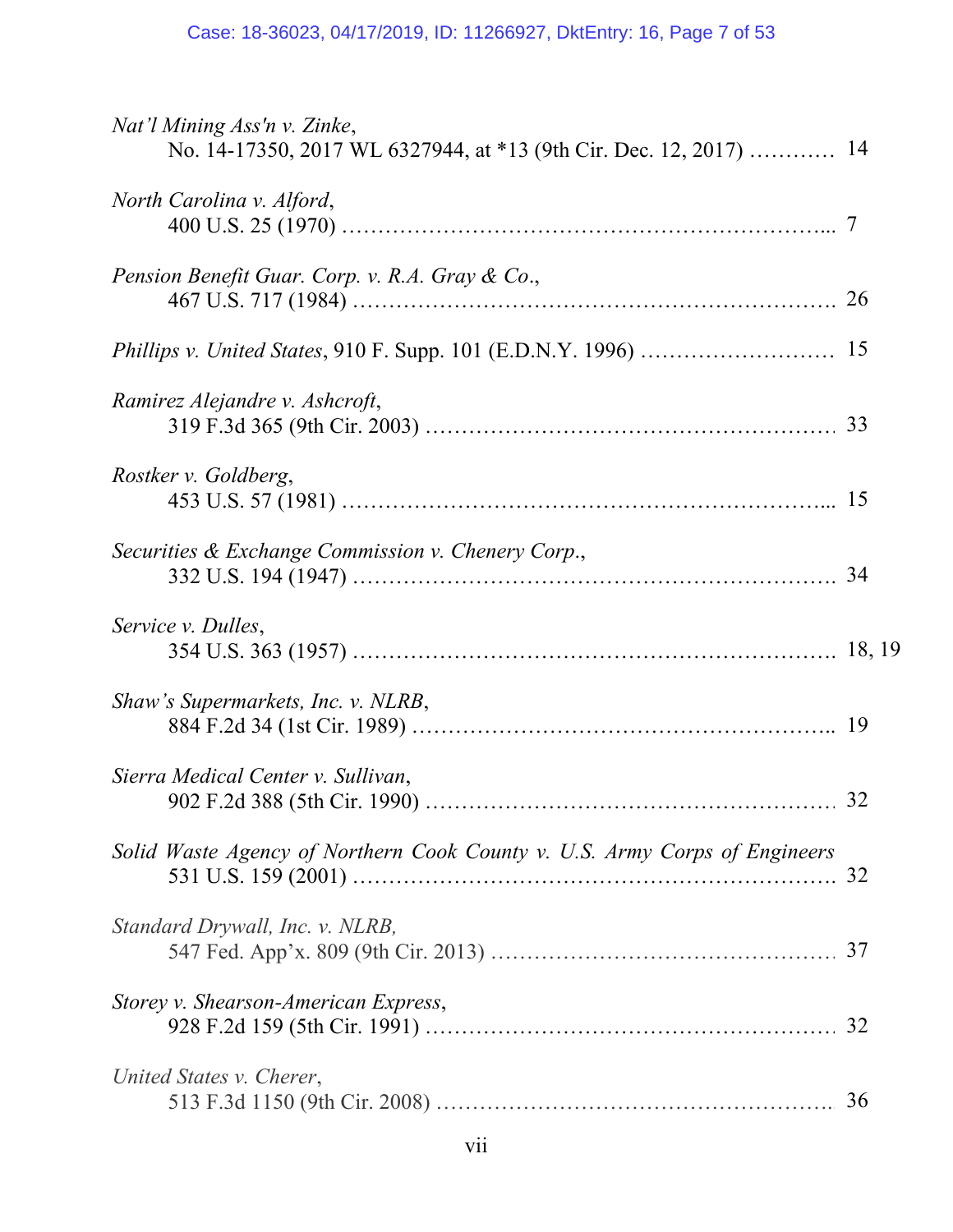#### Case: 18-36023, 04/17/2019, ID: 11266927, DktEntry: 16, Page 8 of 53

| United States v. Dreyer,                                                 |                  |
|--------------------------------------------------------------------------|------------------|
| United States v. Hernandez,                                              |                  |
|                                                                          |                  |
| United States v. Magnolia Petroleum Co.,                                 | 25               |
| United States v. Paramount Pictures, Inc.,                               |                  |
| Williams v. Babbitt,                                                     |                  |
| Williams Natural Gas Co. v. FERC,                                        |                  |
| <b>Statutes</b>                                                          |                  |
|                                                                          | 25               |
|                                                                          | passim           |
|                                                                          | 9, 10            |
|                                                                          | 5                |
|                                                                          | 5                |
|                                                                          | 5                |
| National Defense Authorization Act 2013, Public Law 112-239, Section 572 | 8, 11,<br>13, 28 |
| <b>Rules</b>                                                             |                  |
| Ead D Ann D $A(\rho)(1)(R)$                                              |                  |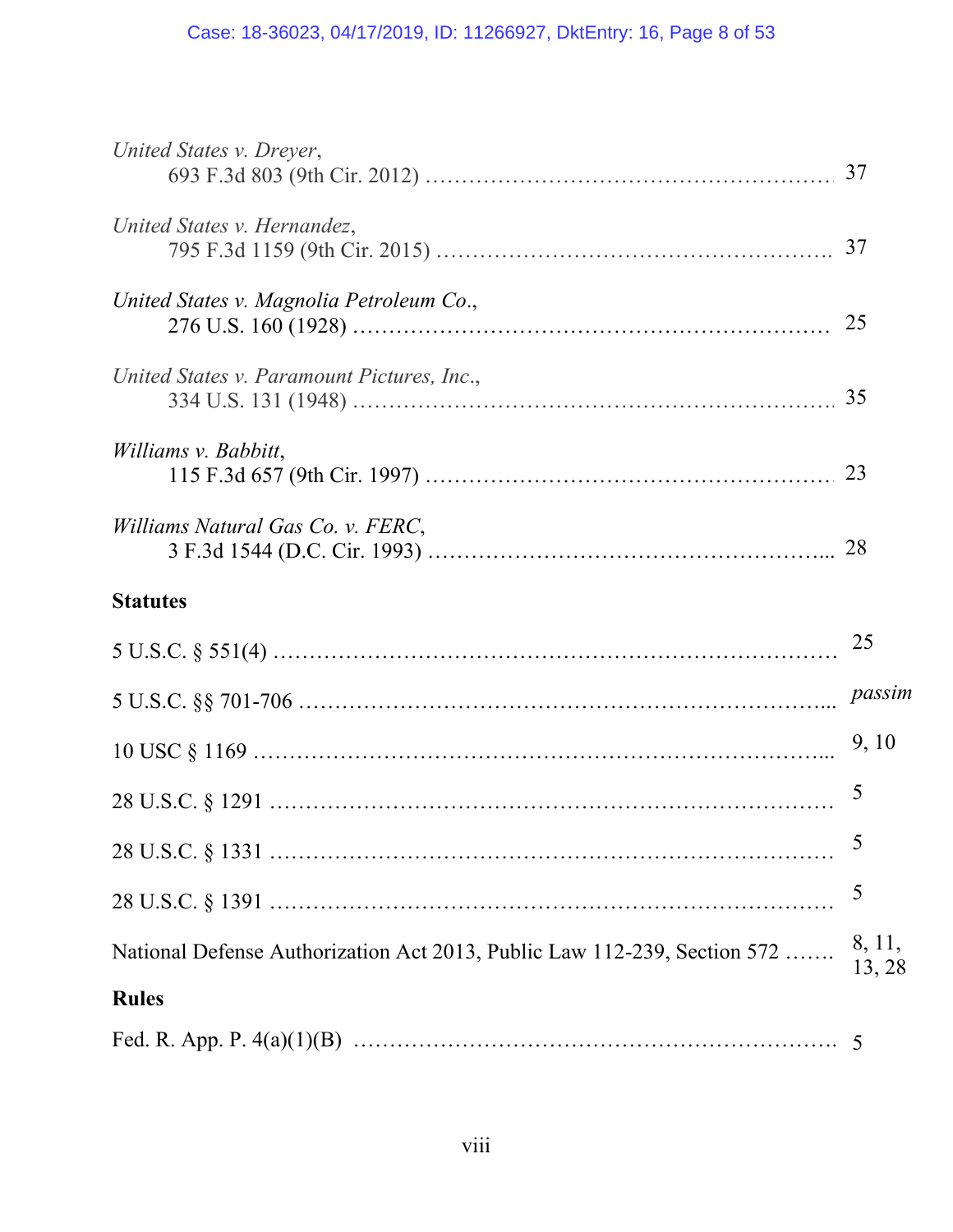#### Case: 18-36023, 04/17/2019, ID: 11266927, DktEntry: 16, Page 9 of 53

# **Regulations**

Department of the Army Regulation 635-200 *Active Duty Enlisted Separations* ….. *passim*

# **Other Authorities**

| <b>Other Authorities</b> | 8, 9, 12, |
|--------------------------|-----------|
|                          |           |
|                          |           |

| 9, 11, 12, |
|------------|
| 13, 17,    |
| 20.21      |
| 22, 23,    |
| 31, 32     |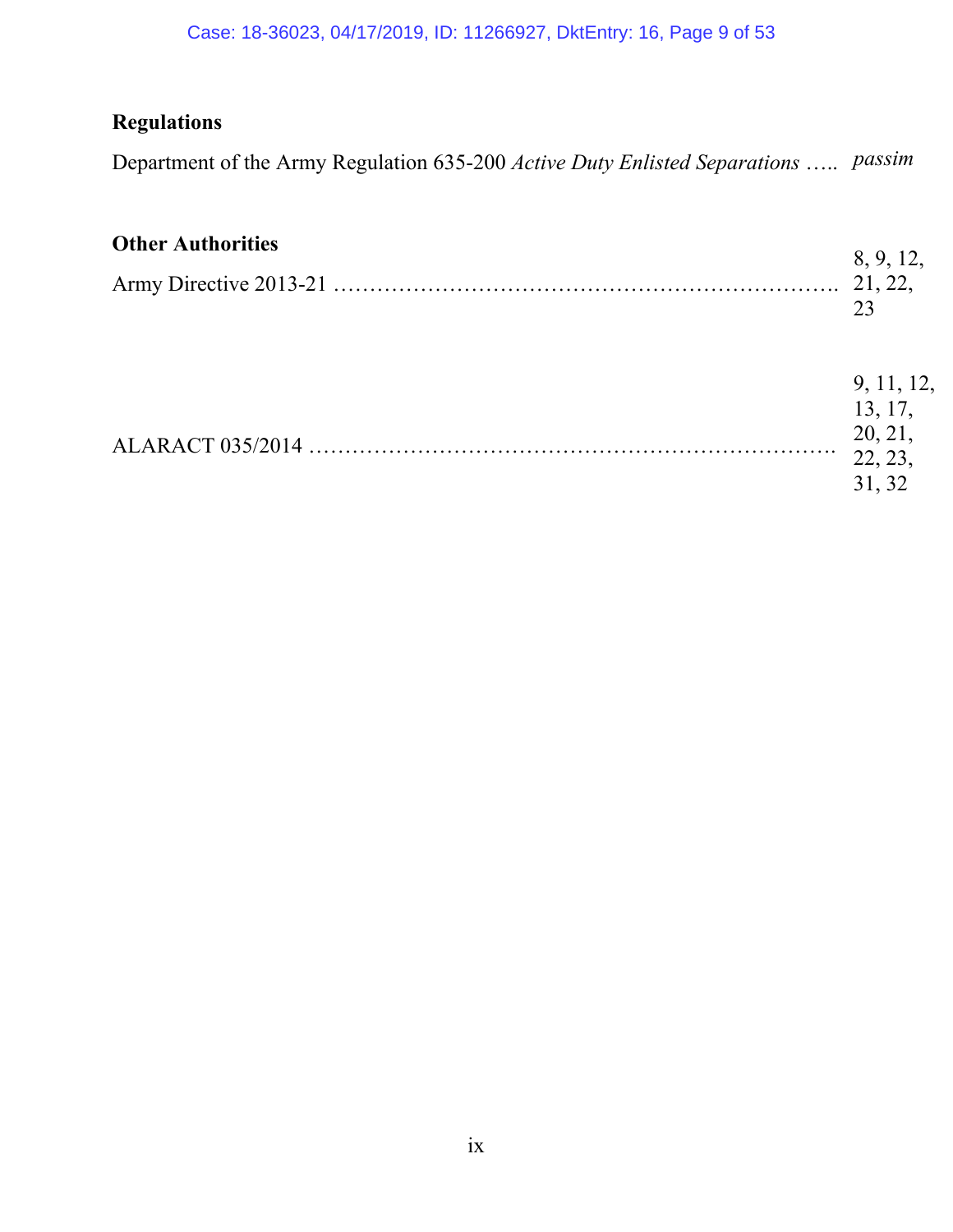#### **INTRODUCTION**

This appeal arises from the United States District Court for the District of Oregon and challenges the Secretary of the Army's (Secretary) administrative determination to involuntarily separate Appellant Damon J. Claiborne (Claiborne) just months before he met 20 years of active duty military service to qualify for monthly retired pay and medical benefits for the rest of his life.

Claiborne raises three main issues: (1) the Secretary failed to follow agency regulations which prohibit administrative double jeopardy, that is, the Secretary used a single incident of misconduct for which Claiborne was retained in service in 2006, but then used it again as the basis to separate him nearly 10 years later -- just months before he would have become eligible for a military retirement; (2) the Secretary promulgated a policy (rule) that added sweeping temporal language beyond the statutory grant of authority, then applied it retroactively without congressional authorization to resurrect a 10-year-old adjudication and remove Claiborne based on the same conduct resolved a decade prior; and (3) the Secretary based his removal decision on a specific finding of a "demonstrated proclivity" for misconduct – a determination having no support whatsoever in the record below.

(1) **Administrative Double Jeopardy.** Because the Secretary adjudicated the matter in 2006 in Claiborne's favor, Claiborne should not have been subject to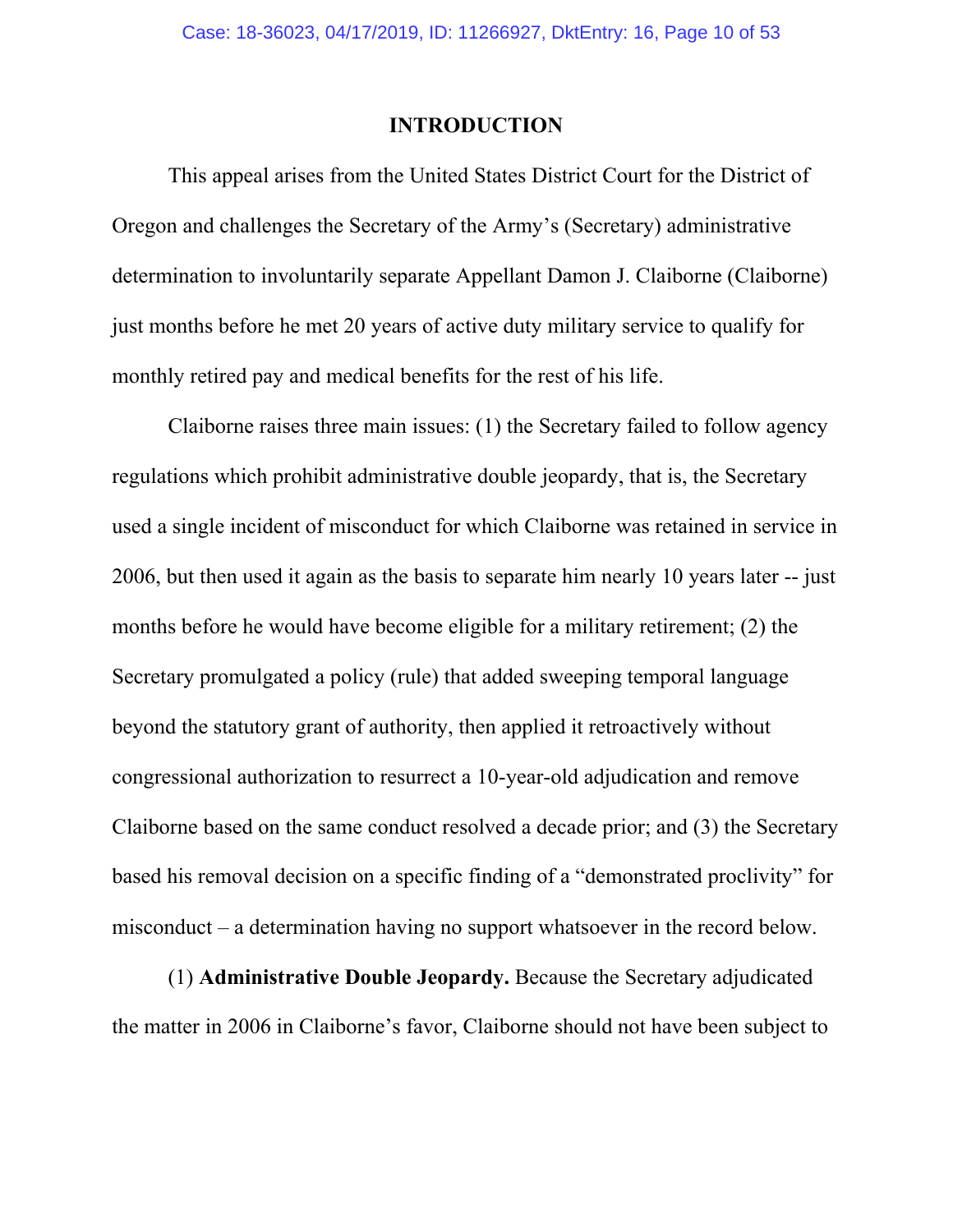#### Case: 18-36023, 04/17/2019, ID: 11266927, DktEntry: 16, Page 11 of 53

a second administrative proceeding for the identical conduct that had been adjudicated in his favor a decade prior.

Between 2006, when the Secretary retained Claiborne, and 2015, when the Secretary separated Claiborne, the Secretary promoted him twice, sent him to war in Iraq and Afghanistan, trusted the lives of young soldiers to his care, awarded him medals, ribbons, sent him to schools and professional training, and thought him so deserving of the honor of retirement that the Secretary entered into a contract that authorized service to at least 20 years.

The district court erred by concluding that the provision against administrative double jeopardy does not apply because this time, the Secretary used a different provision of the regulation to re-adjudicate and reverse the 2006 finding in 2015. Put differently, the district judge gave no meaning or effect to the regulatory provision barring repeat administrative adjudications.

(2) **The Secretary exceeded congressional authority in applying the rule retroactively.** Claiborne also challenges the Secretary's promulgation of a rule, and subsequent enforcement of it, which set in motion the resurrection of a 2006 adjudication that had been finalized in Claiborne's favor. In response to Section 572 of the National Defense Authorization Act of 2013 (Section 572), the Secretary added far-reaching temporal language to the implementing regulation that was not contained in the enabling statute. This resulted in the unconstitutional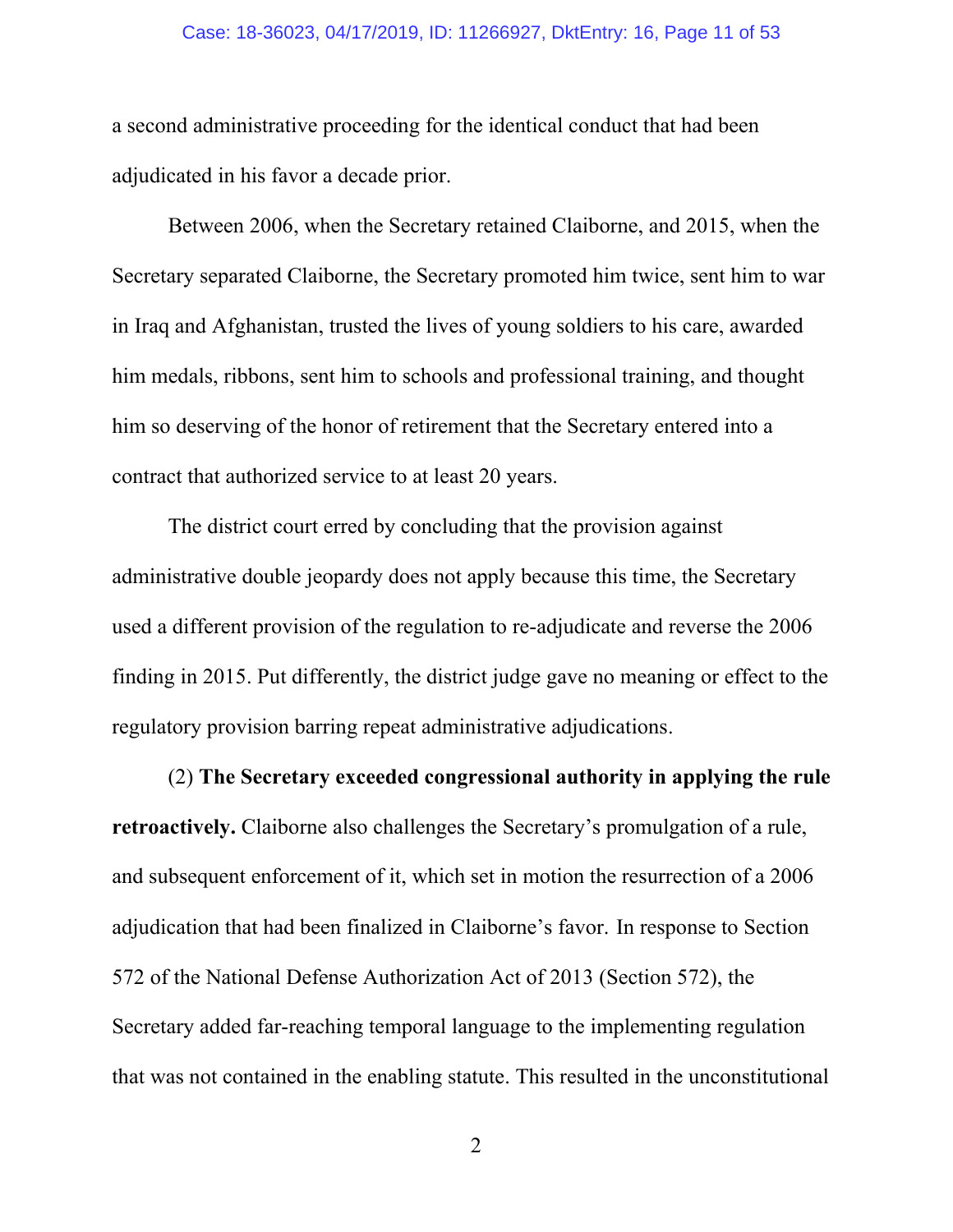#### Case: 18-36023, 04/17/2019, ID: 11266927, DktEntry: 16, Page 12 of 53

adoption and use of retroactive enforcement authority without congressional authorization. Specifically, the Secretary applied the new rule to revive an issue that the Secretary resolved in 2006 in Claiborne's favor, and used it to not only breach the Secretary's contract with Claiborne authorizing him 20 years of service, but also deny him and his family military retired pay at the eleventh hour.

The district court did not address Claiborne's showing of Supreme Court and Ninth Circuit precedent holding that promulgation and retroactive application of administrative regulations are unconstitutional unless specifically authorized by Congress. The district court declined to adopt *de novo* review of the constitutionality of the rule and its enforcement, but instead, disposed of the question based on judicial deference to the agency.

The district court also overlooked Claiborne's point that the Secretary departed from fundamental notice requirements to comply with due process. Specifically, there was no notice in 2006, when the Secretary retained Claiborne, that 10 years into the future, or at any point for that matter, the Secretary could unilaterally decide to remove him for the very same conduct that had already been fully adjudicated in Claiborne's favor.

(3) **One event does not constitute a "demonstrated proclivity."** Claiborne also showed that the Secretary's decision was not supported by the record. The final agency determination was that Claiborne should be separated based on his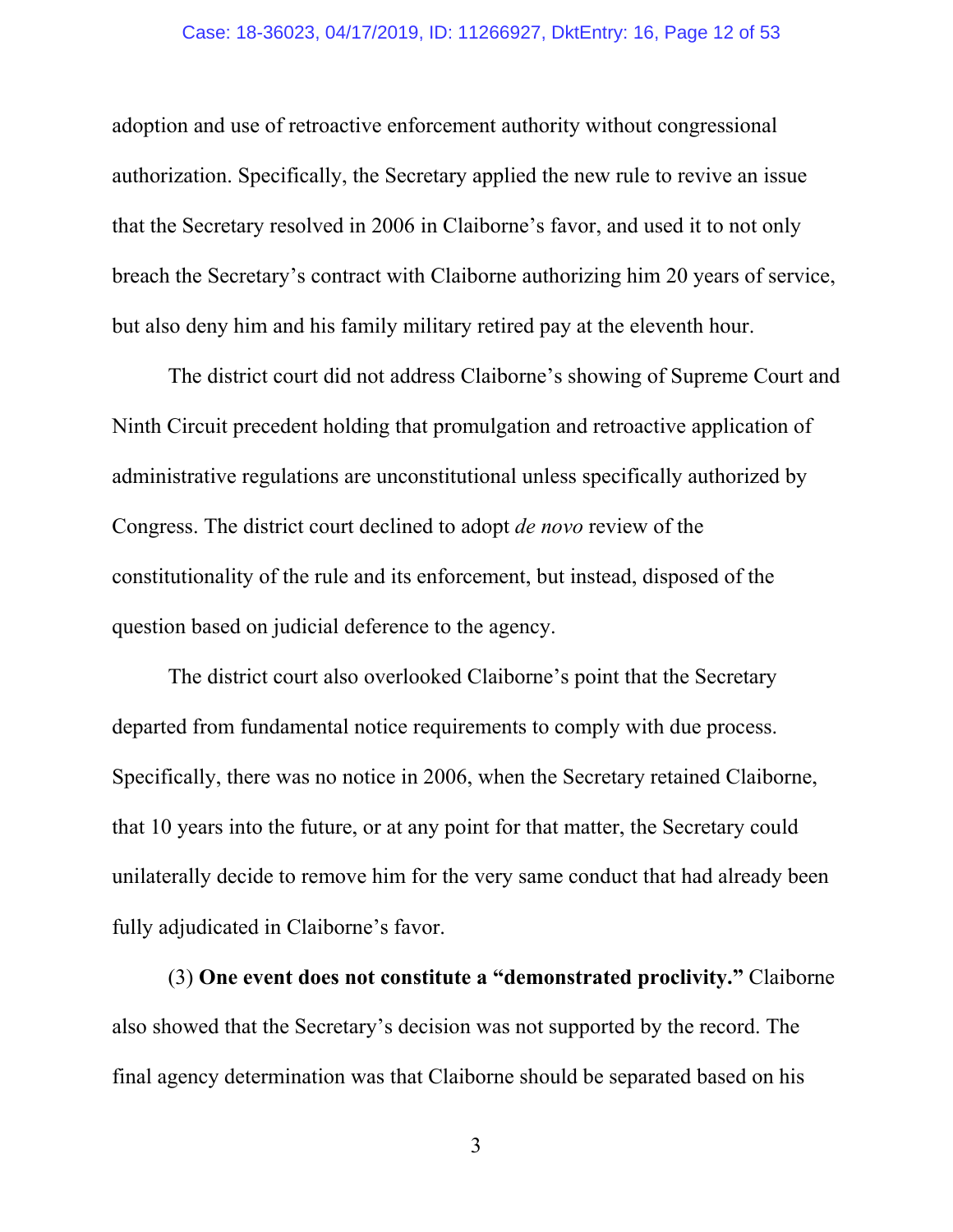"demonstrated proclivity" for misconduct. However, nowhere in the trial court's opinion and order is mention or application of Supreme Court and Ninth Circuit precedent that discusses the well-established proposition that a single instance cannot and does not rise to a "demonstrated proclivity," which was a fundamental basis for the Secretary's decision.

For these reasons, as discussed more fully below, the Secretary's decision should be set aside and vacated, and the Secretary should be directed to place Claiborne on the list of retired servicemembers.

## **STATEMENT OF THE CASE**

In June 2015, Claiborne brought the underlying action seeking an injunction to prevent the Secretary from involuntarily discharging him just months shy of his 20-year anniversary, at which time he would have been eligible to retire. (ER Docket Sheet).

The district court initially granted a temporary restraining order to stop the Secretary from removing Claiborne. *Id*. After hearing, the district court denied the injunction and the Secretary involuntarily discharged Claiborne in July 2015. While denying the injunction, the district court stayed the lawsuit while Claiborne exhausted his remedies before two of the Secretary's Boards: The Army Discharge Review Board and the Army Board for the Correction of Military Records. *Id*. Over the course of the next two years, neither Board authorized the relief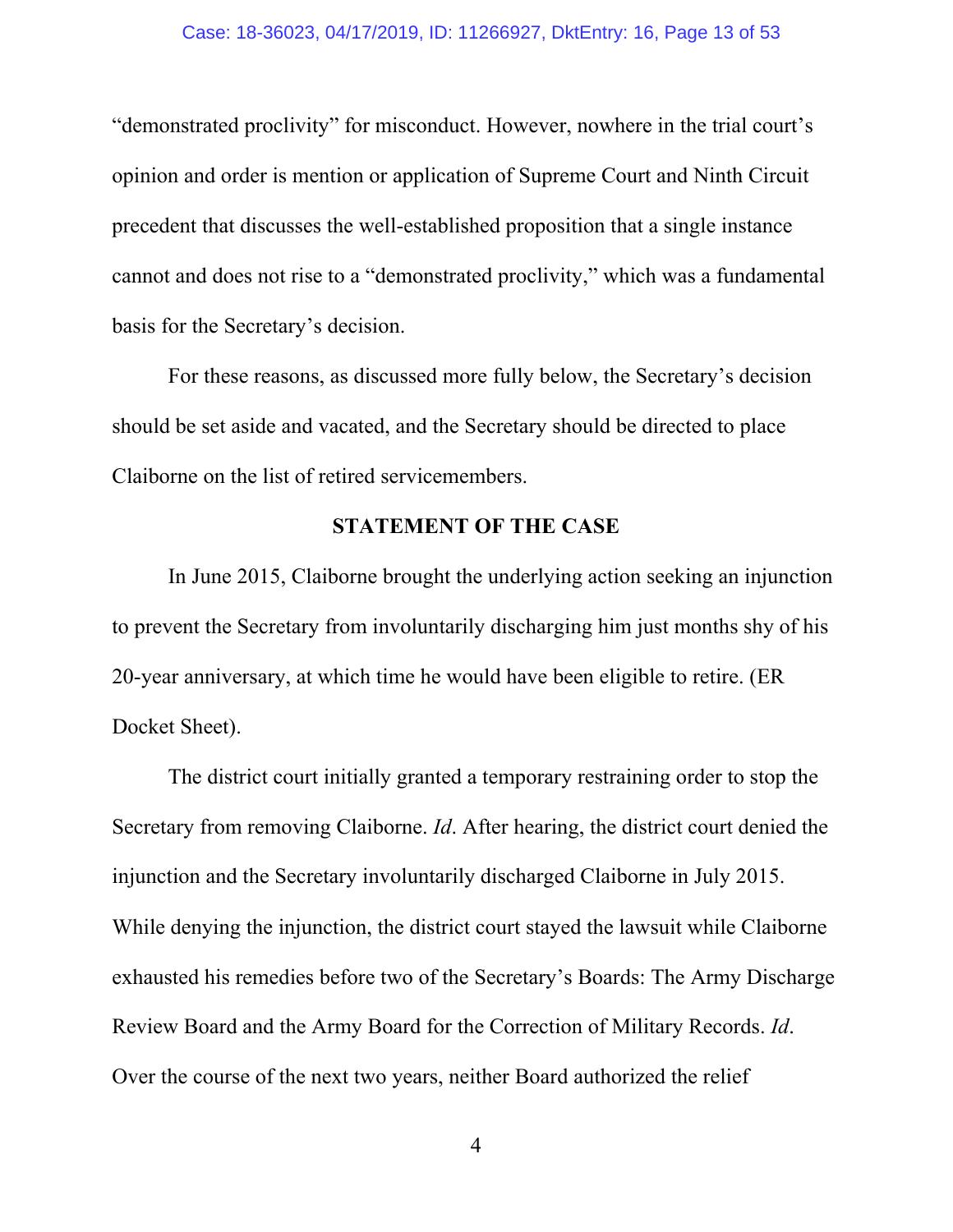Claiborne sought – retirement or the opportunity to continue service a few short months to reach 20 years of time in service. (ER Amended Complaint).

The case was re-opened in October 2017 before the district court. *Id*. Upon cross-motions for judgment on the administrative record, the district court disagreed with Claiborne's showing that the Secretary failed to follow the Agency's regulations, exceeded his statutory authority, and based the adjudication decision upon an incorrect finding unsupported by the record. 5 U.S.C. § 706(2)(A); (ER Opinion and Order).

## **STATEMENT OF JURISDICTION**

The district court had jurisdiction to entertain Claiborne's challenges to the Secretary's failure to follow agency regulations, rulemaking, and adjudication pursuant to 28 U.S.C. § 1331 (Federal question), 5 U.S.C. §§ 701-706 (Administrative Procedure Act) (APA), and 28 U.S.C. § 1391 (mandamus).

Upon cross-motions for judgment on the administrative record without a hearing, the district court issued its opinion and order disposing of the matter with prejudice on November 15, 2018, and entered final judgment for the Secretary the same day. (ER Docket Sheet). Claiborne filed his notice of appeal on December 7, 2018, within 60 days of the date the district court entered judgment in favor of the Secretary. *Id*. This appeal is timely filed pursuant to Fed. R. App. P. 4(a)(1)(B) and the Court possesses jurisdiction pursuant to 28 U.S.C. § 1291.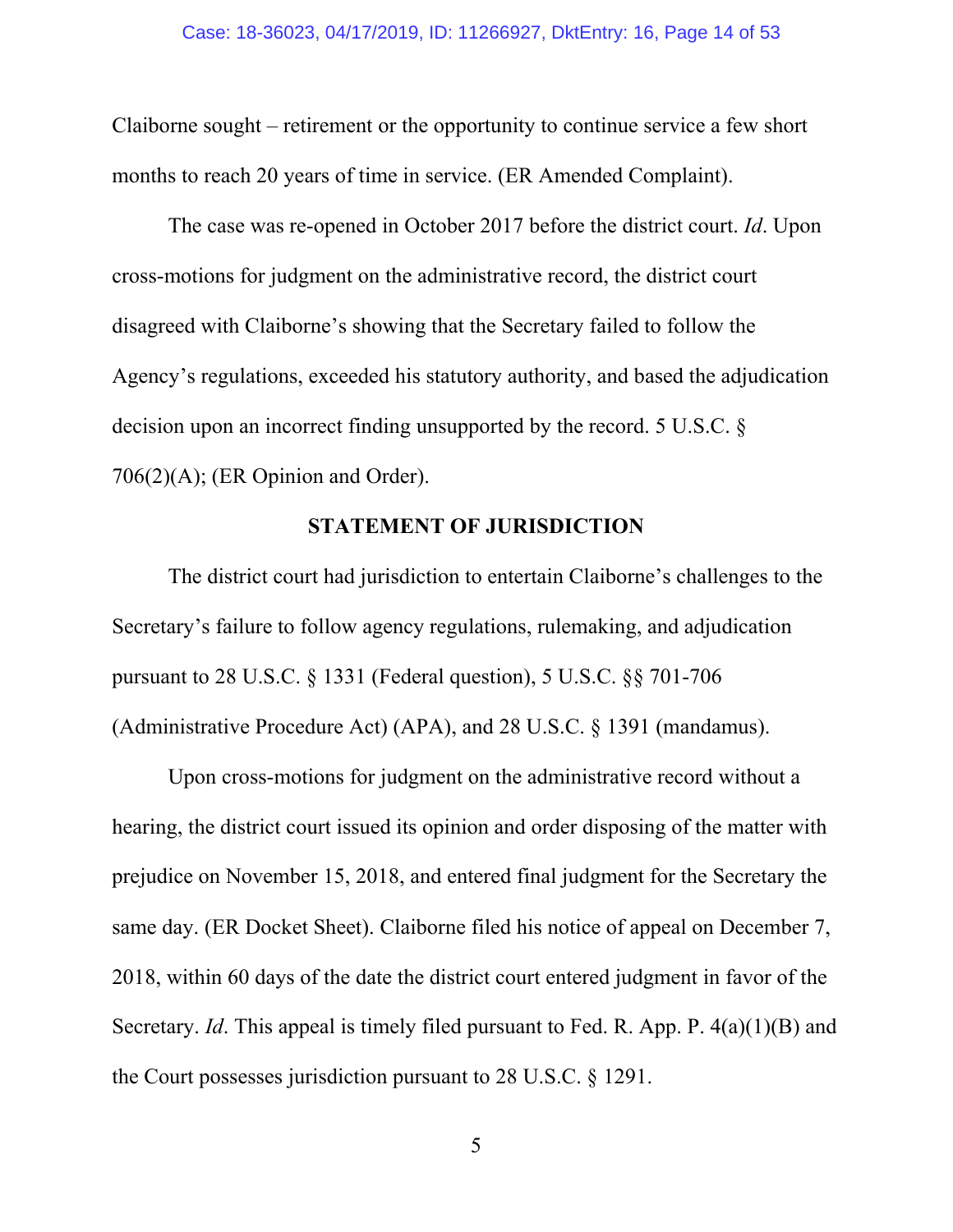#### **STATEMENT OF ISSUES**

1. Whether the Secretary violated agency regulations that prohibited administrative double jeopardy by subjecting Claiborne to a second separation proceeding for the very same conduct that had been adjudicated 10 years earlier, concluded in Claiborne's favor, and then reversed the result against Claiborne.

2. Whether the Secretary exceeded his statutory authority by adding sweeping temporal language that was not contained in the enabling legislation to promulgate and retroactively enforce a new rule that resurrected a 10-year old adjudication and reversed the prior result to deprive Claiborne of retirement.

3. Whether the record contains evidence to support the Secretary's finding that Claiborne had a "demonstrated proclivity" for misconduct which was a substantial justification for the Secretary's removal determination.

#### **STATEMENT OF FACTS**

Claiborne is a 48-year-old combat veteran of Iraq, Afghanistan, the Gulf War, and overseas service in South Korea as well as various installations across the United States. (ER Opinion and Order). Since 2006, when the Secretary retained him, his service record was stellar, with promotions, positions of greater responsibility, professional schooling, awards, decorations, and entrustment with the lives of junior personnel in combat environments. (ER Amended Complaint). He is married and responsible for eight dependent children. *Id*.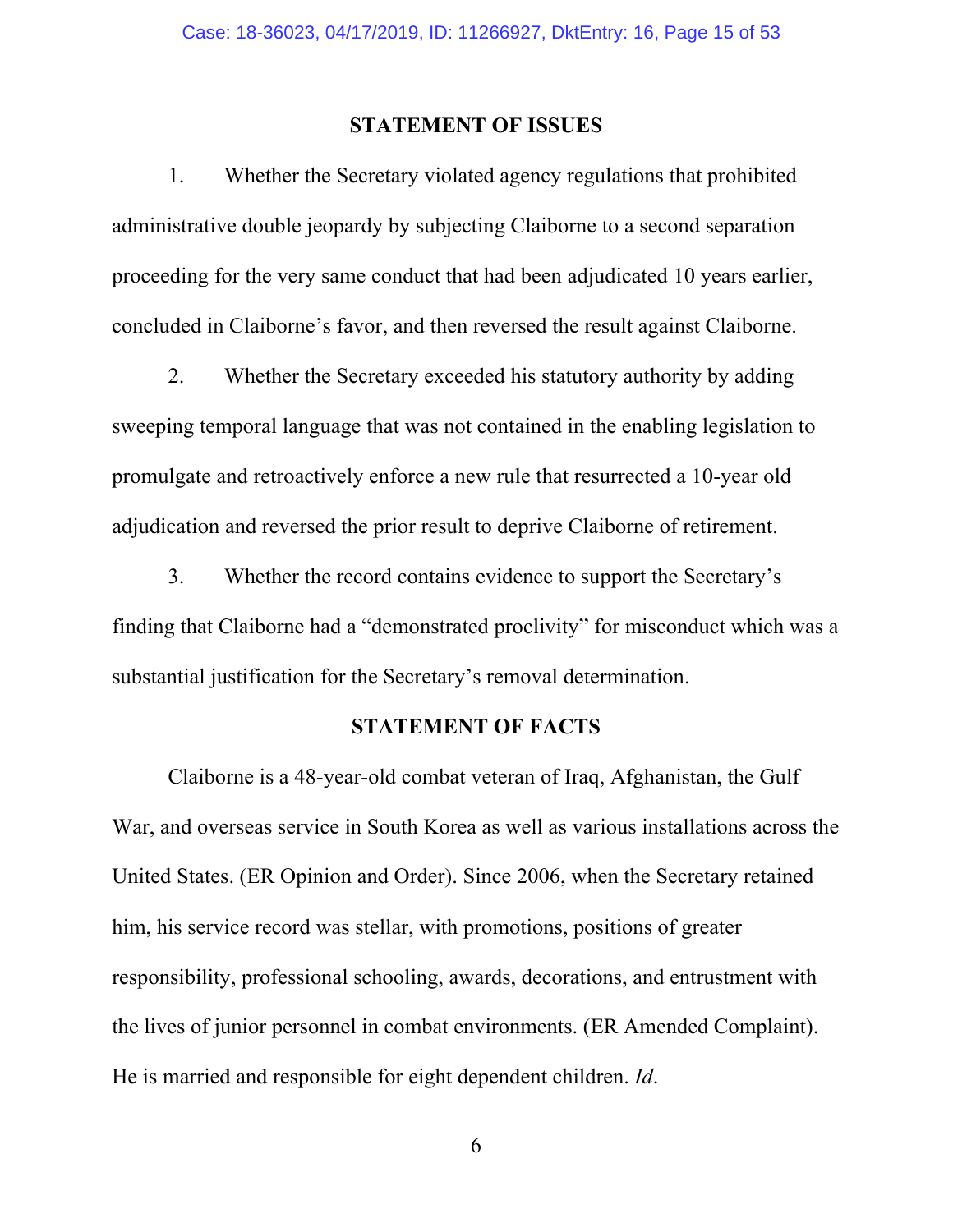In all, Claiborne spent 19 years, four months, and four days on active duty achieving the rank of Staff Sergeant (E-6), a non-commissioned officer. *Id*. Given his record of service, the Army entered into an agreement by which in exchange for his continued service, the opportunity to reach 20 years was provided. Reaching the 20-year mark was important to Claiborne because at that point, under Federal law, he was eligible for an active duty retirement with monthly payments for life, medical care, as well as reduced monthly payments for his spouse and family upon his death. (ER Amended Complaint).

However, the Secretary discharged him against his will six months and several days before the critical retirement eligibility vesting date. *Id*. The Secretary's involuntary discharge deprived Claiborne and his family of approximately \$600,000 in retired pay in 2018 dollars, reduced retired pay under the Survivor Benefit Plan (SBP) to Claiborne's spouse and/or children upon his death, and the honor of transfer to the retired rolls rather than involuntary administrative separation. *Id*.

The Secretary claimed he was lawfully justified in separating Claiborne in 2015 because in 2005, he entered an *Alford<sup>1</sup>* plea to sexual misconduct involving a minor female in Kitsap, Washington whom he met in a bowling alley and thought

 $\overline{a}$ 

<sup>1</sup> *North Carolina v. Alford*, 400 U.S. 25 (1970).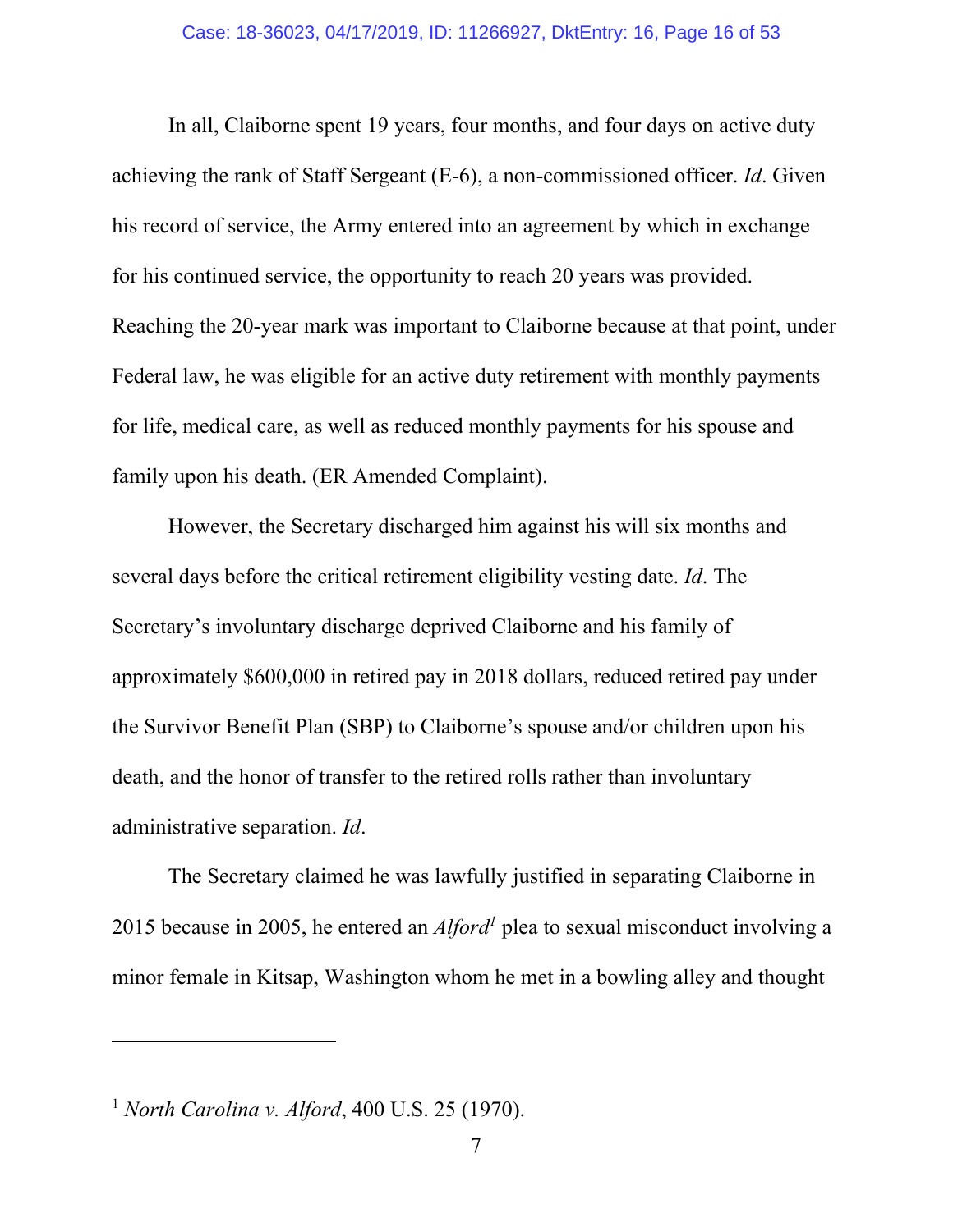was 19 years old. *Id*. Claiborne spent one-year in civilian confinement and upon release in 2006, was still in the Army. (ER Opinion and Order). The Secretary processed Claiborne for involuntary separation based on the civilian misconduct and conviction. *Id*. However, the Secretary retained him on active duty after a hearing, finding him a "deserving Soldier." *Id*.

Since then, the Army promoted Claiborne twice, sent him to various professional development programs for skills and leadership training, awarded him medals and ribbons for accomplishments and commendatory service, deployed him to combat zones, entrusted the lives of junior male and female Soldiers to him, appraised him annually as a successful performer, and contracted to authorize his service to at least 20 years. *Id*.

Since 2005, there has been no "new" misconduct whatsoever. *Id*.

The NDAA 2013 tasked the Secretary to establish policies to process for administrative separation any Soldier whose conviction for sexual assault is final and who is not punitively discharged from the Armed Forces in connection with such conviction. Public Law 112-239, Section 572.

To implement the statutory mandate, the Secretary enacted directives (Army Directive 2013-21 and ALARACT 035/2014). (ER Opinion and Order). But, in so doing, the Secretary added the following language, not contained in the NDAA,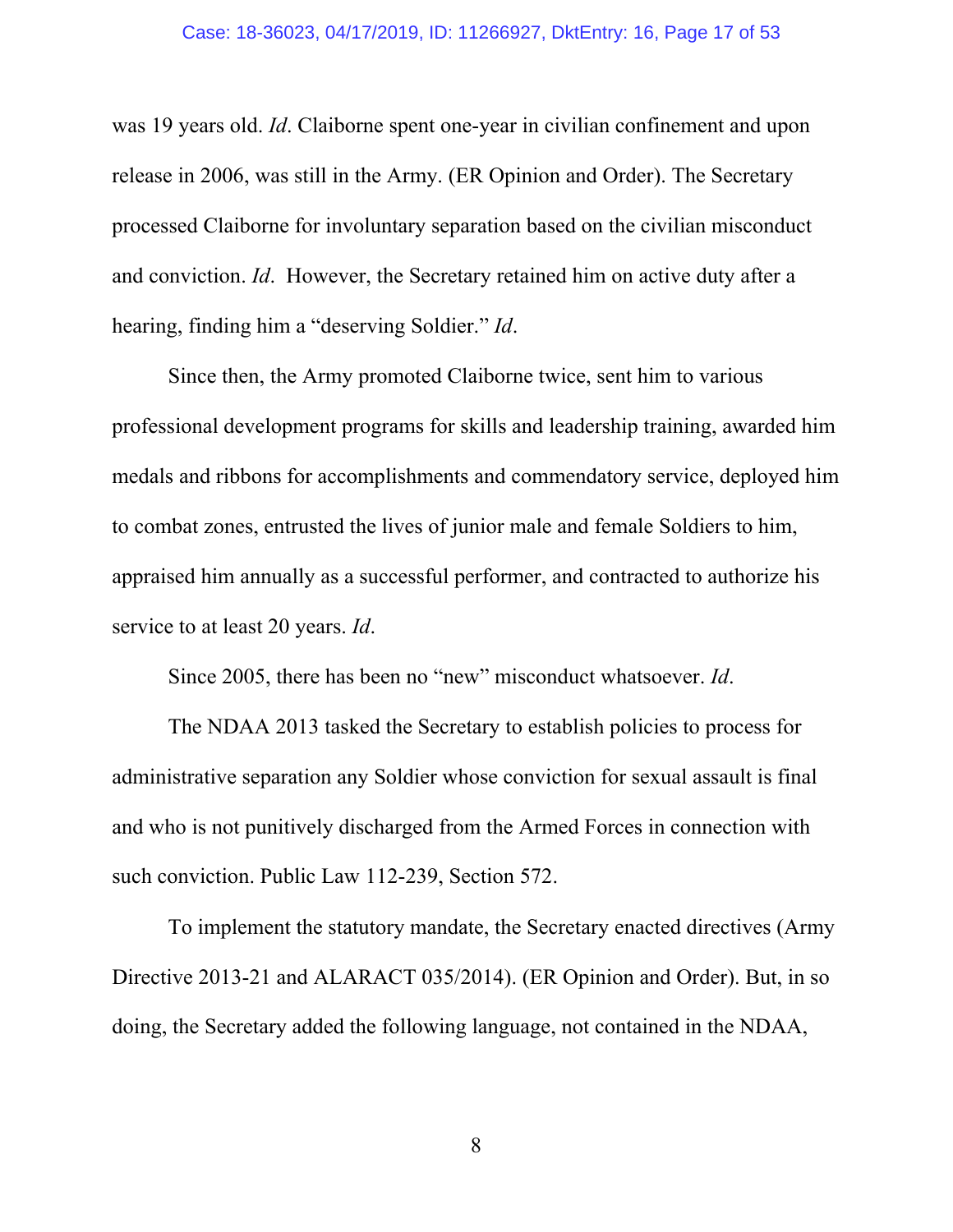"*regardless of when the offense occurred*." *Compare* Public Law 112-239, Section 572 *with* Army Directive 2013-21 and ALARACT 035/2014.

After the Army issued Army Directive 2013-21 and ALARACT 035/2014 in 2013 and 2014 respectively, Claiborne's ten-year-old conviction from 2005 came to light again. Notwithstanding the previous administrative hearing at the conclusion of which the Secretary retained him, his intervening years of successful performance, combat service, promotions, taking care of junior Soldiers, good conduct, and contract to retire at 20 years, the Secretary involuntarily separated Claiborne just months shy of his retirement eligibility date.

The Secretary justified Claiborne's separation concluding that his "suitability for continued service was reassessed based upon his demonstrated proclivity for sexual misbehavior. Based upon that reassessment, it was determined his services were no longer required." (ER Opinion and Order).

#### **STATUTORY AND REGULATORY AUTHORITIES**

The statutory and regulatory arrangement that authorizes the Secretary to involuntarily discharge Soldiers before their enlistment expires begins with 10 U.S.C. § 1169, which is implemented by US Department of the Army Regulation 635-200, *Active Duty Enlisted Separations* (AR 635-200). The organic statute states in part:

> No regular enlisted member of an armed force may be discharged before his term of service expires, except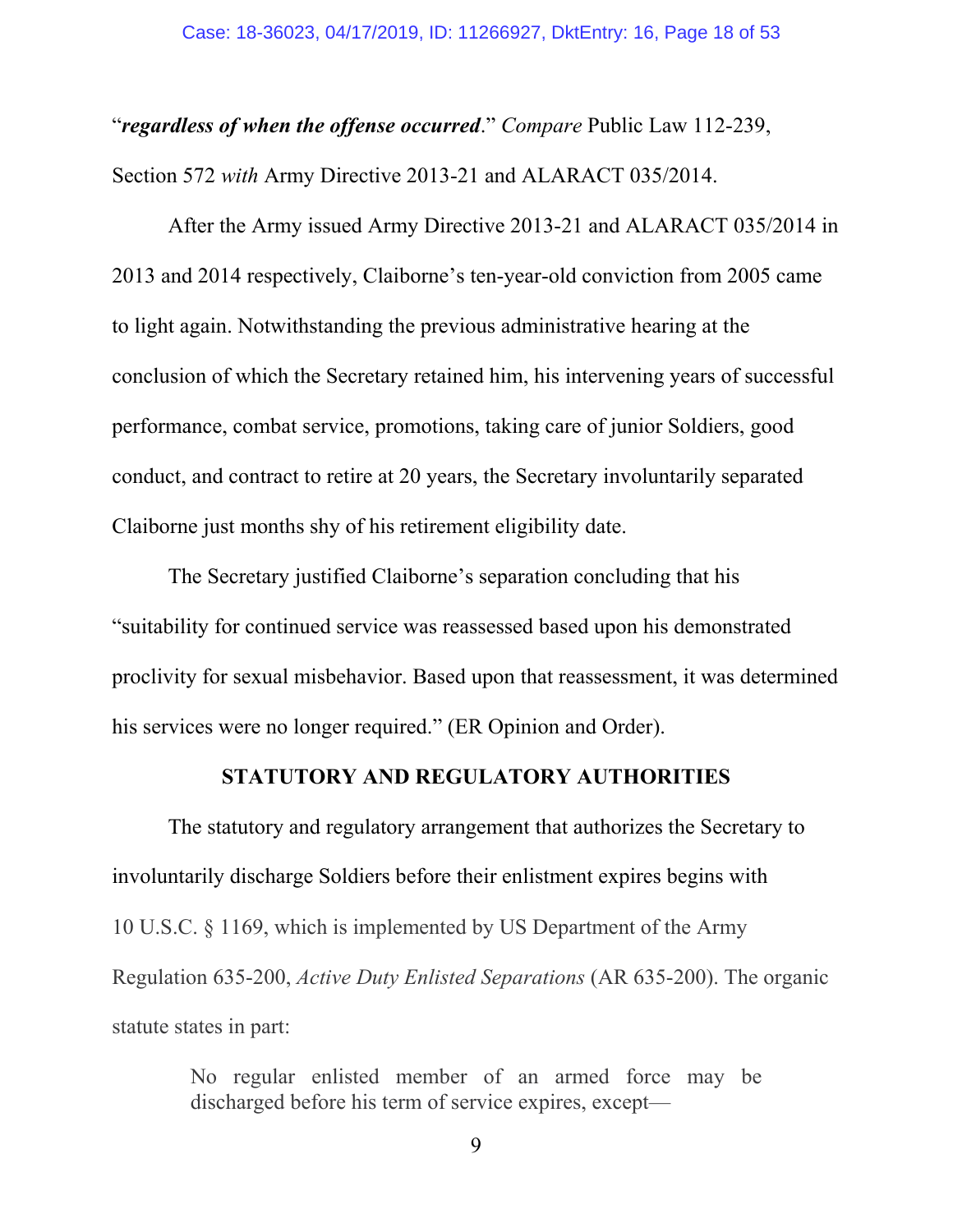(1) as prescribed by the Secretary concerned;

(2) by sentence of a general or special court martial; or

(3) as otherwise provided by law.

## 10 U.S.C. § 1169.

The Secretary's implementing regulation states in part:

Separation per this regulation normally should not be based on conduct that has already been considered at an administrative or judicial proceeding and disposed of in a manner indicating that separation was not warranted.

AR 635-200, Chapter 1-17b.

Chapter 1-17b (3) of the same controlling regulation goes further and uses

mandatory language that:

No soldier will be considered for separation because of conduct that … [h]as been the subject of an administrative separation proceeding resulting in a final determination by a separation authority that the Soldier should be retained.

*Id.* 

The National Defense Authorization Act (NDAA) of 2013 provided new

guidance to the Secretary as part of the Department of Defense sexual assault

prevention and response program. In it, Congress created:

(2) A requirement that the Secretary of each military department establish policies to require the processing for administrative separation of any member of the Armed Forces under the jurisdiction of such Secretary whose conviction for a covered offense is final and who is not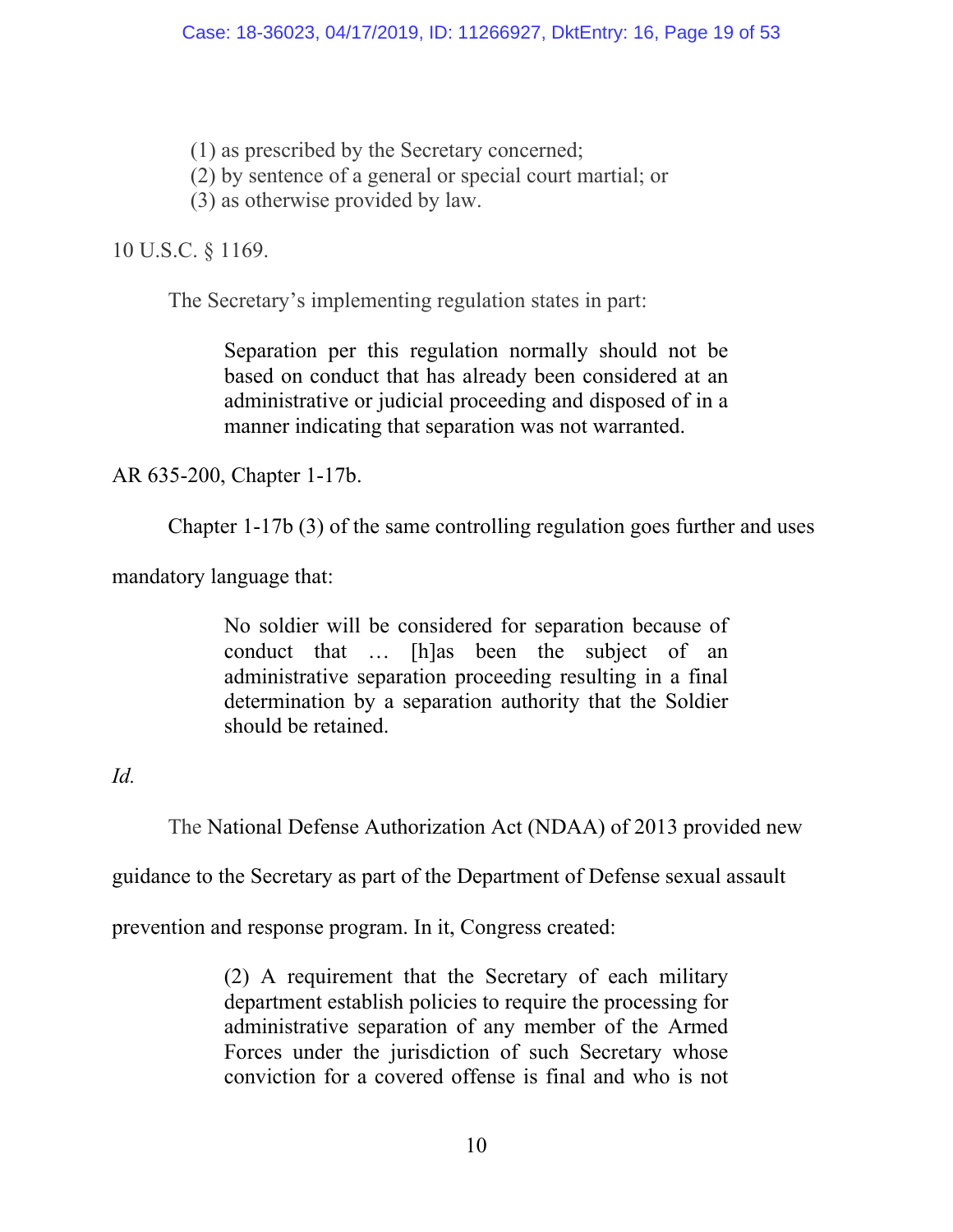punitively discharged from the Armed Forces in connection with such conviction. Such requirement—

(A) shall ensure that any separation decision is based on the full facts of the case and that due process procedures are provided under regulations prescribed by the Secretary of Defense.

Public Law 112-239, Section 572.

In response, on November 7, 2013, the Secretary issued Army Directive

2013-21, which provides in pertinent part:

Commanders will initiate the administrative separation of any Soldier convicted of a sex offense . . . whose conviction did not result in a punitive discharge or dismissal. This policy applies to all personnel currently in the Army, *regardless of when the conviction for a sex offense occurred* and regardless of component of membership and current status in that component.

Army Directive 2013-21(3) (emphasis added).

And on February 14, 2014, the Secretary issued ALARACT (an acronym

indicating a message sent to "All Army Activities") 035/2014, which instructed, in

part:

Upon discovery that a soldier within their command sustained a sex offense conviction that did not result in a punitive discharge or dismissal, commanders will initiate an administrative separation action. This policy applies to all personnel currently in the Army, *regardless of when the conviction for a sex offense occurred*.

Since at least 2006, the following provision of AR 635-200 existed: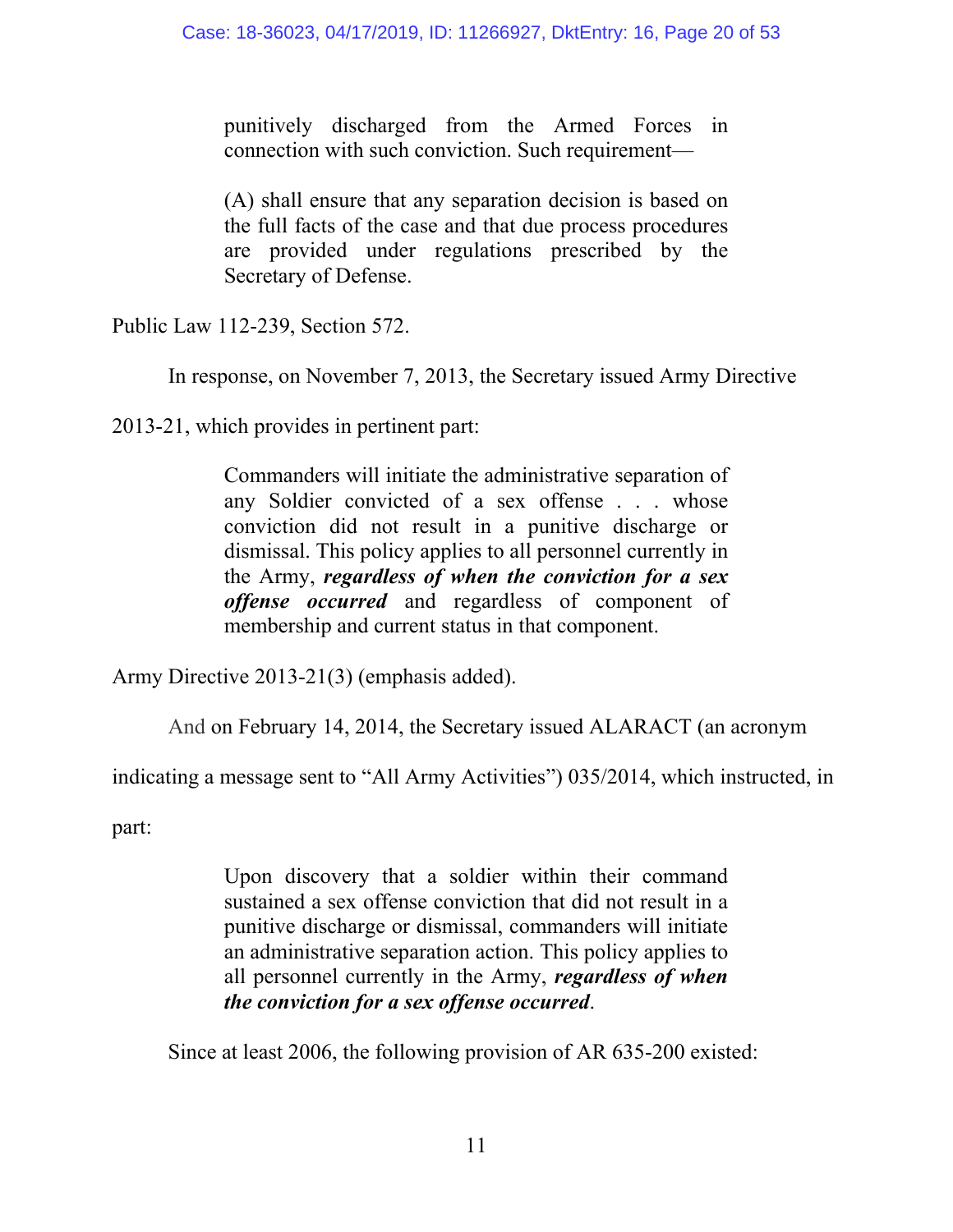Separation under this paragraph is the prerogative of the Secretary of the Army. Secretarial plenary separation authority is exercised sparingly and seldom delegated. Ordinarily, it is used when no other provision of this regulation applies, and early separation is clearly in the best interest of the Army.

AR 635-200 Chapter 5-3a.

#### **SUMMARY OF THE ARGUMENT**

The Secretary's decision to separate Claiborne is arbitrary, capricious, an abuse of discretion, and otherwise not in accordance with law.

I. The Secretary violated agency regulatory prohibitions by subjecting Claiborne to administrative double jeopardy. The Secretary ignored agency policy prohibiting administrative separation proceedings for conduct that had already been the subject of previous proceedings, except in limited circumstances not applicable to Claiborne. Despite this prohibition against administrative double jeopardy, the Secretary hastily used Army Directive 2013-21 and ALARACT 035/2014, which are silent as to how the Secretary should proceed where the sexual misconduct at issue had already been adjudicated administratively, to involuntarily separate Claiborne.

II. The Army exceeded the authority Congress granted to it by statute by adding expansive time-based language in its rule then retroactively enforcing it to reach back nearly a decade, revive, and re-adjudicate a decided issue on the basis of the new rule that was not in effect at the time of the prior adjudication. The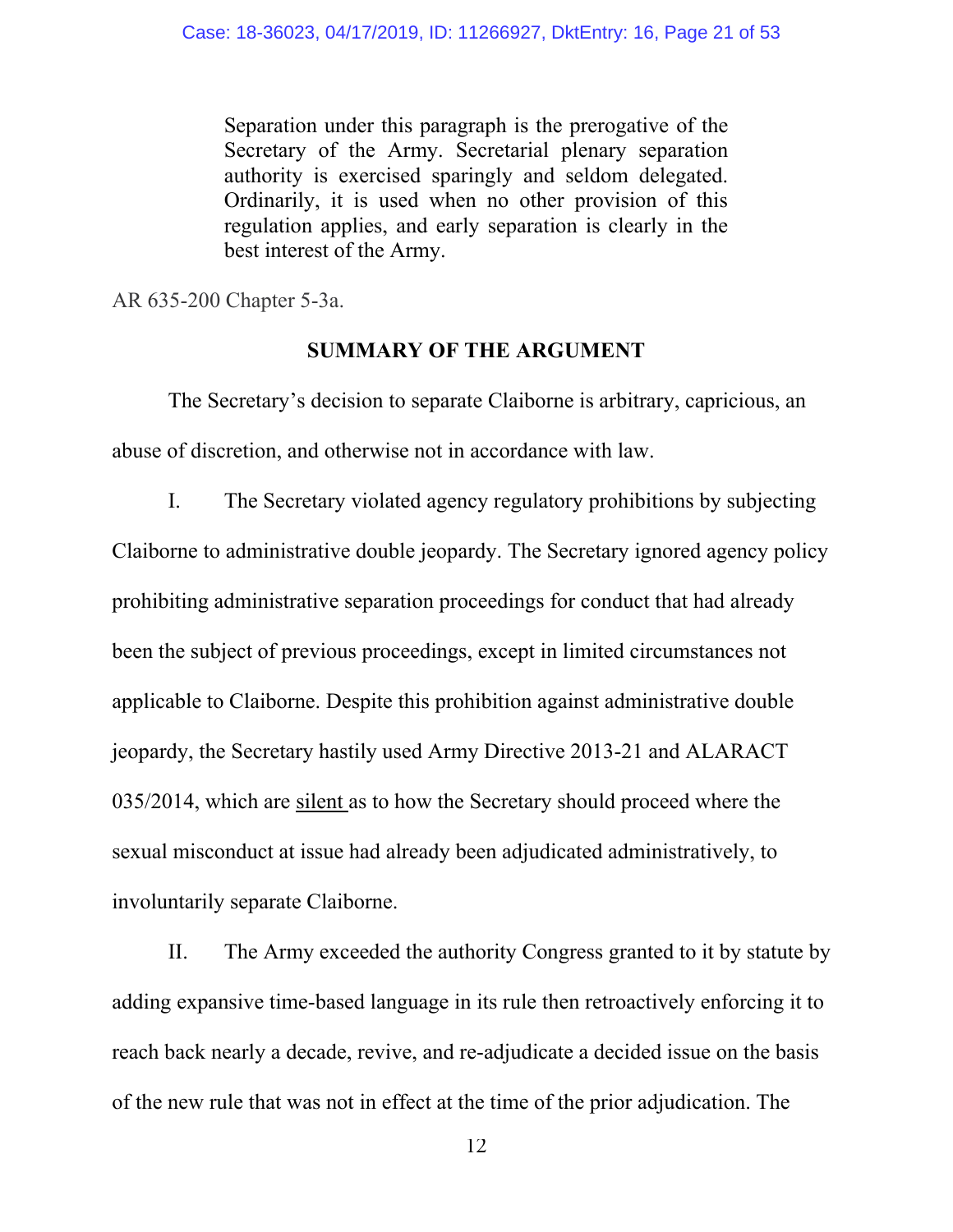provision of the NDAA 2013 relevant here, required "each military department to establish policies to require the processing for administrative separation of any member of the Armed Forces … whose conviction for a covered offense is final and who is not punitively discharged from the Armed Forces in connection with such conviction." Public Law 112-239, Section 572.

It also required that the military departments "ensure that any separation decision is based on the full facts of the case and that due process procedures are provided under regulations prescribed by the Secretary of Defense." *Id.*

Congress did not, however, authorize the military departments to promulgate a directive that would go back in time, and would result in a blanket reversal of agency adjudications that had occurred years earlier regarding the very same matter and parties. The Secretary's implementation of Congress's direction is inconsistent with the authority granted by Congress. Stated more simply, the Secretary acted beyond his mandate in issuing the Army Directive and the ALARACT message. Moreover, the implementation of the Army Directive and ALARACT message ignore the fundamental "due process procedures" Congress mandated with its enabling legislation.

III. As a matter of law, a person cannot demonstrate a proclivity for misconduct through a single incident. Claiborne claims the Secretary's decision to separate him based on his "demonstrated proclivity for sexual misbehavior" is not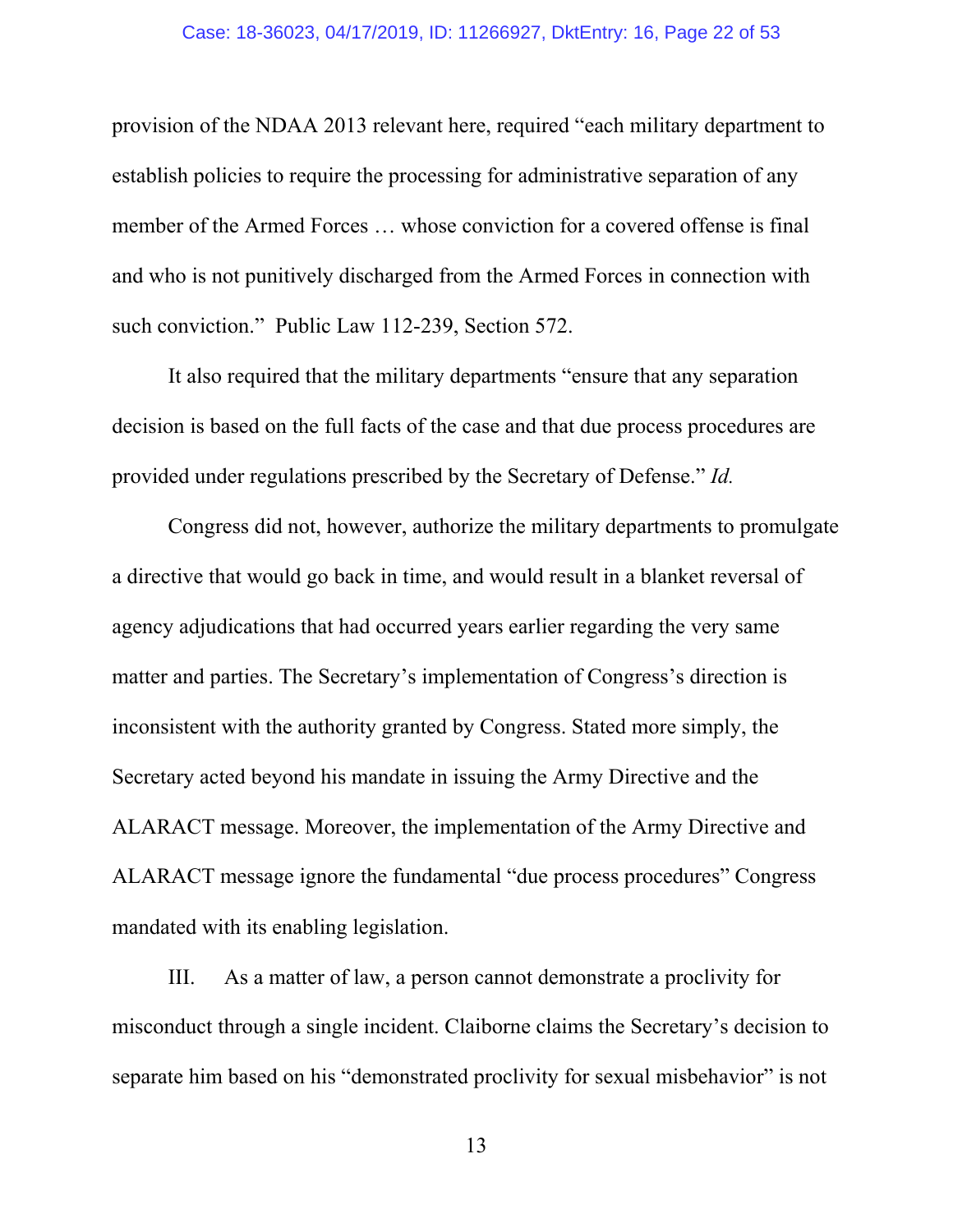supported by the record and thus entitled to no deference. The United States Supreme Court and this Circuit have uniformly found that there can be no "demonstrated proclivity" where, like here, the evidence is comprised of only one occurrence. The district court wholly failed to address this issue, and in doing so erred as a matter of law.

What is more, the record below shows that the Secretary did not consider important parts of the problem and viable alternative solutions. In six months and a few days, both the Secretary's objective of removing Claiborne, and Claiborne's objective of retirement, could have been mutually achieved. The record, however, does not reflect the Secretary's consideration of this option, nor justifications for rejecting it.

#### **ARGUMENT**

## **I. THE SECRETARY VIOLATED AGENCY REGULATIONS THAT PROHIBITED ADMINISTRATIVE DOUBLE JEOPARDY BY REINITIATING INVOLUNTARY SEPARATION PROCEEDINGS THAT HAD BEEN ADJUDICATED 10 YEARS EARLIER AND THAT HAD BEEN CONCLUDED IN CLAIBORNE'S FAVOR**

#### **A. Standard of Review**

Pursuant to the APA, this Court may set aside an agency decision if it is "arbitrary, capricious, an abuse of discretion, or otherwise not in accordance with law." 5 U.S.C. § 706(2)(A); *Nat'l Mining Ass'n v. Zinke*, No. 14- 17350, 2017 WL

6327944, at \*13 (9th Cir. Dec. 12, 2017). "The generally applicable standards of §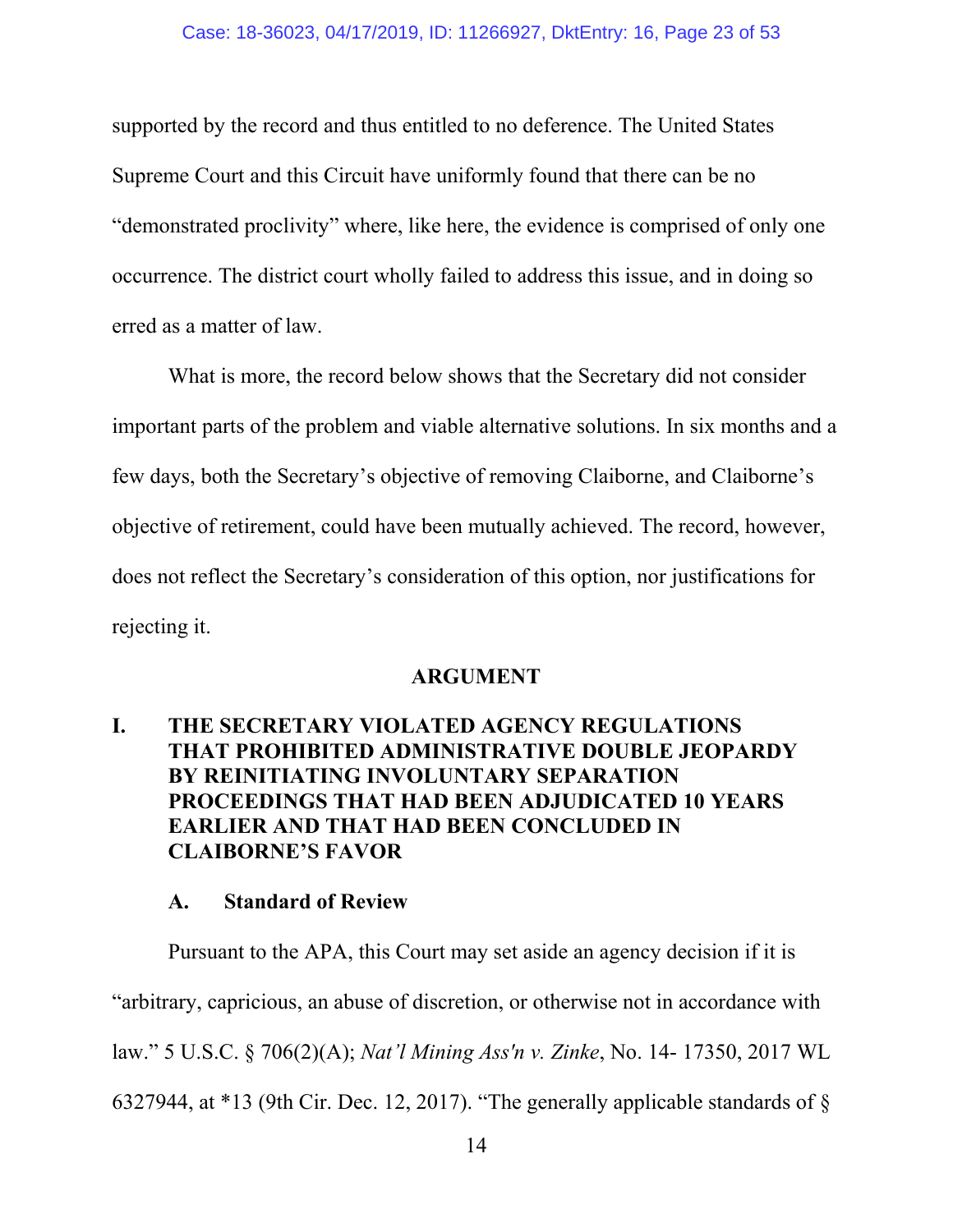706 require the reviewing court to engage is a substantial inquiry." *Citizens to Preserve Overton Park, Inc. v. Volpe*, 401 U.S. 402, 415 (1971). Although the Secretary's decision is entitled to the presumption of regularity, "that presumption is not to shield his action from a thorough, probing, in-depth review." *Overton Park*, 401 U.S. at 415.

An agency's failure to follow its own established procedures or regulations constitutes a violation of the APA. *Miller v. Henman*, 804 F.2d 421, 424 (7th Cir. 1986); *Montilla v. I.N.S*., 926 F.2d 162, 167 (2d Cir. 1991) (holding that "'where the rights of individuals are affected, it is incumbent upon agencies to follow their own procedures'" (quoting *Morton v. Ruiz*, 415 U.S. 199 (1974)).

Although deference is given to military decision making in general, courts do not abdicate their duty to review military actions which violate the military's own regulations. *Gunning v. Walker*, 663 F. Supp. 941, 943 (D. Conn. 1987); *see also Phillips v. United States*, 910 F. Supp. 101, 108 (E.D.N.Y. 1996) (holding that the APA requires Secretary to act in accordance with the procedures it has imposed upon itself to ensure that due process requirements are met). Deference "is not synonymous with abdication, especially where issues of a constitutional dimension are raised." *Gunning*, 663 F. Supp. at 943 (citing *Rostker v. Goldberg*, 453 U.S. 57, 67 (1981)).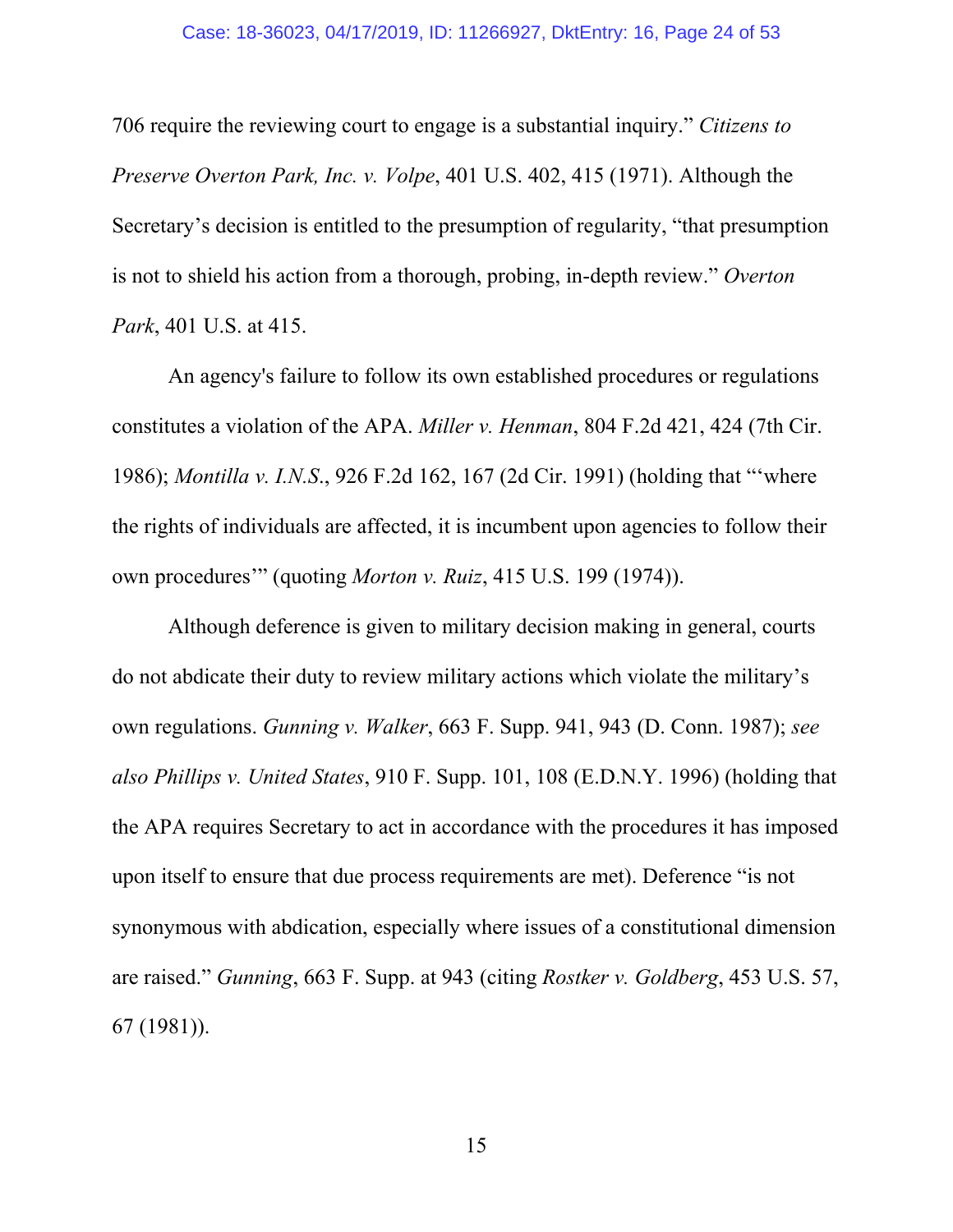Judicial review of military decisions is less deferential when the actions of the Secretary are in violation of the agency's own regulations or beyond their powers, and do not involve matters "'reasonably relevant and necessary to furtherance of our national defense.'" *Mack v. Rumsfeld*, 784 F.2d 438, 439 (2d Cir.1986).

#### **B. The Secretary Violated Agency Regulations**

The position the Secretary took before the district court is that in separating Claiborne in July 2015, the Secretary was merely enforcing the Army Directive and the ALARACT. But in doing so, the Secretary either ignored, or blatantly disregarded, relevant and applicable regulations. Specifically, the Secretary violated AR 635-200, which governs administrative separations for active duty Army enlisted personnel, and states that:

> Separation per this regulation normally should not be based on conduct that has already been considered at an administrative or judicial proceeding and disposed of in a manner indicating that separation was not warranted.

*Id*. Chapter 1-17b.

Chapter 1-17b (3) of the controlling regulation goes further and uses mandatory language that:

> No soldier will be considered for separation because of conduct that … [h]as been the subject of an administrative separation proceeding resulting in a final determination by a separation authority that the Soldier should be retained.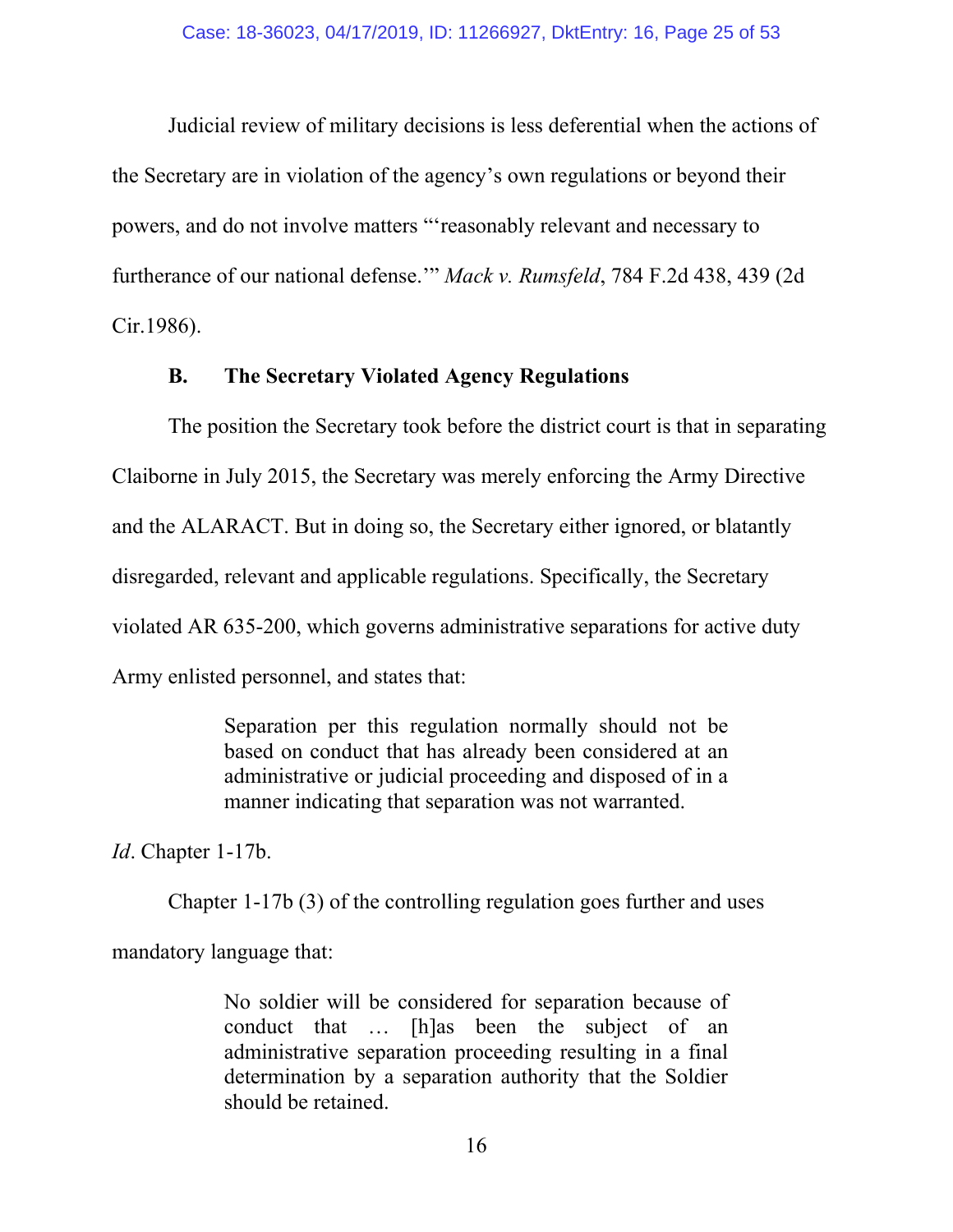There is no dispute that the Secretary based the July 2015 decision to separate Claiborne on conduct that was already considered at an administrative proceeding in 2006, which ended in the Secretary's decision to retain Claiborne. Likewise, there is no dispute that Claiborne has not engaged in misconduct since 2006 that would form the basis of new proceeding. There can be no dispute that the Secretary's 2015 decision to separate Claiborne runs contrary to the provision of the regulation that prohibits administrative double jeopardy.

Further, the Secretary's regulation contemplates that there may be instances where it is appropriate to separate a Soldier after he or she has been the subject of the separation process earlier. The Secretary prescribed very limited circumstances where this could occur, which are:

> a) subsequent conduct or performance forms the basis for a new proceeding; b) the discovery of fraud or collusion not known at the time of the original proceeding; or c) the discovery of substantial new evidence not known at the time of the original proceeding.

*Id.*, Chapter 1-17(b)(3)(a) - (c).

None of these exceptions to the Secretary's regulatory prohibition against administrative double jeopardy applies to Claiborne.

And further, there is nothing in the ALARACT Message and Army Directive to indicate any intention to supplant the Army's Regulation 635-200. The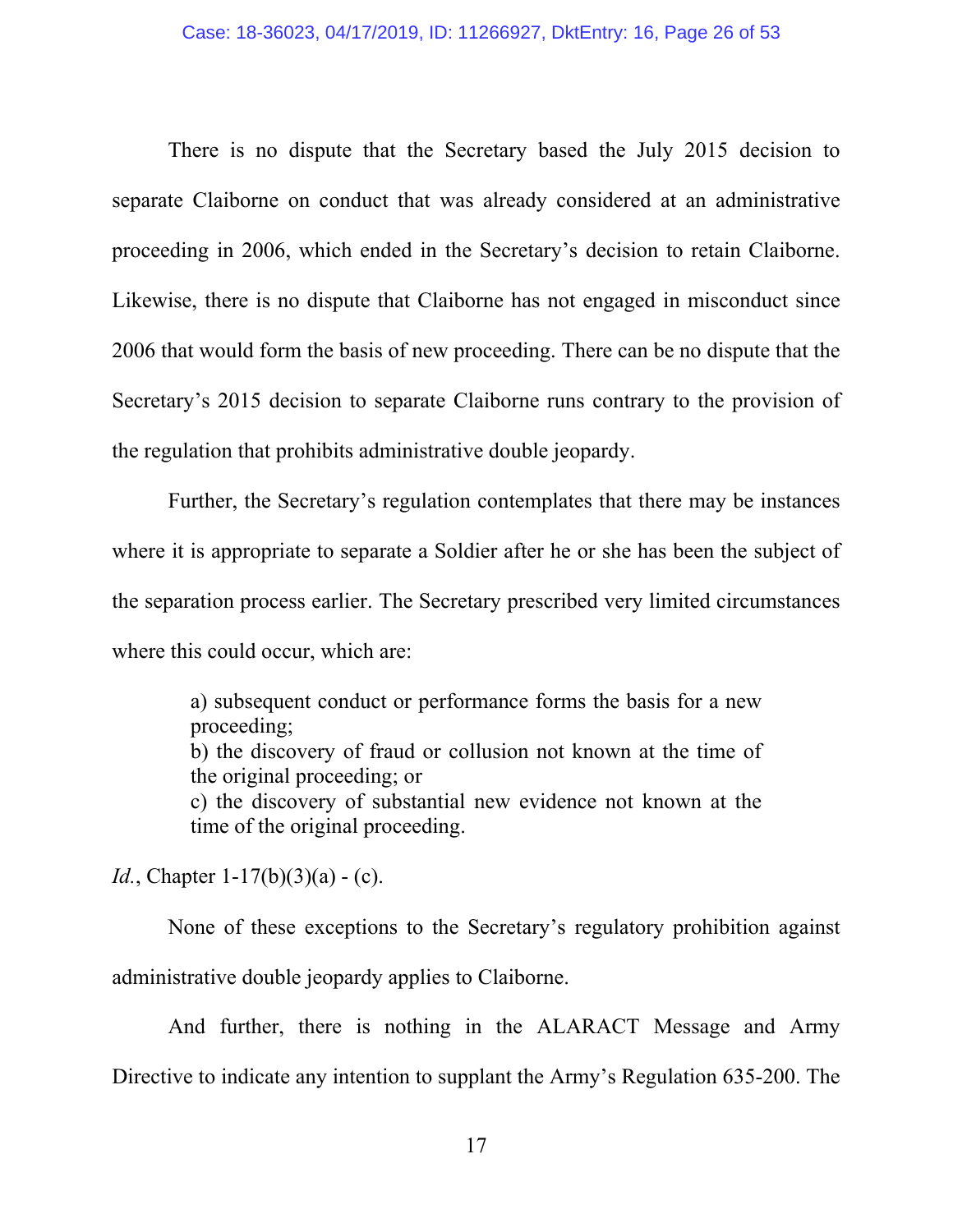Secretary did not amend the regulation's prohibition against administrative double jeopardy; the Secretary ignored it when the Secretary initiated separation proceedings against Claiborne for the second time for the same conduct. In doing so, the Secretary abused his discretion. *See, e.g., Overton Park, Inc.*, 401 U.S. at 402 (Court looked to whether Secretary followed necessary procedures).

#### **C. The Secretary's Violations Cannot Withstand APA Review**

Under the APA, courts may review an agency action to determine if the agency has violated its own regulations. *Service v. Dulles*, 354 U.S. 363, 387, (1957) (federal courts may review agency action to ensure its own regulations have been followed); *Webster v. Doe*, 486 U.S. 592, 602 n. 7 (1988) (an agency's failure to follow its own regulations subject to APA review).

In *Dulles*, a former State Department employee challenged his removal under the APA, asserting that the agency had violated its own regulations, which provided that the decision to discharge an employee "shall be reached after consideration of the complete file, arguments, briefs, and testimony presented." *Id.* at 387 (quoting section 393.1 of the relevant regulation). The State Department separated Dulles without complying with these requirements, and in doing so, the Government had violated its own regulations, and therefore abused its discretion. *Id.* at 387-88. In its opinion, the Court wrote that "regulations validly prescribed by a government administrator are binding upon him as well as the citizen, and that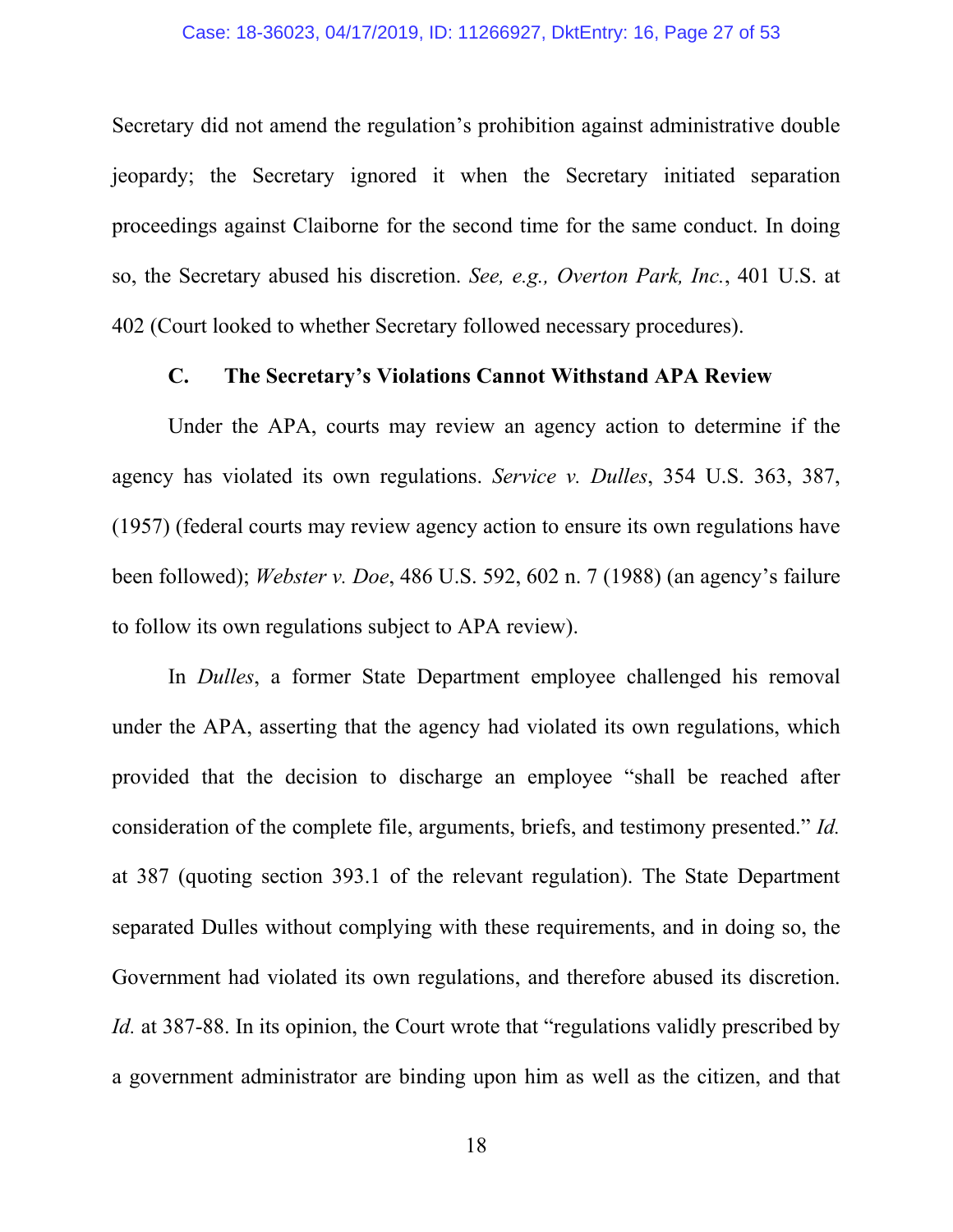#### Case: 18-36023, 04/17/2019, ID: 11266927, DktEntry: 16, Page 28 of 53

this principle holds even when the administrative action under review is discretionary in nature." *Id*. at 372.

As was the case in *Dulles*, in separating Claiborne, the Secretary violated its own regulation, and in doing so, abused its discretion. In initiating separating proceedings against Claiborne for the same conduct that had been the subject of a previous separation proceeding that resulted in a decision to retain him, the Secretary departed from the prohibition against administrative double jeopardy. To conclude otherwise, and to allow Claiborne's separation to stand, would render the Army's regulation and its due process protections meaningless.

In *Shaw's Supermarkets, Inc. v. NLRB*, 884 F.2d 34 (1st Cir. 1989), then Circuit Judge Breyer explained that agencies must follow their own procedures so that those regulated can conform to the agency's precedent, and, the agency precedent serves as a check against arbitrary decision-making. The Court noted that unless an agency follows its rules, "those subject to the agency's authority cannot use its precedent as a guide for their conduct; nor will that precedent check arbitrary agency action." *Shaw's Supermarkets*, 884 F.2d at 41. Here, the regulations in place to protect against arbitrary decisions were not followed.

## **D. Plenary Authority Cannot Cure Unconstitutional Rulemaking and Adjudication**

In an attempt to support the decision to separate Claiborne in violation of the prohibition against administrative double jeopardy, the Secretary argued below that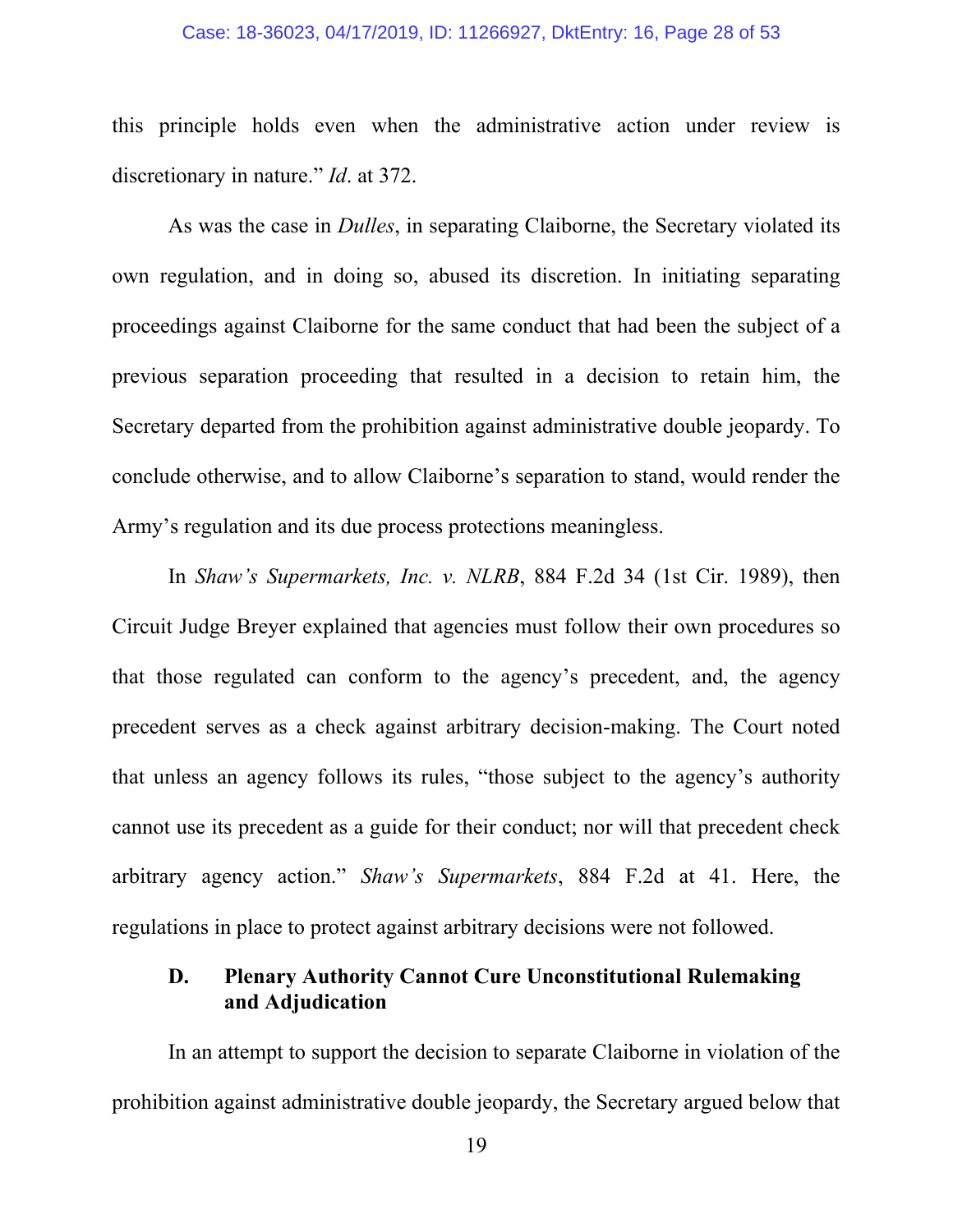his "plenary authority" contained in AR 635-200, Chapter 5-3, is a veritable "catch-all" exception that allows for separating Soldiers with unfettered discretion. If the Court were to accept this interpretation, the exception would swallow the rule, and would render meaningless the regulations prohibition against administrative double jeopardy. As described above, the regulation provides for only three instances in which re-initiating separation proceedings may be appropriate, i.e., subsequent conduct or performance that forms the basis for a new proceeding, the discovery of fraud or collusion, or the discovery of substantial new evidence. *See* AR 635-200, Chapter 1-17(b)(3)(a) - (c).

The concept *expressio unius est exclusio alterius* (*i.e.*, "the expression of one thing is the exclusion of the other") applies here. It stands to reason that if the Secretary had intended to create a "plenary authority" exception to its prohibition against administrative double jeopardy, he would have done so expressly. This leads to the logical conclusion that the use of Secretarial plenary authority to separate someone under Claiborne's circumstances is not contemplated by the regulation.

The question remains how one reconciles the requirement contained in the ALARACT and Army Directive that commanders separate Soldiers convicted of certain offenses on one hand, with the prohibition against administrative double jeopardy on the other. The answer is that the Secretary exceeded Congress's intent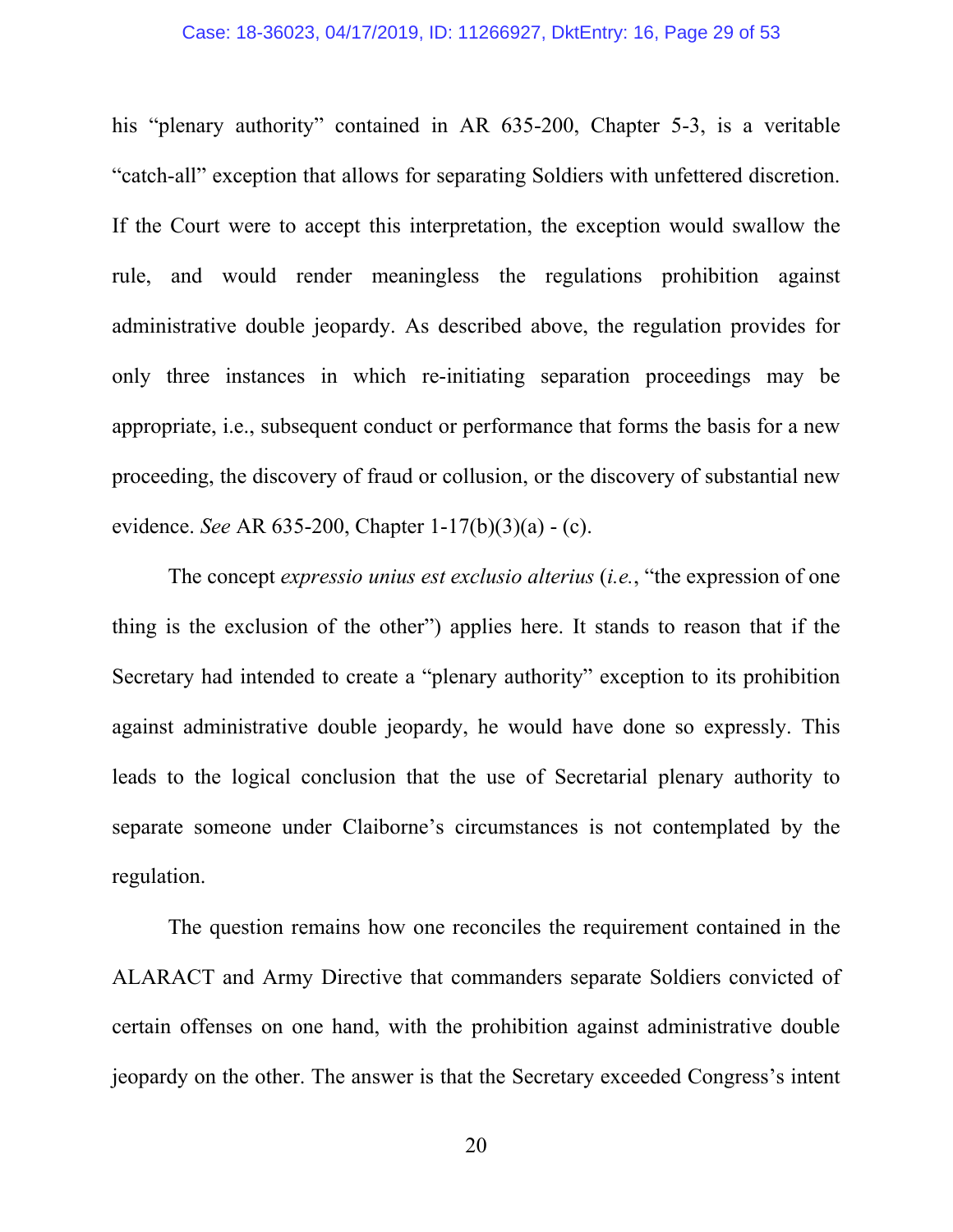in both the promulgation of the ALARACT message and Army Directive, and enforcing the ALARACT and Army Directive in Claiborne's case.

What the Secretary could have – and should have – done was separate only those personnel convicted of certain sexual offenses who had not been the subject of separation proceedings in the past.

Neither the Army Directive 2013-21 nor the ALARACT describe how commanders should treat Soldiers who have already undergone administrative separation proceedings for earlier conduct. In light of this vacuum of guidance in both the Army Directive and the ALARACT, the Army should have followed the clearly-stated prohibition against administrative double jeopardy described in Army Regulation 635-200. In the end, the Court must conclude that the Secretary deviated from its own regulation prohibiting administrative double jeopardy when separating Claiborne, and in so doing, abused his discretion and violated the APA.

On this question, the district court found that the Secretary's use of Chapter 5-3, plenary authority authorized Claiborne's removal notwithstanding the provisions against administrative double jeopardy. Although briefed below, the district court failed to acknowledge that Chapter 5-3 existed in 2006 when Claiborne was retained and in the intervening decade, the Secretary did not deem his removal needed. To the contrary, he was promoted twice, sent to combat twice, awarded medals and ribbons, and entrusted with the lives of junior male and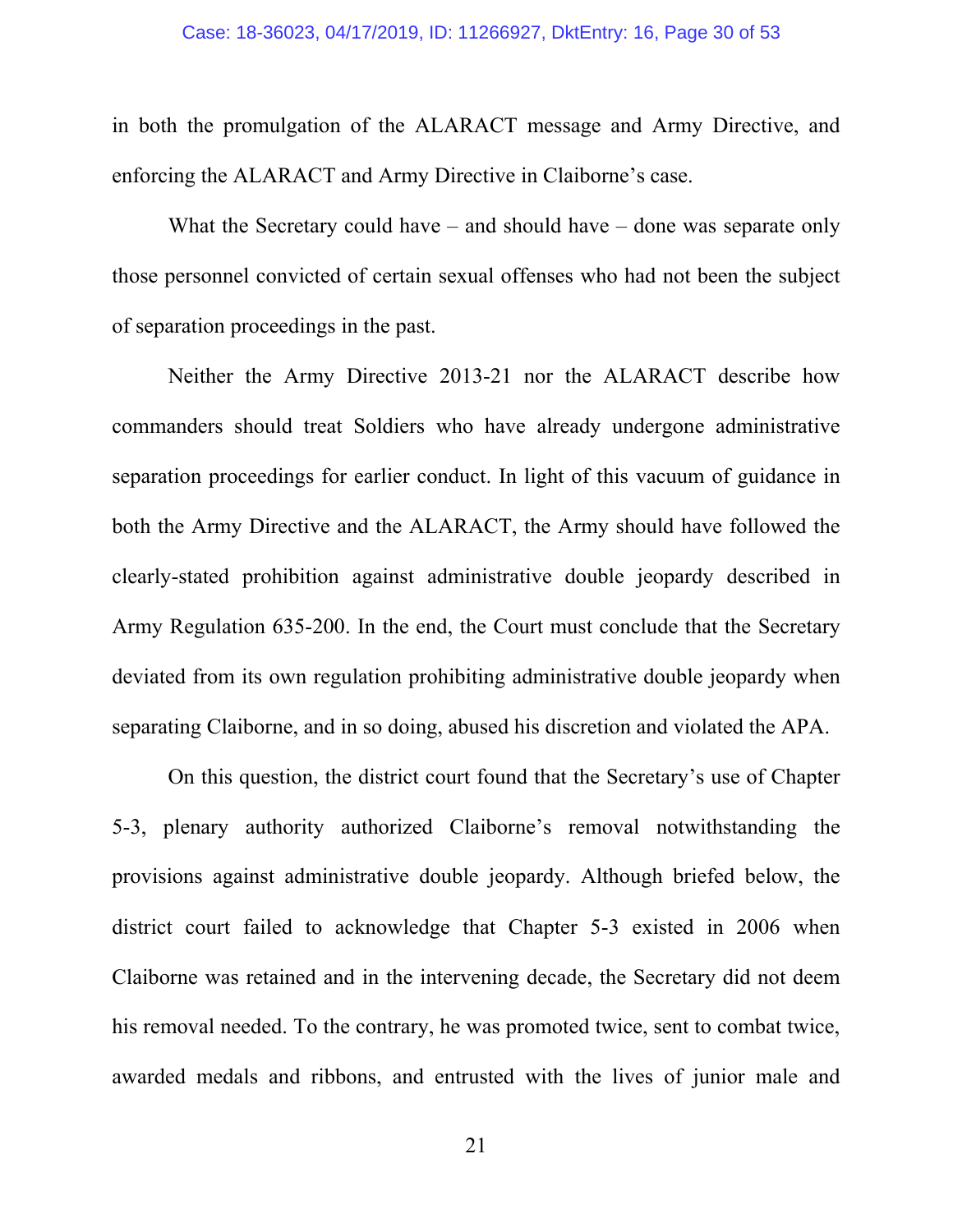female personnel. Only until the Secretary promulgated a retroactive rule was it determined he should be separated months before his retirement.

The Army's reliance on the Secretary's plenary authority in AR 635-200, Chapter 5-3 to validate retroactive application of Army Directive 2013-21 and ALARACT 035/2014 is misplaced. Neither AR 635-200 nor the administrative record contain any expression of that curative capability. Put differently, the Secretary's plenary authority cannot transform an unconstitutional retroactive enforcement into a legitimate exercise of personnel management. The Court should therefore determine that the Secretary's decision to separate Claiborne, which indisputably was effected in disregard for the regulation prohibiting administrative double jeopardy, violated the APA.

**II. THE SECRETARY EXCEEDED HIS STATUTORY AUTHORITY BY ADDING OPERATIVE LANGUAGE NOT CONTAINED IN THE ENABLING STATUTE TO PROMULGATE AN UNCONSTITUTIONAL RETROACTIVE RULE WITHOUT CONGRESSIONAL AUTHORITY WHICH RESURRECTED A 10- YEAR-OLD ADJUDICATION AND REVERSED IT BASED ON THE NEW RULE**

## **A. Standard of Review**

A court may refuse to defer to an agency's interpretation of a statute that raises serious constitutional concerns. *See Diouf v. Napolitano*, 634 F.3d 1081, 1090 (9th Cir. 2011) (explaining court will not defer to agency interpretation if it raises "grave constitutional doubts"); *Ma v. Ashcroft*, 257 F.3d 1095,1105 n.15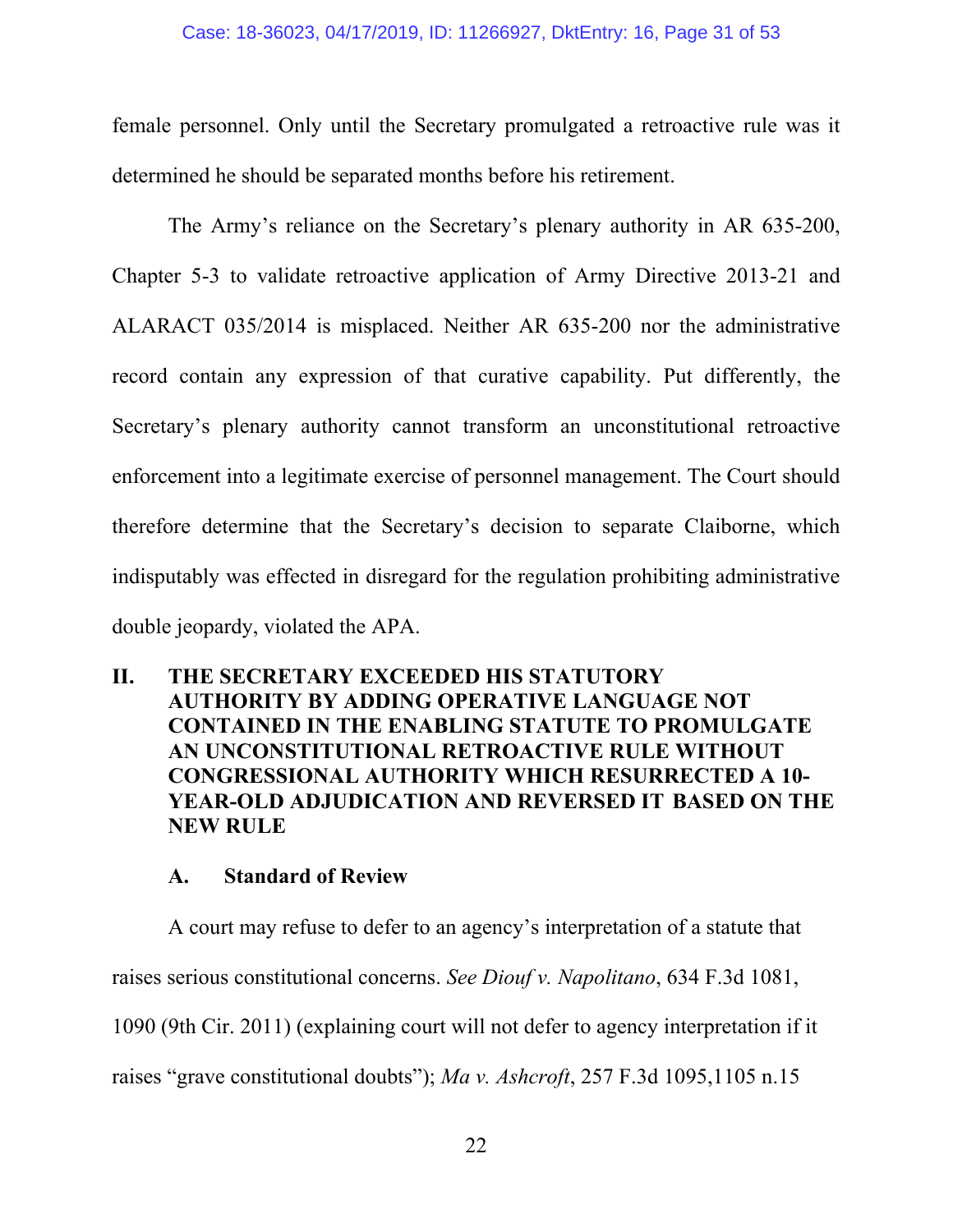(9th Cir. 2001) (noting *Chevron* deference is not owed where a substantial constitutional question is raised by an agency's interpretation of a statute it is authorized to construe); *Williams v. Babbitt*, 115 F.3d 657, 661-62 (9th Cir. 1997). Likewise, the constitutionality of an agency's regulation is reviewed *de novo*. *See Gonzalez v. Metropolitan Transp. Auth.*, 174 F.3d 1016, 1018 (9th Cir. 1999).

When an agency interprets a statute or regulation during rulemaking or adjudication, the agency has resolved questions of law. An agency's interpretation of a statutory grant of authority is reviewed *de novo*. *See Bear Lake Watch, Inc. v. FERC*, 324 F.3d 1071, 1073 (9th Cir. 2003).

## **B. The District Court Erred by Failing to Review the Secretary's Retroactive Statutory Interpretation, Rulemaking, and Adjudication** *de novo*

Claiborne recognizes that Congress directed the Secretary to create policies in response to Section 572, and that the Secretary's response was Army Directive 2013-21 and ALARACT 035/2014. The constitutional issue, however, is that the Secretary did not have the statutorily-delegated power to unilaterally add wideranging temporal language and then enforce the newly-announced rule retroactively.

Specifically, Section 572 did not direct the Secretary to go back 10 years to resurrect an issue that had been heard, decided, and resolved. More specifically, while Congress authorized the Secretary to enact the Army Directive and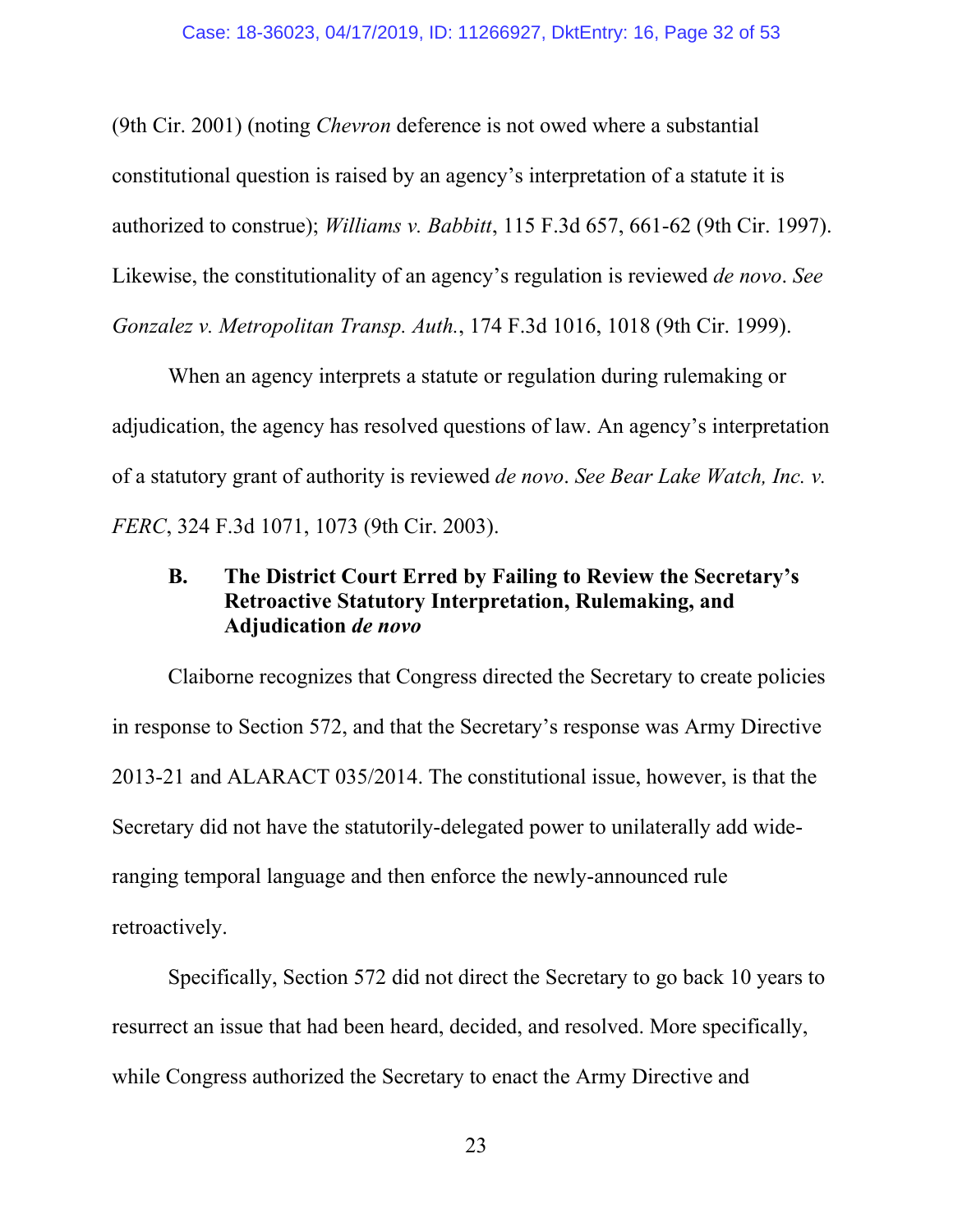ALARACT, Congress did not authorize the Secretary to insert the temporal language *regardless of when the conviction for a sex offense occurred*. The Secretary created this language out of whole cloth, and in so doing, acted in the absence of Congressional authority.

In *Bowen v. Georgetown Univ. Hosp*., 488 U.S. 204 (1988), the Supreme Court established that (1) federal administrative rules may have legal consequences only for the future, and (2) a statutory grant of legislative rulemaking authority will not encompass the power to promulgate retroactive rules unless the legislature expressly conveys that power. *See id.* at 208-09.

The Supreme Court further explained, "[C]ongressional enactments . . . will not be construed to have retroactive effect unless their language requires this result. By the same principle, a statutory grant of legislative rulemaking authority will not, as a general matter, be understood to encompass the power to promulgate retroactive rules unless that power is conveyed by Congress in express terms." *Id*. at 208.

In *Bowen*, the Court cited several cases**,** all of which dealt with the issue of retroactivity in the context of construing statutes or regulations, to support its reasoning noted above. *Claridge Apartments Co. v. Commissioner*, 323 U.S. 141 (1944) (interpretation concerning retroactive application of Bankruptcy Act); *Miller v. United States*, 294 U.S. 435 (1935) (interpretation concerning retroactive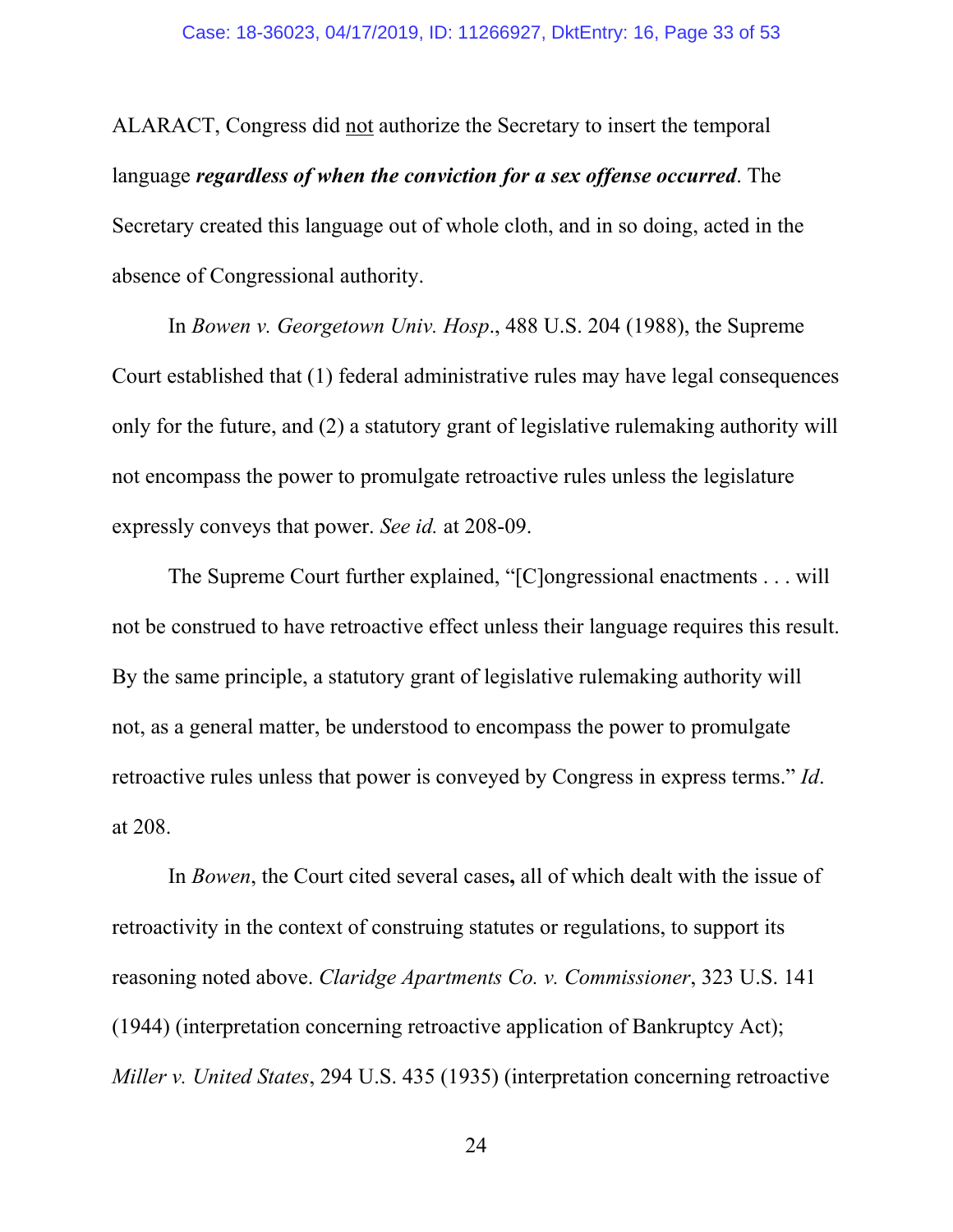application of a Veterans Administration regulation); *United States v. Magnolia Petroleum Co*., 276 U.S. 160 (1928) (retroactivity of a revenue statute); *Brimstone R.R. & Canal Co. v. United States*, 276 U.S. 104 (1928) (retroactivity of an ICC administrative order). *Bowen,* 488 U.S. at 208.

Since *Bowen*, the Supreme Court has reemphasized the importance of the presumption against retroactivity. The High Court has reiterated that the presumption is "deeply rooted in our jurisprudence" and "embodies a legal doctrine century older than our Republic" – *i.e*., that "[e]lementary considerations of fairness dictate that individuals should have an opportunity to know what the law is and to conform their conduct accordingly; settled expectations should not be lightly disrupted." *Landgraf v. USI Film Products,* 511 U.S. 244, 257 (1994); *see also Lynce v. Mathis,* 519 U.S. 433 (1997).

Likewise, pursuant to the APA, the definition of a "rule" is "an agency statement of general or particular applicability and *future effect* designed to implement interpret, or prescribe law or policy…" 5 U.S.C. § 551(4) (emphasis added).

To overcome the presumption of prospectivity, the Supreme Court has held that Congress must declare unequivocally its intention to regulate past conduct and even then, due process and equal protection demands may sometimes bar its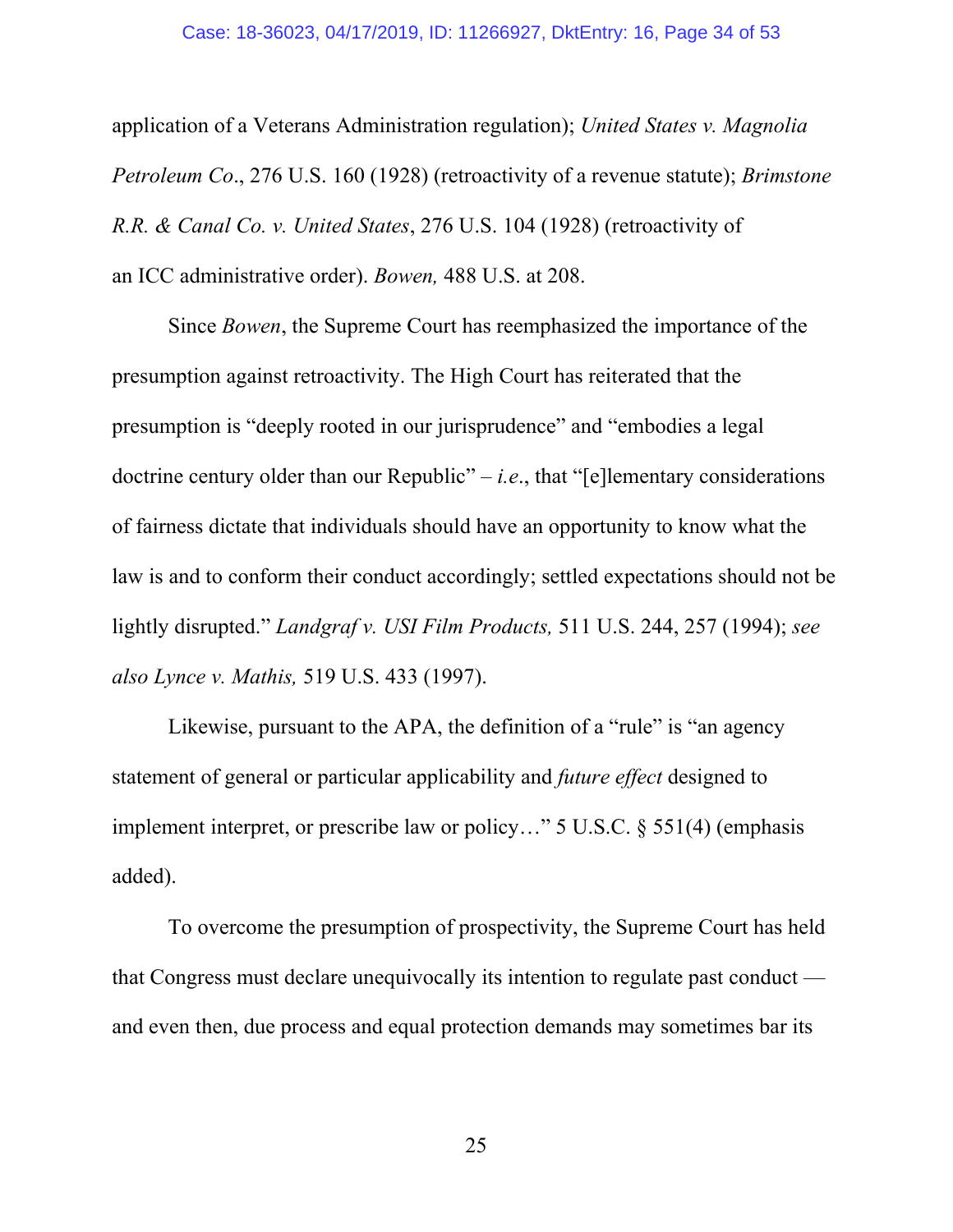way. *Pension Benefit Guar. Corp. v. R.A. Gray & Co*., 467 U.S. 717, 730 (1984). "Requiring clear intent assures that Congress itself has affirmatively considered the potential unfairness of retroactive application and determined that it is an acceptable price to pay for the countervailing benefits." *Landgraf,* 511 U.S. at 272- 73.

In 2006, the Secretary applied the regulations that existed at the time to Claiborne's conduct, and decided to keep Claiborne in the Army, serving his country on active duty. Both the Secretary and Claiborne expected finality accompanying the Army's 2006 decision. Yet ten years later, the Secretary enacted new rules and applied them retroactively without congressional authority.

Relying largely on the Supreme Court's decision in *Bowen,* Claiborne noted before the district court that the law disfavors retroactivity and that courts will not enforce retroactive agency policies where, like here, there is no express grant of authority enabling retroactive application of an administrative directive, rule, or regulation. *Green v. United States*, 376 U.S. 149, 160 (1964) ("Retroactivity is not favored in the law.").

But the district court agreed with the Secretary's position that despite the impact on Claiborne's service, and that the conduct at issue had already been adjudicated a decade earlier, the rule had no retroactive application; rather, according to the Secretary, whose litigation position the district court adopted,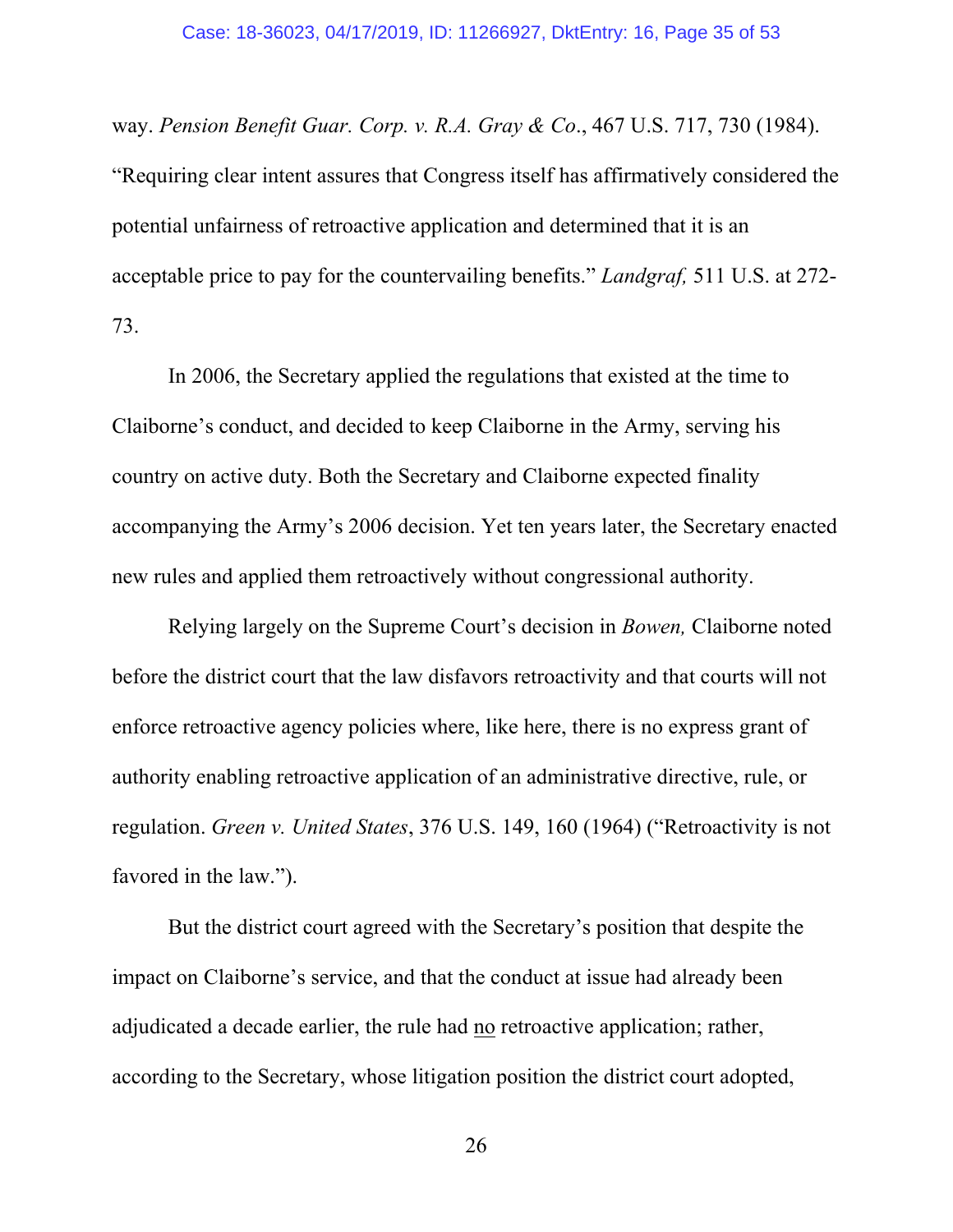there was only prospective application of new criteria under the new rule. (ER Opinion and Order). The district court also declined to address this question in light of *Bowen* and related precedent informing that *de novo* review was required concerning the constitutionality of the rule and its application, and instead, deferred to the Agency's rulemaking and adjudication determination. *Id*.

The district court erred. Congress did not authorize the Secretary to insert the temporal language *regardless of when the conviction for a sex offense occurred*. Explaining why the statute does not contain retroactive language, it stands to reason, is congressional awareness that the law disfavors retroactivity. *Landgraf*, 511 U.S. at 265 ("[T]he presumption against retroactive legislation is deeply rooted in our jurisprudence.").

The Secretary's new rule did not exist at the time of the 2006 adjudication in favor of Claiborne. Promulgated years later, in 2013 and 2014, the new rule attached new consequences to events completed 10 years before enactment. The new rule deprived Claiborne of legitimate expectations and upset a settled transaction. That is, the Secretary's rule altered the legal consequences of past actions that had already been adjudicated. *General Motors Corp. v. Romein*, 503 U.S. 181, 191 (1992) ("Retroactive legislation presents problems of unfairness that are more serious than those posed by prospective legislation, because it can deprive citizens of legitimate expectations and upset settled transactions."); *Williams v.*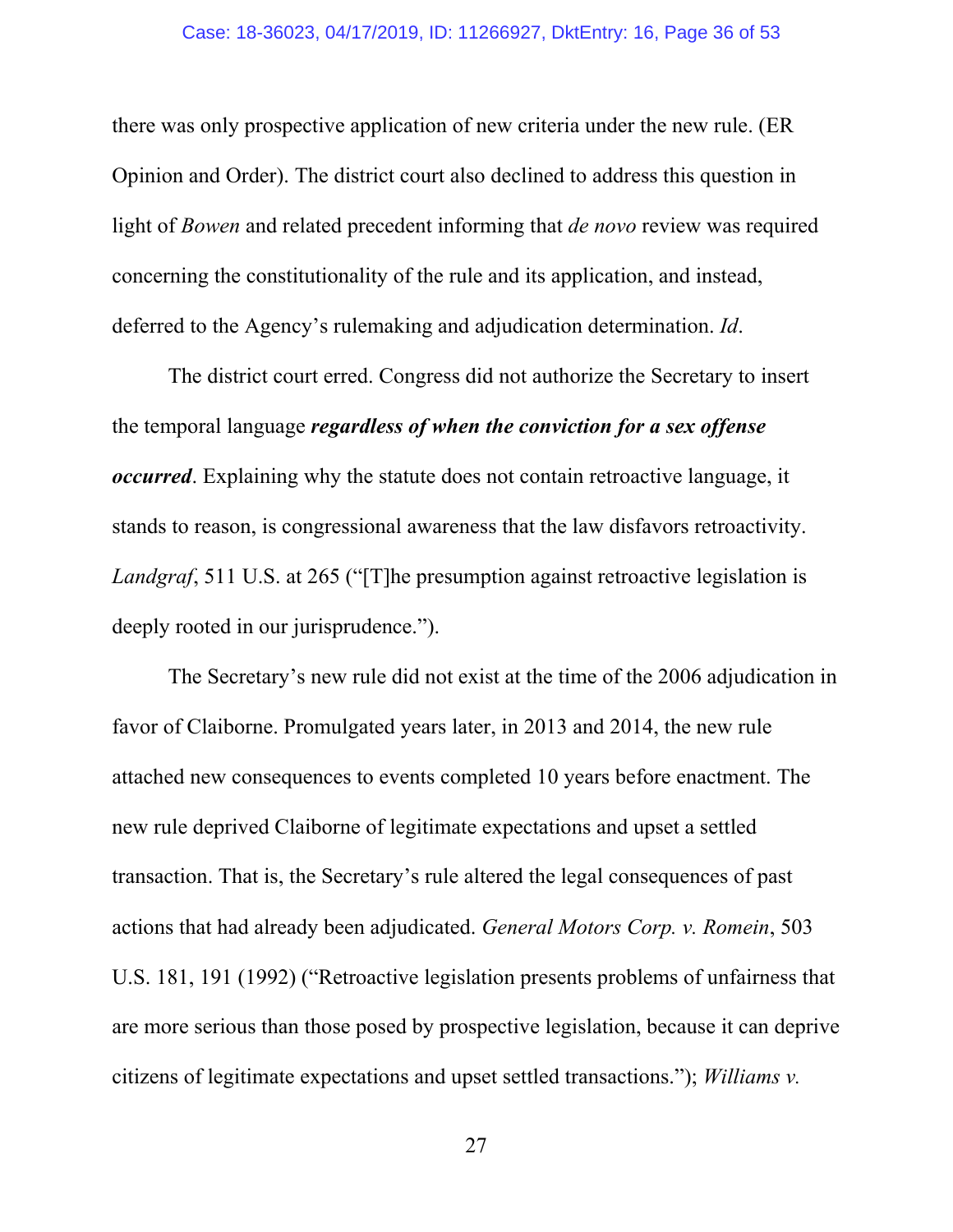*Natural Gas Co. v. FERC*, 3 F.3d 1544, 1554 (D.C. Cir. 1993) ("when there is a 'substitution of new law for old law that was reasonably clear,' the new rule may justifiably be given prospectively-only effect in order to 'protect the settled expectations of those who had relied on the preexisting rule.'").

Because Section 572 is prospective in applicability, the Secretary, by looking 10 years into the past, relied on factors which Congress neither intended nor authorized him to consider. *Motor Vehicle Manufacturers Association v. State Farm Auto Mutual Insurance Co*., 463 U.S. 29, 43 (1983) ("an agency rule would be arbitrary and capricious if the agency relied on factors which Congress has not intended it to consider."). Accordingly, the new rule is unlawfully retroactive.

## **C. This Court Should Find that the Secretary Exceeded his Statutory Authority and Set Aside the Secretary's Rule and Decision**

The APA, 5 U.S.C. § 706, states that the Court "shall decide all relevant questions of law, interpret constitutional and statutory provisions, and determine the meaning or applicability of the terms of an agency action." Section 706 further states that the Court "shall hold unlawful and set aside agency action, findings, and conclusions found to be – in excess of statutory jurisdiction, authority, or limitations." *Id*. § 706(1)(C).

Section 572 did not authorize the Secretary to alter the past legal consequences of past actions. Indeed, before the district court, the Secretary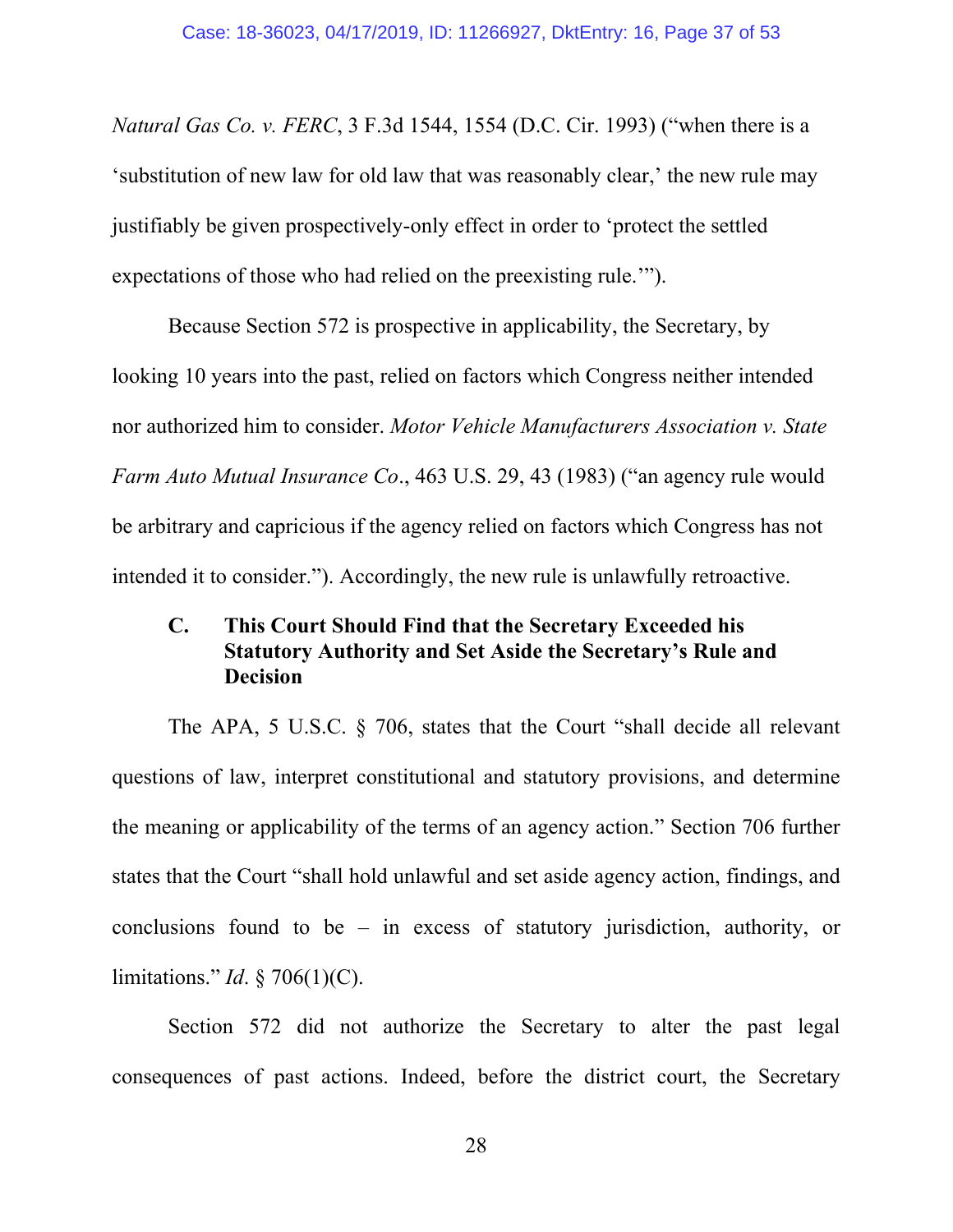conceded this point, which is consistent with a plain reading of the provision at issue. (ER Docket Sheet, Secretary's Opposition at 15) ([The Secretary] "did not institute disfavored retroactive policies."). Comparison of the relevant statutory text with the Secretary's implementing rule makes this clear.

> (2) A requirement that the Secretary of each military department establish policies to require the processing for administrative separation of any member of the Armed Forces under the jurisdiction of such Secretary whose conviction for a covered offense is final and who is not punitively discharged from the Armed Forces in connection with such conviction. Such requirement—

> (A) shall ensure that any separation decision is based on the full facts of the case and that due process procedures are provided under regulations prescribed by the Secretary of Defense.

Public Law 112-239, Section 572.

Pursuant to longstanding legal principles and Supreme Court precedent, Section 572, as legislation, is prospective. *Bowen*, 488 U.S. at 208; *Landgraf*, 511 U.S. at 265. Reading the statute as written to avoid the significant constitutional issue of impermissible retroactivity leaves no doubt that the legislation and its implementing regulation are to be applied prospectively. *Edward J. DeBartolo Corp., v. Florida Gulf Coast Building & Constr. Trades Council*, 485 U.S. 568, 575 (1988) ("where an otherwise acceptable construction of a statute would raise serious constitutional problems, the Court will construct the statute to avoid such problems…").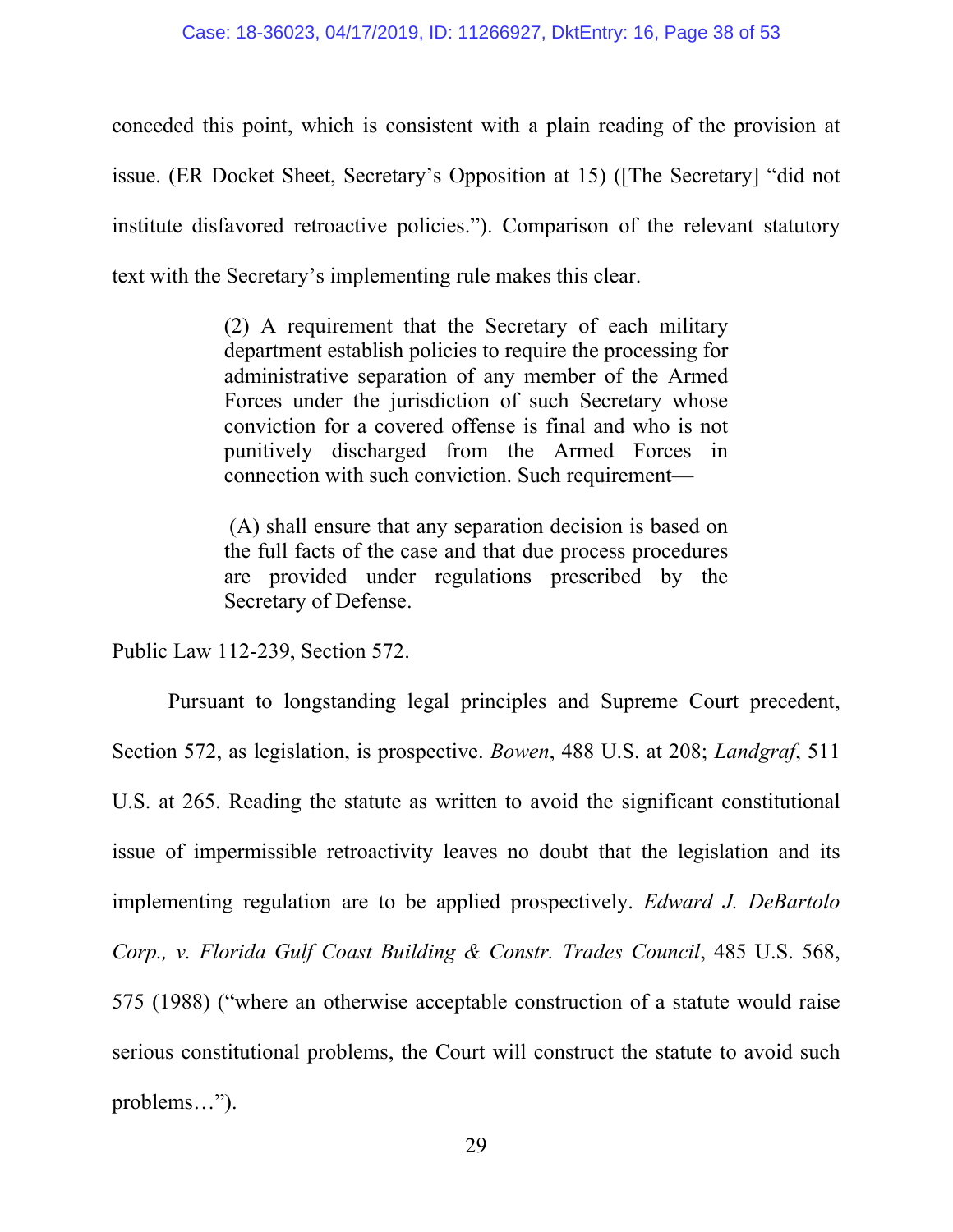In enacting Section 572, the problem Congress sought to solve was those situations where a soldier is convicted of an offense involving sexual misconduct, but who was not discharged from the Army as part of the sentence adjudged at trial. In other words, Congress sought to avoid those rare circumstances when a soldier convicted of a sexual assault is allowed to return to the ranks, and continue serving alongside fellow soldiers.

To address these situations, Congress' instruction to the Secretary was to have a procedure in place to initiate *administrative* separation proceedings -- as opposed to *punitive/criminal* separation proceedings that had already occurred -- to ensure those convicted are not returned to the ranks, to potentially endanger other soldiers. All of this speaks to future misconduct, given the presumption that legislation is prospective in application, coupled with the absence of language authorizing retroactive application of it.

In creating the Army Directive and the ALARACT, however, the Secretary missed the mark, went several steps too far, and reached well outside the bounds of the Congressional mandate. There is absolutely nothing in Section 572 that indicates congressional intent for the Secretary to take a broad canvass of the ranks, and re-start administrative proceedings that had been resolved years earlier.

Upon implementation of the statute through the new rule, the Secretary was legally obligated to apply it prospectively, as his legal authority is derived from the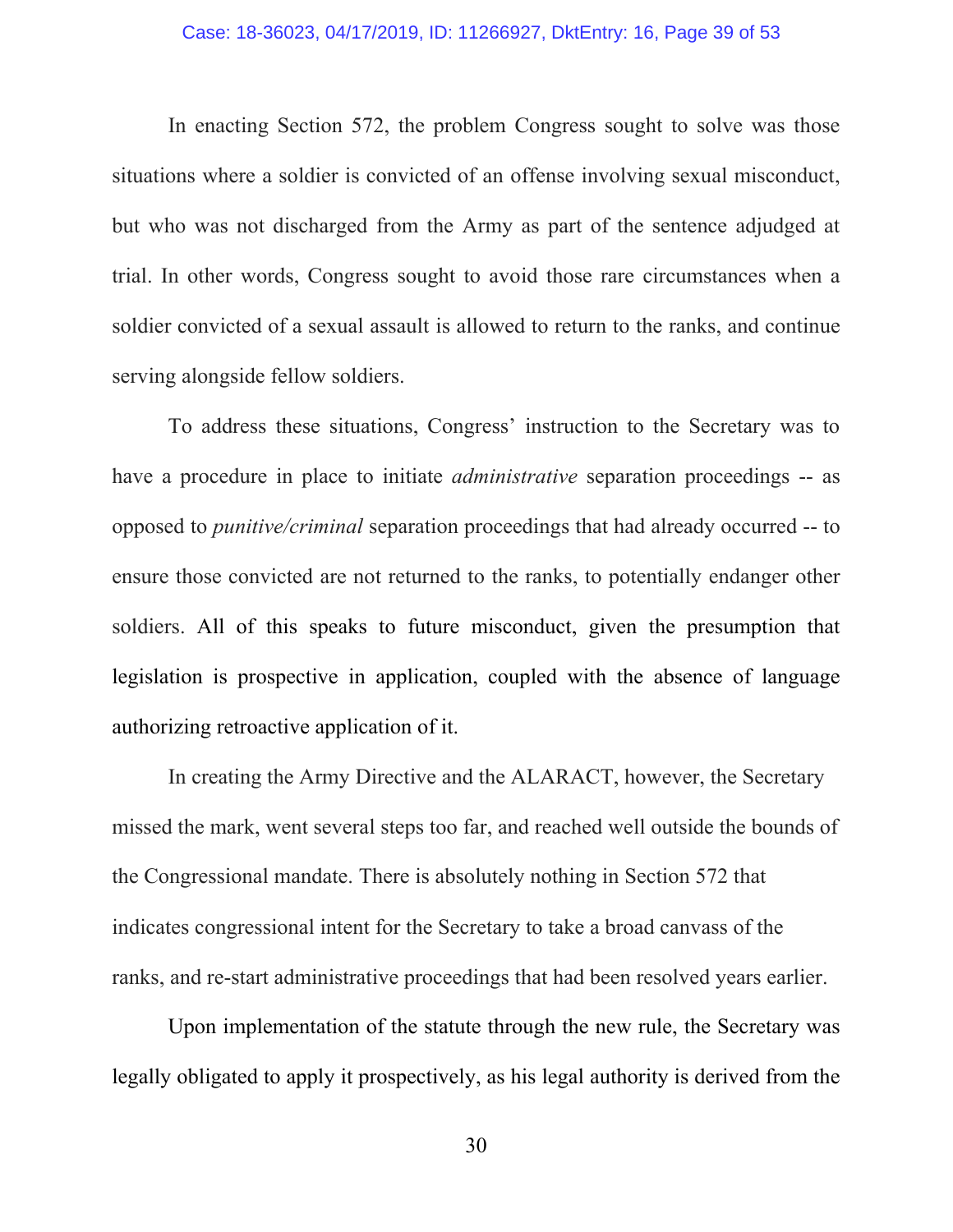congressional mandate. But the Secretary instead inserted temporal language that was not present in the plaint text of the law, by making the rule applicable "*regardless of when the conviction for a sex offense occurred*." By so doing, he not only exceeded his authority granted by Congress, but he also ran afoul of due process interests of "fair notice, reasonable reliance, and settled expectations," significant reasons why the law applies a presumption that new legislation governs only prospectively. *Landgraf*, 511 U.S. at 270.

In addition to *Bowen*, discussed more fully above, this Circuit's precedent invalidating retroactive application of regulations lacking specific grants of retroactive enforcement authority counsels the Court to invalidate the Army's retroactive application of the 2013 and 2014 Directive and ALARACT that swept back to 2005 to cause Claiborne's involuntary separation in 2015. *See Cort v. Crabtree*, 113 F.3d 1081, 1087 (9th Cir. 1997) (court refused to apply rule retroactively in the absence of specific congressional language authorizing retroactive enforcement); *see also Covey v. Hollydale Mobilehome Estates*, 116 F.3d 830, 835 (9th Cir. 1997) (court declined to apply new standards retroactively to a case that arose prior to enactment of the new standards); *Anderson v. Northern Telecom, Inc*., 52 F.3d 810, 814 (9th Cir. 1995) (stating that absent legislative intent to the contrary, statutes do not operate retroactively).

The same is true in other Circuits that refused to apply administrative rules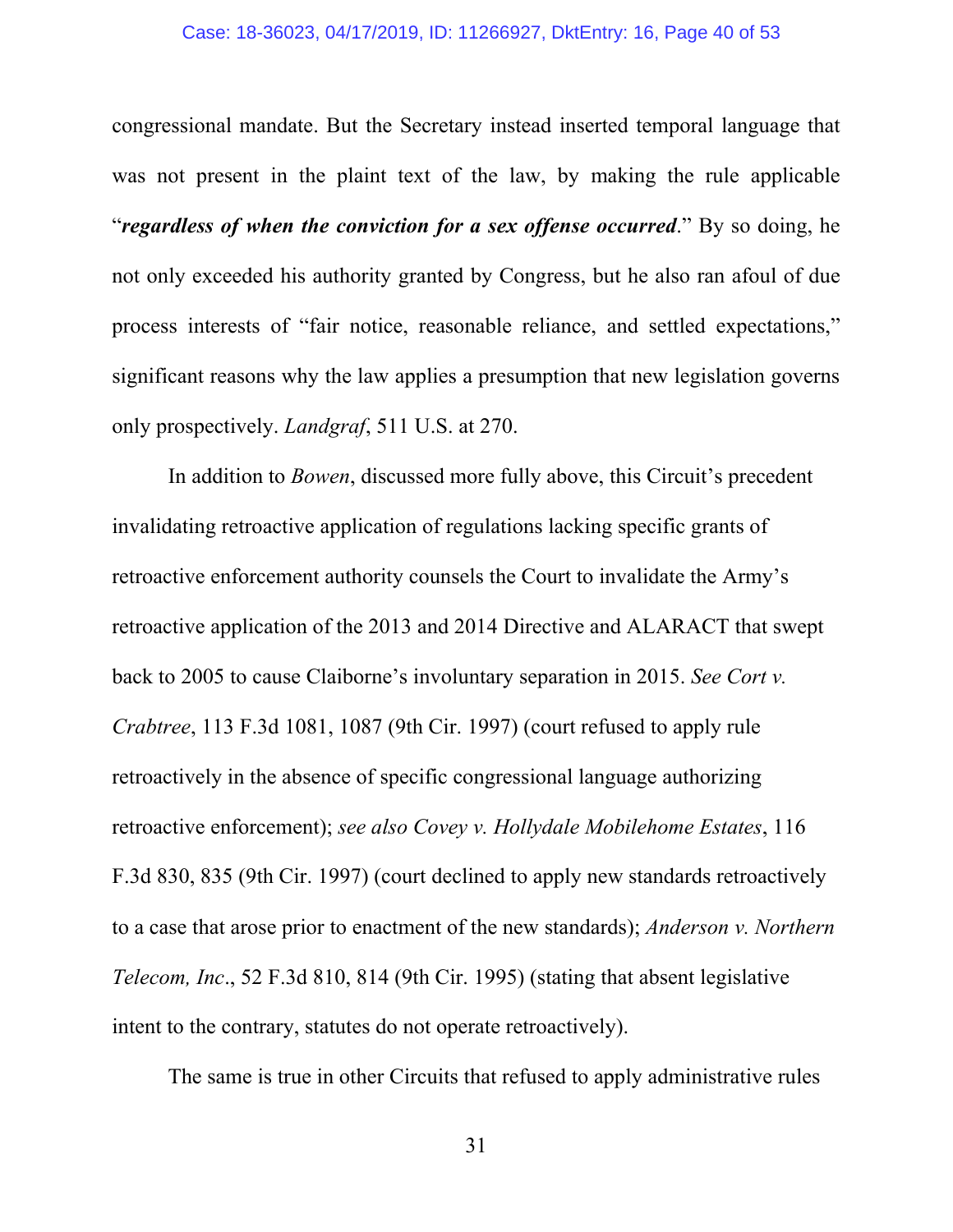retroactively. *See, e.g., Storey v. Shearson-American Express*, 928 F.2d 159 (5th Cir. 1991) (regulations of Commodities Futures Trading Commission regarding arbitration agreements); *Sierra Medical Center v. Sullivan*, 902 F.2d 388, 392 (5th Cir. 1990) (HHS "new provider" rule); *Criger v. Becton*, 902 F.2d 1348, 1354-55 (8th Cir. 1990) (FEMA flood insurance policy rule); *Gubisch v. Brady*, 49 Fair Empl. Prac. Cas. (BNA) 1063, 1069 (D.D.C. 1989) (holding that the EEOC had no authority to apply the legislative rule at issue retroactively, relying in part on Justice Scalia's interpretation of the APA in *Bowen); In re Perkins*, 106 Bankr. 863, 864-65 (E.D. Pa. 1989) (refusing to construe a Federal Reserve Board rule as retroactive).

Claiborne's separation, as it unfolded in this case, was not within the scope of the Secretary's Section 572 authority. The Secretary's implementation of the Army Directive and ALARACT represent the very type of broad over-reaching that upsets resolved cases and requires judicial intervention. For these reasons, the Secretary exceeded his statutory authority. *See, e.g., Solid Waste Agency of Northern Cook County v. U.S. Army Corps of Engineers*, 531 U.S. 159 (2001) (Secretary exceeded statutory authority).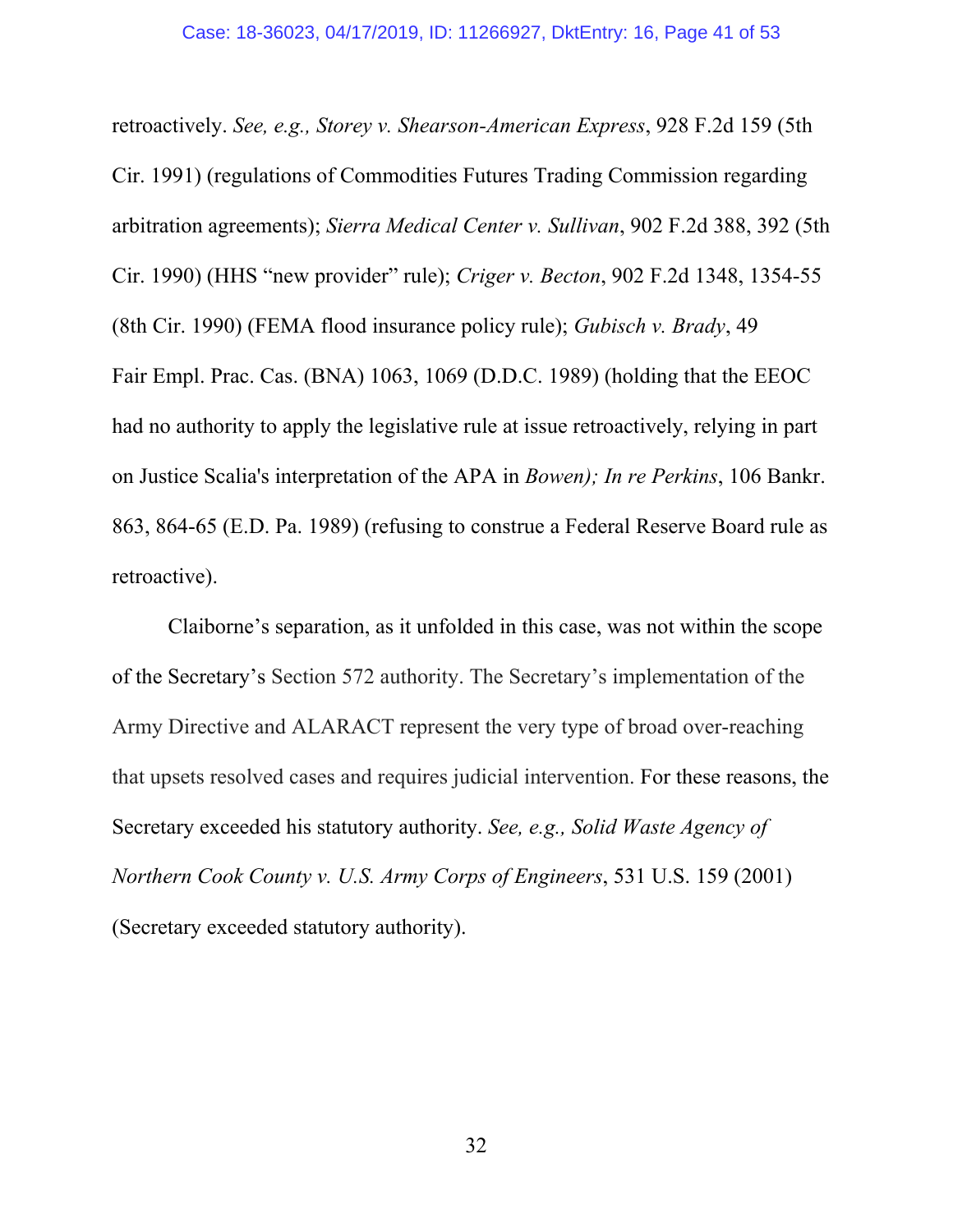## **D. The Secretary's Rule Violated Due Process by Failing to Notify Claiborne in 2006 that at any Point Before Retirement Eligibility, the Secretary Could Remove Him for the Same Conduct**

Whether an agency's procedures comport with due process requirements presents a question of law reviewed *de novo. See Ramirez Alejandre v. Ashcroft*, 319 F.3d 365, 377 (9th Cir. 2003) (*en banc*) (noting no deference is owed to agency); *Gilbert v. Nat'l Transp. Safety Bd*., 80 F.3d 364, 367 (9th Cir. 1996).

At no point did the Secretary notify Claiborne that upon retention in 2006, that the Secretary could at some undetermined point in the future, but before retirement eligibility, involuntarily separate Claiborne for conduct that had already been conclusively adjudicated. To the contrary, every action the Secretary took between 2006 and 2015, furthered the mutual understanding that Claiborne's past misconduct was resolved and that his service to our nation was on track to retirement.

## **III. THE DISTRICT COURT ERRED BY ENDORSING THE SECRETARY'S DECISION THAT CLAIBORNE HAD A "DEMONSTRATED PROCLIVITY" FOR MISCONDUCT WHERE THERE WAS ONLY A SINGLE INCIDENT**

#### **A. Standard of Review**

This Court may reverse under the arbitrary and capricious standard if the agency has offered an explanation for its decision that runs counter to the evidence before the agency. *See Greater Yellowstone Coalition v. Lewis*, 628 F.3d 1143,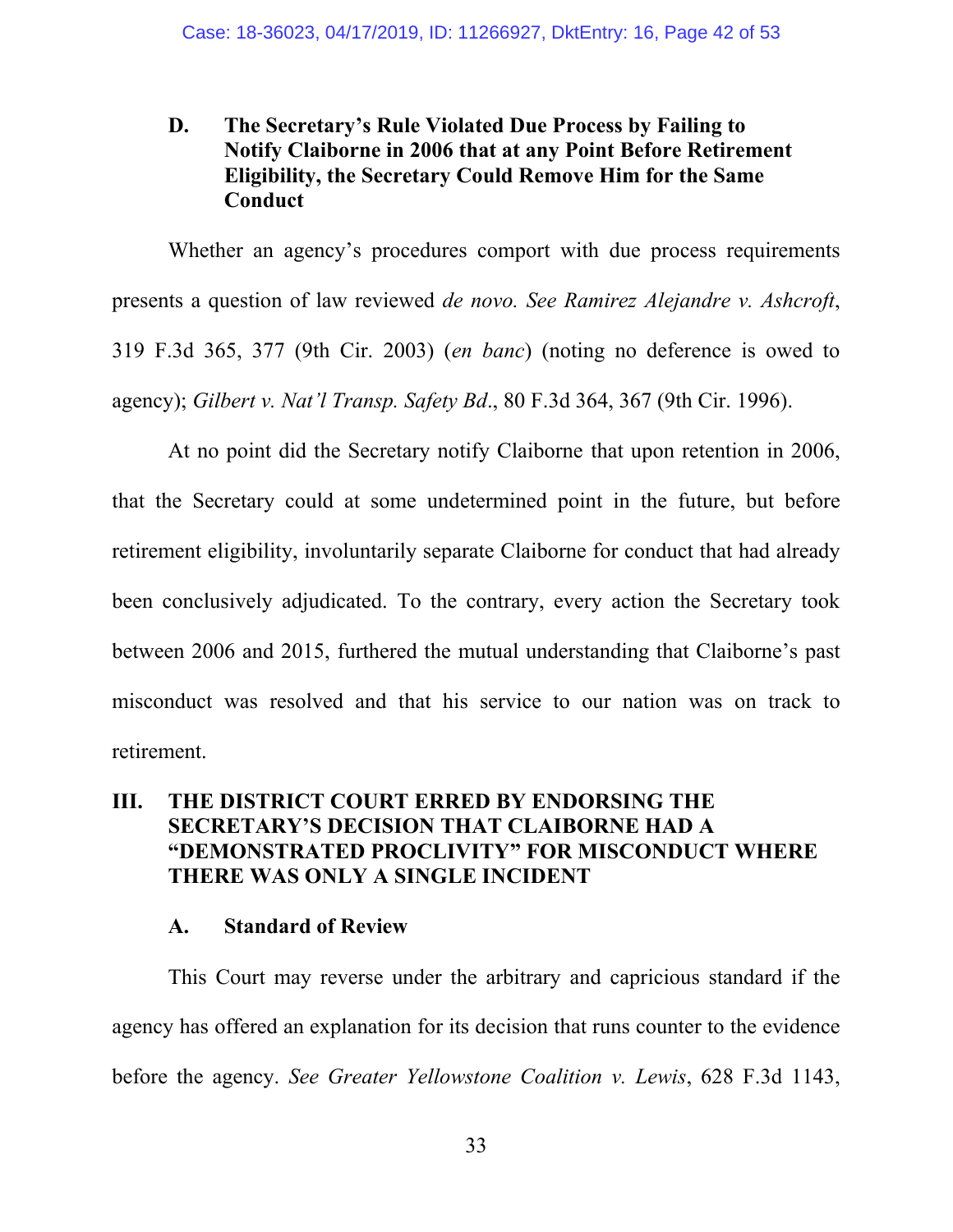1148 (9th Cir. 2010). The reviewing court must determine whether the decision was based on a consideration of the relevant factors and whether there has been a clear error of judgment. *See Forest Guardians v. U.S. Forest Serv*., 329 F.3d 1089, 1097 (9th Cir. 2003).

## **B. The Supreme Court and this Circuit Uniformly Find That One Instance Cannot Support a Finding of "Demonstrated Proclivity"**

The Secretary's September 27, 2017 separation decision explained:

[Claiborne's] suitability for continued service was reassessed based upon his *demonstrated proclivity* for sexual misbehavior. Based upon that reassessment, it was determined his services were no longer required.

(ER Opinion and Order) (emphasis added).

The Secretary's factual premise, "demonstrated proclivity" for misconduct, has no support in the record. APA § 706(2)(A). In *Securities & Exchange Commission v. Chenery Corp*., 332 U.S. 194 (1947), the Supreme Court held that in dealing with an agency determination, the reviewing court must judge the propriety of such action solely by the grounds invoked by the agency. That is, courts must base their review of the agency action on the reasons the agency actually gave.

The district court did not address this pivotal point under its APA review in the context of arbitrary agency decision-making. Because the record is totally void of any evidence of more than one single offense, which occurred in 2005, the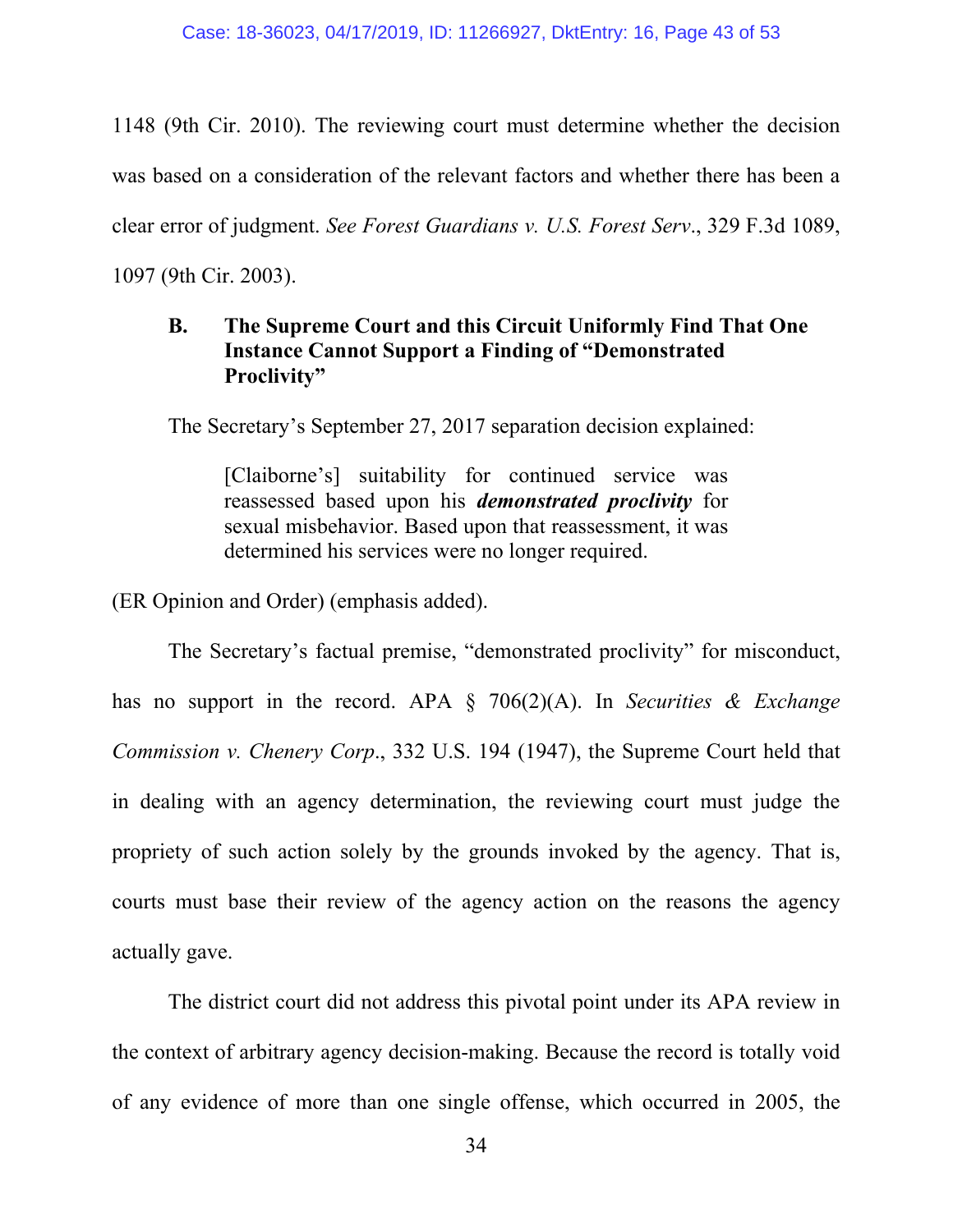#### Case: 18-36023, 04/17/2019, ID: 11266927, DktEntry: 16, Page 44 of 53

Secretary's determination that Claiborne had a "demonstrated proclivity" for sexual misbehavior cannot be supported by substantial evidence, must be a clear error of judgment, and suggests that the Secretary did not give this problem a "hard look." *Greater Boston Television v. FCC*, 444 F.2d 841, 851 (D.C. Cir. 1970) (court will overturn agency decisions "if the court [became] aware . . . that the agency [h]ad not really taken a 'hard look' at the salient problems and ha[d] not genuinely engaged in reasoned decision-making.").

The Supreme Court recognized the important legal distinction between a single instance of misconduct and a demonstrated proclivity in *Board of the County Commissioners v. Brown*, 520 U.S. 397 (1994). There, the High Court noted in the context of whether a deputy's single fight during college showed a proclivity toward using excessive force against citizens during arrests if employed as a law enforcement officer, that a single occurrence is not a proclivity. The Court observed that "involvement in a single fraternity fracas does not demonstrate a proclivity to violence against the person." *Brown*, 520 U.S. at 413, n. 2); *see also McComb v. Jacksonville Paper Co*., 336 U.S. 187, 192 (1949) (repeated violations of the law demonstrate a proclivity for unlawful conduct); *United States v. Paramount Pictures, Inc*., 334 U.S. 131, 148 (1948) (several anti-trust violations demonstrate a proclivity to violate the law).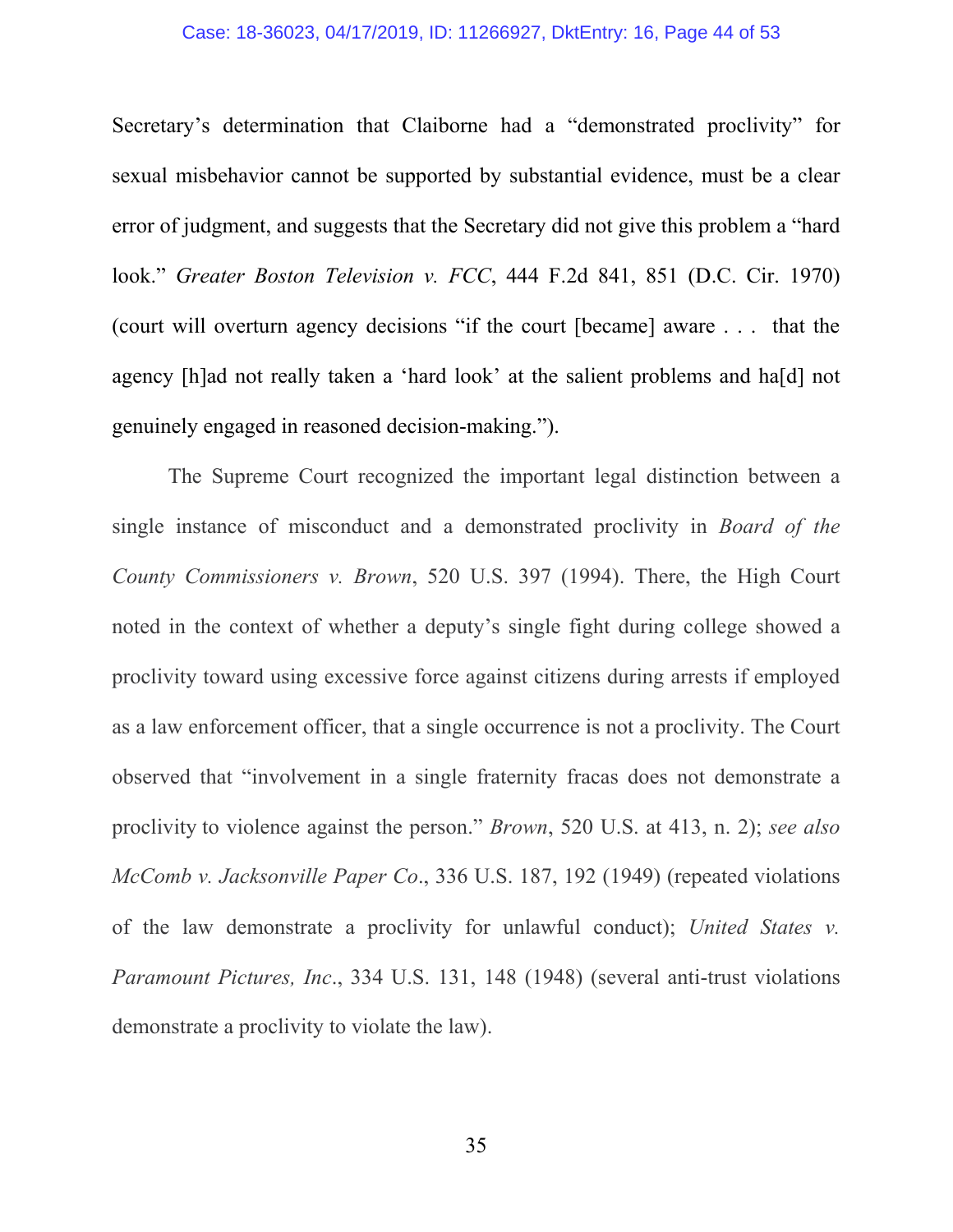Likewise, the Ninth Circuit consistently draws a bright line between a single action and a proclivity. For example, in *United States v. Cherer*, 513 F.3d 1150, 1160 (9th Cir. 2008), this Court equated proclivity with the inability to control criminal, sexual impulses. Similarly, in *Carver v. Lehman*, 550 F.3d 883 (9th Cir. 2008), this Court characterized recidivist sexual offenders as having a proclivity for sexual misconduct.

Here, Claiborne admitted to a single act of sexual misconduct for which he was punished, and since has been rehabilitated, and has served as a model citizen and Soldier since 2005. His conduct has been so favorable as to warrant two promotions, several professional training programs, various awards for achievement, a stable marriage with eight children, clearly demonstrating that he has no criminal sexual impulses to constitute a "demonstrated proclivity" as the Army wrongly concluded.

In *Brown v. Mayle*, 283 F.3d 1019, 1036 (9th Cir. 2002), this Court reasoned that where a defendant "commits a second theft offence," she demonstrates a "proclivity toward stealing." Likewise, in *American Medical Response Northwest, Inc. v. Ace American Insurance Company*, 526 Fed App'x. 754, 757 (9th Cir. 2013), this Court noted that sexual abuse of several female employees constitutes a proclivity for sexual misconduct. But Claiborne's single encounter with a female who told him that she was 19 years old, and appeared to be that age, does not rise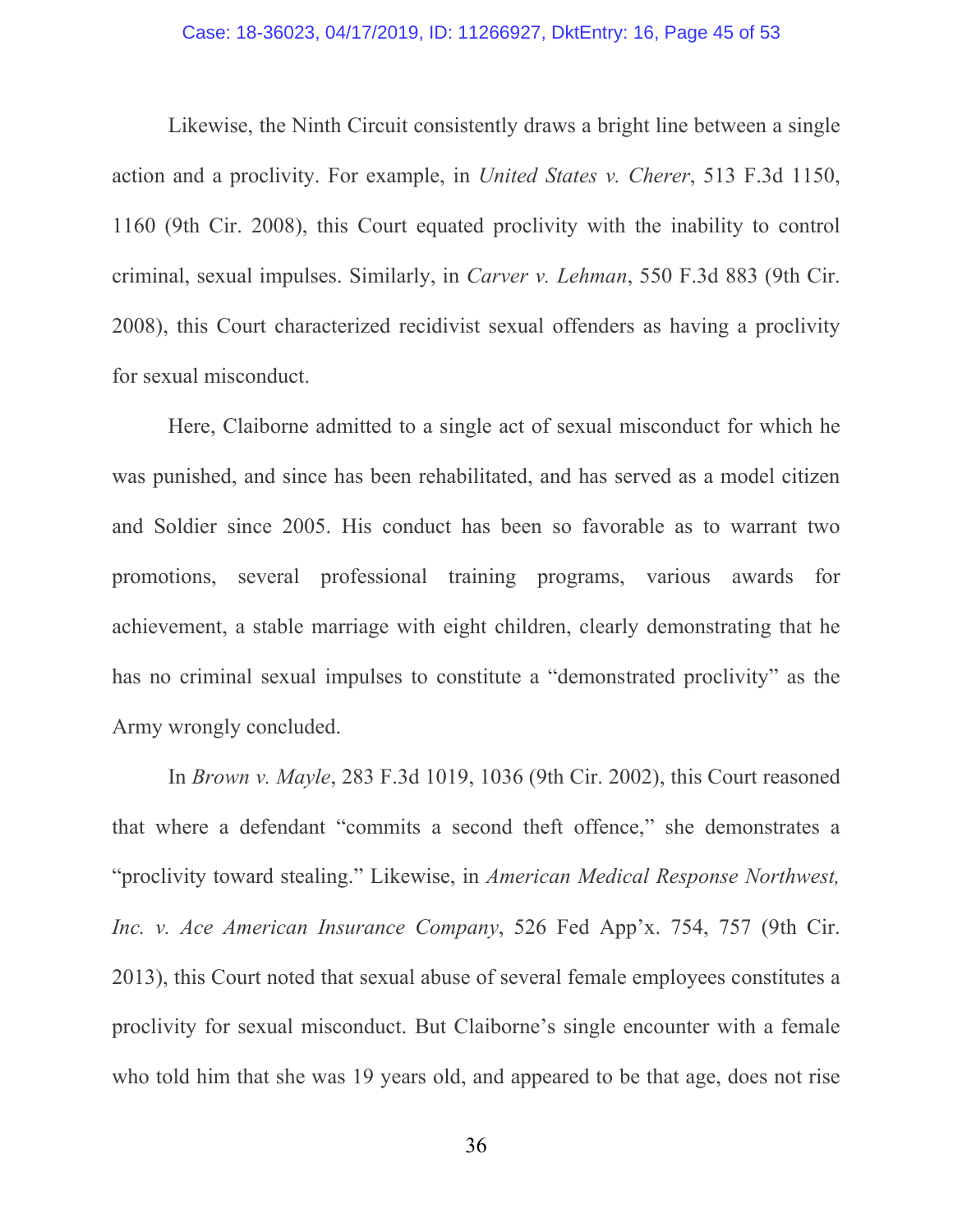#### Case: 18-36023, 04/17/2019, ID: 11266927, DktEntry: 16, Page 46 of 53

to the level of demonstrating a "proclivity" for sexual misconduct, as the Ninth Circuit cases delineate the bounds of "proclivity."

Unlike the appellant in *Brown*, *supra*, he has not committed a second offense and thus shows no proclivity toward sexual misconduct. And unlike the appellant in *American Medical Response, supra*, his offense involved a single act, not "abuse of several female employees."

In *Standard Drywall, Inc. v. NLRB,* 547 Fed. App'x. 809 (9th Cir. 2013), this Court upheld the NLRB's finding that a union had a proclivity to engage in wrongful conduct was supported by substantial evidence: "[i]t was reasonable for the Board to conclude that the Carpenters would continue to engage in proscribed conduct given that this was the second instance of such conduct and given the breadth of the Carpenters' threatened future strikes." *Standard Drywall*, 547 Fed. App'x. at 811.

This Court's reasoning in *Standard Drywall* is applicable to Claiborne. It is not reasonable to conclude that he would engage in prohibited conduct because there was no second instance of such conduct, he has made no threats of future misconduct, and has lived peacefully and law-abidingly since 2005. *See also United States v. Hernandez*, 795 F.3d 1159, 1167-68 (9th Cir. 2015) (one who can "learn to control his conduct" does not show a proclivity to possess child pornography); *United States v. Dreyer*, 693 F.3d 803, 810 (9th Cir. 2012) (court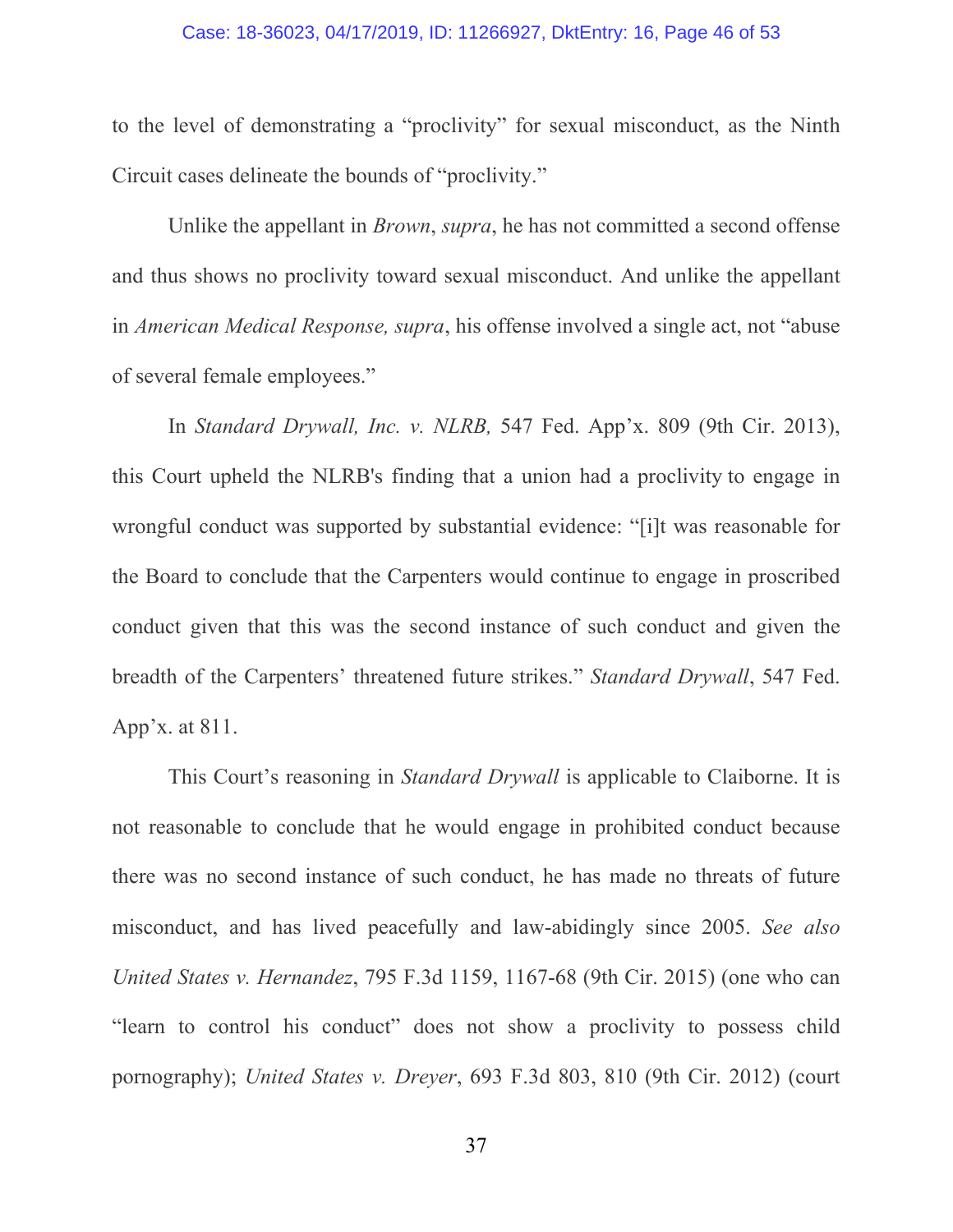#### Case: 18-36023, 04/17/2019, ID: 11266927, DktEntry: 16, Page 47 of 53

observed repeated lies and exaggerations as a proclivity for falsehoods); *Frankl ex. rel. NLRB v. HTH Corp*., 693 F.3d 1051, 1061 (9th Cir. 2012) (continued defiance of the labor laws constituted a proclivity to violate the Act justifying a cease and desist order); *Hovey v. Ayres*, 458 F.3d 892, 930 (9th Cir. 2006) (neither a previous murder nor the kidnapping of a prison guard constituted "a proclivity for violence against adult, male prisoners or prison personnel"); *Brodit v. Cambra*, 350 F.3d 985, 1000 (9th Cir. 2003) (expert testimony that one sexual affair is not a proclivity to engage in deviant sexual acts).

Following the reasoning and analysis of the authorities *supra*, the Secretary's finding that Claiborne's "demonstrated proclivity for sexual misconduct" was "not based on consideration of the relevant factors," is not supported by the record, in fact runs contrary to the clear evidence of record, and therefore, cannot be upheld under the APA standard of judicial review. *Overton Park,* 401 U.S. at 416 (noting that upon judicial review of an agency decision, "the court must consider whether the decision was based on a consideration of the relevant factors and whether there has been a clear error in judgment."); *see also Int'l Bhd. of Elec. Workers, Local 48*, 345 F.3d at 1054; *De la Fuente II*, 332 F.3d at 1220.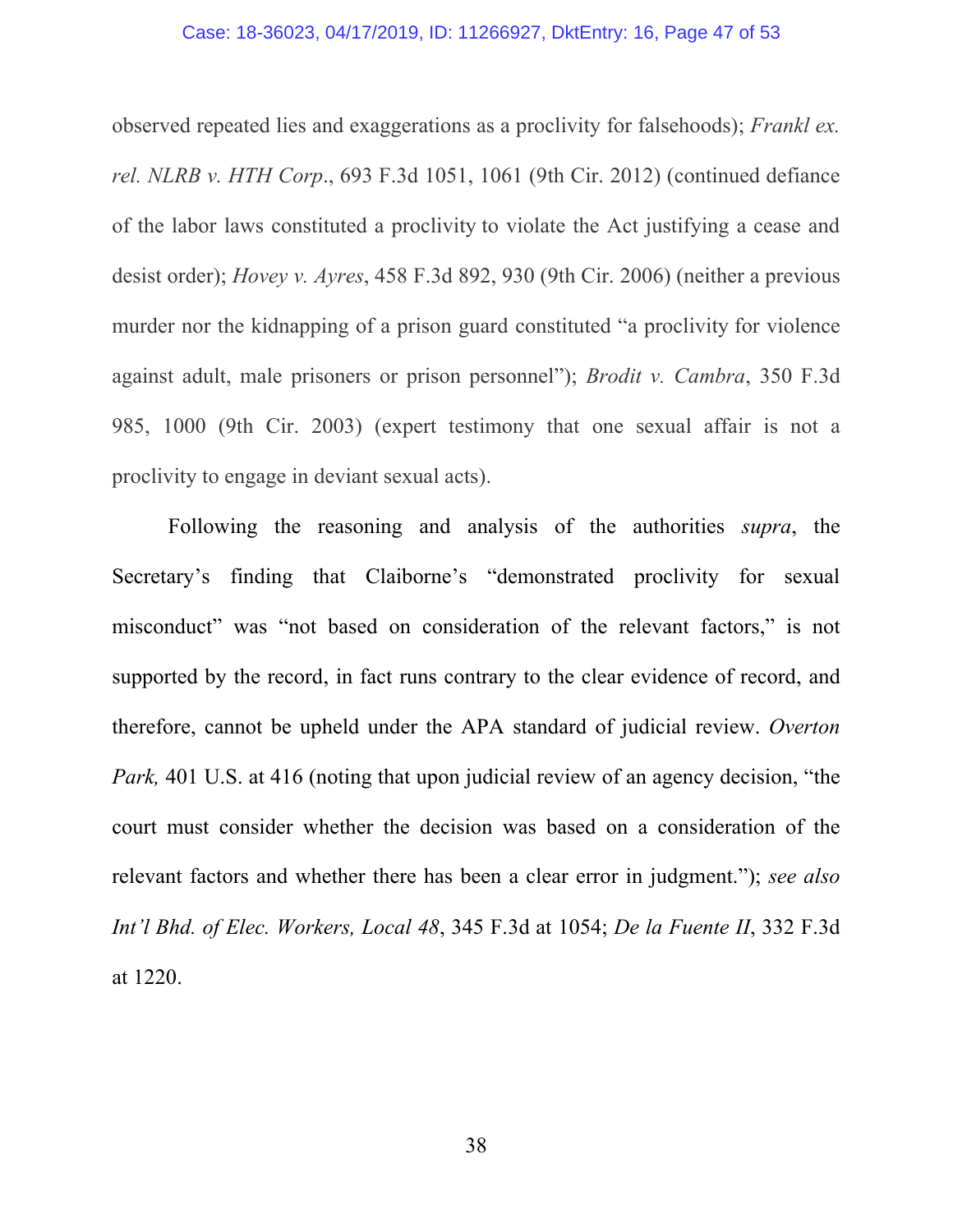## **C. The Secretary's Determination Is Not the Result of Reasoned Decision-Making and is Not Supported by the Record**

Agencies are required to engage is "reasoned decision-making." *Allentown* 

*Mack Sales & Services, Inc., v. NLRB*, 522 U.S. 359, 374 (1988). In *State Farm*,

463 U.S. 29 at 43, the Supreme Court defined an agency decision as arbitrary if:

[T]he agency has relied on factors which Congress has not intended it to consider, entirely failed to consider an important aspect of the problem, offered an explanation for its decision that runs counter to the evidence before the agency, or is so implausible that it could not be ascribed to a difference in view or the product of agency expertise.

Tracing the Army's decision-making process demonstrates the following: (1) directives that were created years after Claiborne's 2005 offense was conclusively adjudicated (unpredictable, lack of notice, lack of due process); (2) that were retroactively applied without legal authority (unconstitutional); (3) where a nearly 20-year record of promotion, success, re-enlistment, and combat favoring retention for seven months was discounted (caprice); (4) the July 2015 separation based on identical conduct that already was adjudicated and Claiborne had been retained (administrative double jeopardy); (5) the record does not explain why after 19 years and five months, Claiborne had to be separated instead of retiring whereby, in a few months, both parties' objectives could have been satisfied (arbitrary); and (7) basing the separation on a finding that runs counter to the evidence ("demonstrated proclivity").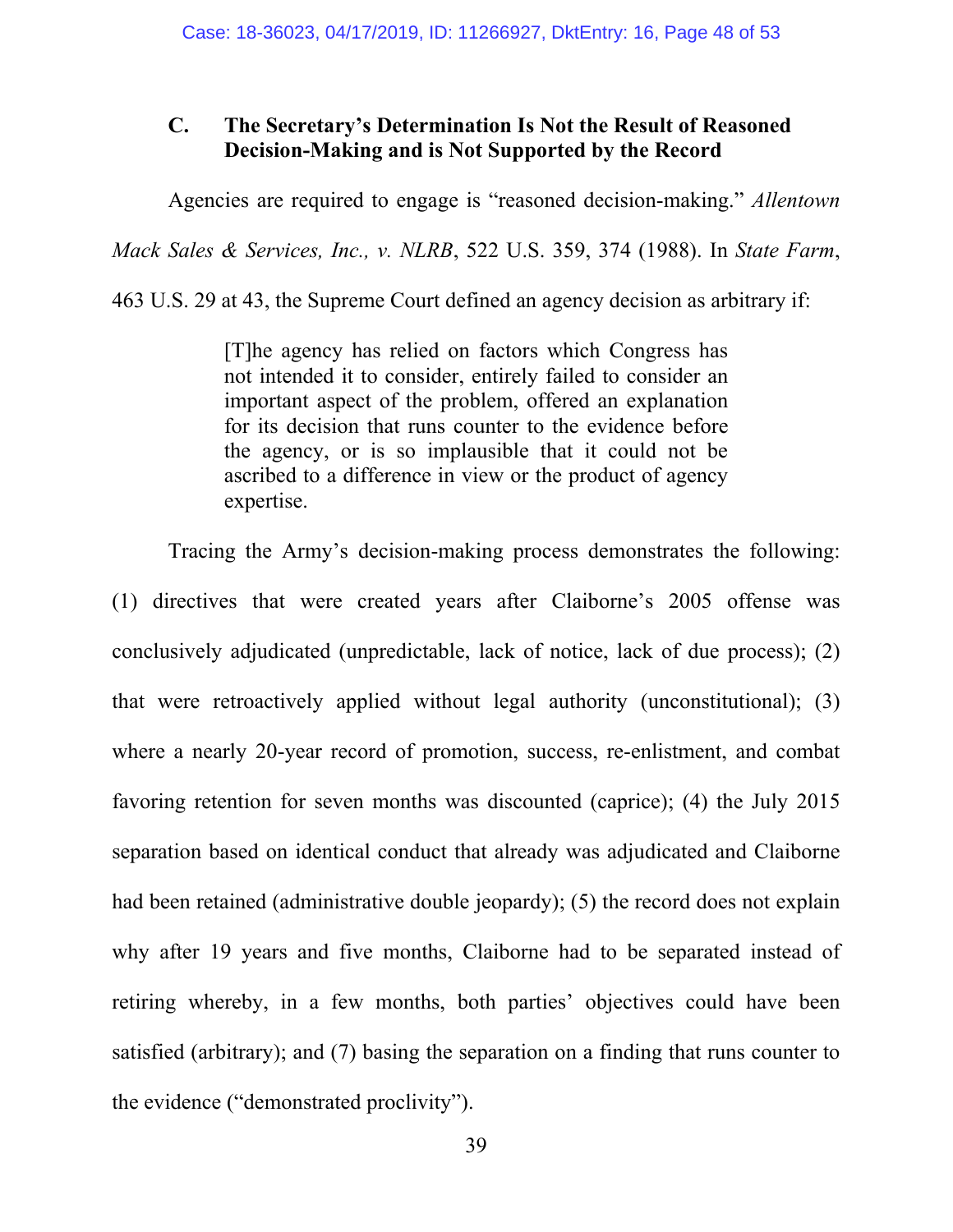Surely this decision-making process is not the product of reasoned decisionmaking, considered factors that cannot be found in the record, contains clear errors of judgment, and the explanation "demonstrated proclivity" runs contrary to the evidence before the agency. *Chenery Corp*., 332 U.S. at 196 (agency rule arbitrary and capricious if the agency … offered an explanation for its decision that runs counter to the evidence…" and "[t]he reviewing court should not attempt itself to make up for such deficiencies; [the reviewing court] may not supply a reasoned basis for the agency's action that the agency itself has not given.").

The Secretary's goal of separation, and Claiborne's goal of retirement, could have been accomplished by merely allowing another seven months to go by. The Secretary had already let a decade go by at that point. The Secretary failed, without adequate justification, to give reasonable consideration to this important aspect of the problem -- the record contains no evidence as to the need to separate Claiborne when it did. Stated differently, the Secretary failed, without an adequate justification, to consider or adopt an important alternative solution to the problem addressed in the action, namely, that Claiborne's separation from the rolls could have been accomplished in accordance with the law by simply letting a modest amount of time elapse.

Accordingly, the Secretary's decision process and decision were arbitrary, capricious, an abuse of discretion, and otherwise not in accordance with law.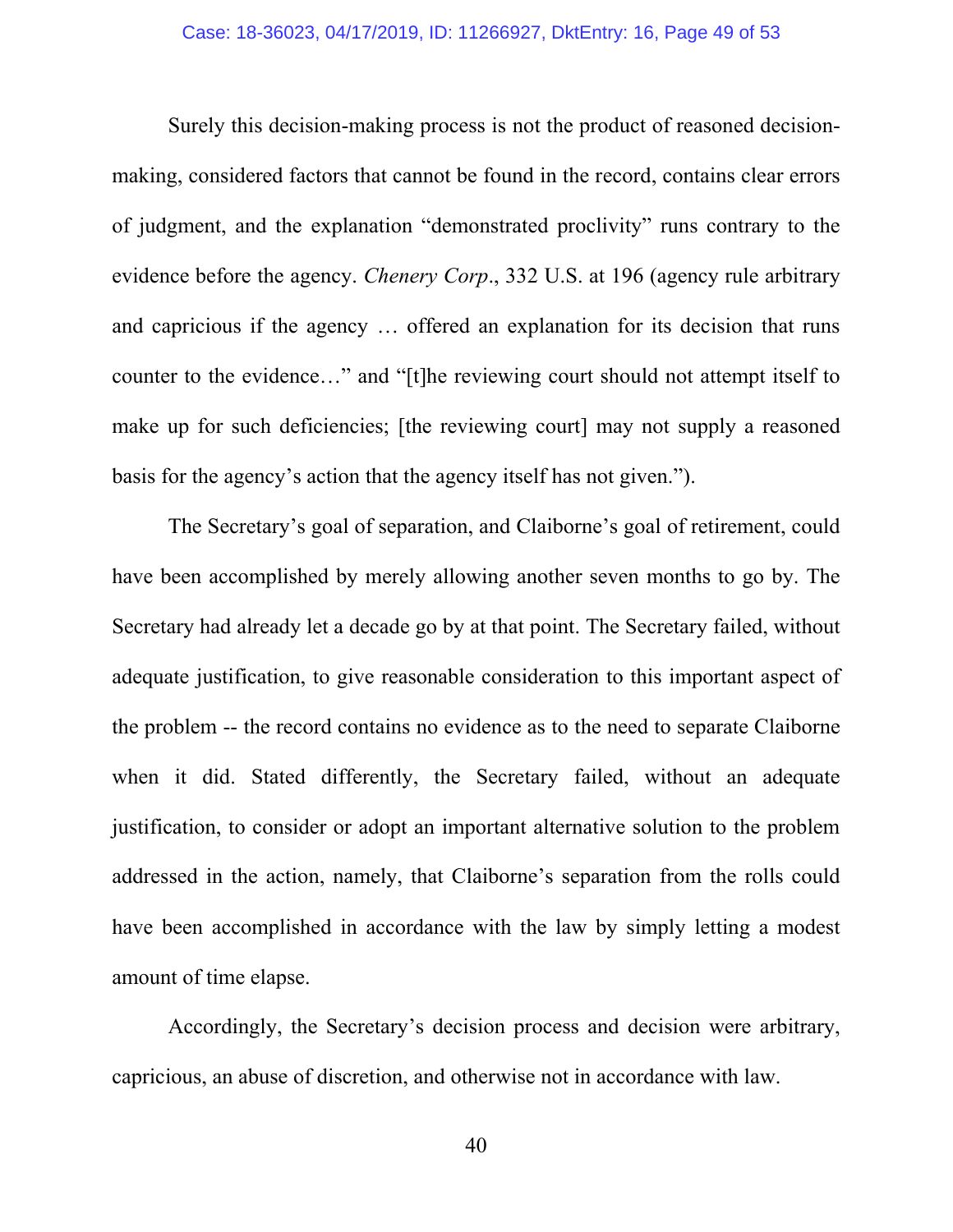5 U.S.C. § 706(2)(A); *Allentown*, 522 U.S. at 374 ("Not only must an agency's decreed result be within the scope of its lawful authority, but the process by which it reaches that result must be logical and rational.").

#### **CONCLUSION**

For the foregoing reasons, this Court should vacate and set aside the Secretary's rule and decision to separate Claiborne, with instructions to authorize Claiborne to serve the remaining seven months on active duty or alternatively, transfer him to the retired rolls.

Date: April 17, 2019 */s/* John N. Maher

Kevin J. Mikolashek MAHER LEGAL SERVICES PC 7 East Main Street, Number 1053 St. Charles, Illinois 60174 Tel: (708) 468-8155 johnmaher@maherlegalservices.com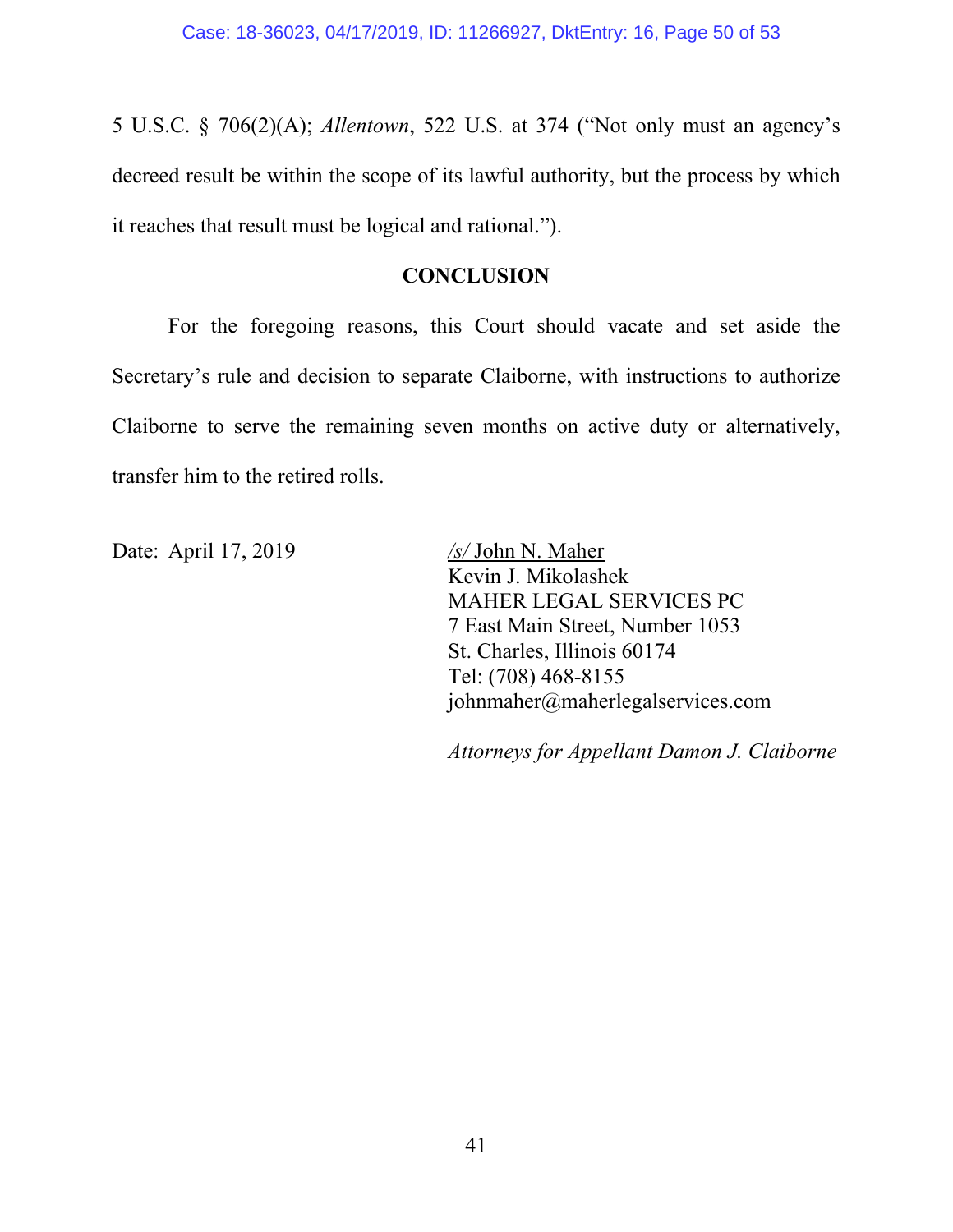## **STATEMENT OF RELATED CASES**

Appellant Damon J. Claiborne is aware of no other related cases in this Court.

Date: April 17, 2019 */s/* John N. Maher

Kevin J. Mikoashek MAHER LEGAL SERVICES PC 7 East Main Street, Number 1053 St. Charles, Illinois 60174 Tel: (708) 468-8155 johnmaher@maherlegalservices.com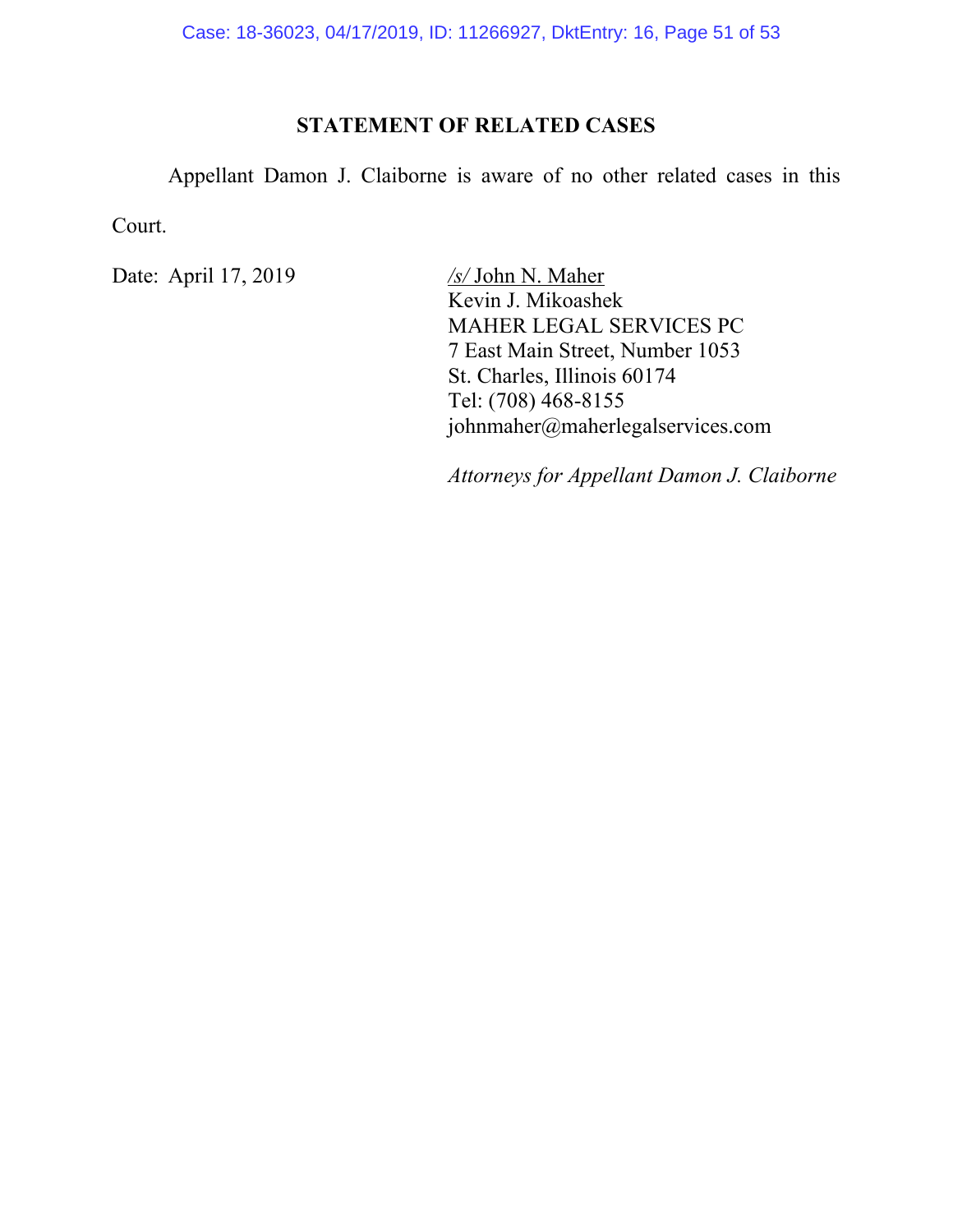#### **CERTIFICATE OF COMPLIANCE**

Pursuant to Fed. R. App. P.  $32(a)(7)(C)$ , I certify that:

This brief complies with the type-volume limitation of Fed. R. App. P.  $32(a)(7)(B)$  because this brief contains 8874 words, excluding the parts of the brief exempted by Fed. R. App. P.  $32(a)(7)(B)(iii)$ .

This brief complies with the typeface requirements of Fed. R. App. P.  $32(a)(5)$  and the type style requirements of Fed. R. App. P.  $32(a)(6)$  because this brief has been prepared in a proportionately spaced typeface using Times New Roman 14-point font.

Date: April 17, 2019 */s/* John N. Maher

MAHER LEGAL SERVICES PC 7 East Main Street, Number 1053 St. Charles, Illinois 60174 Tel: (708) 468-8155 johnmaher@maherlegalservices.com